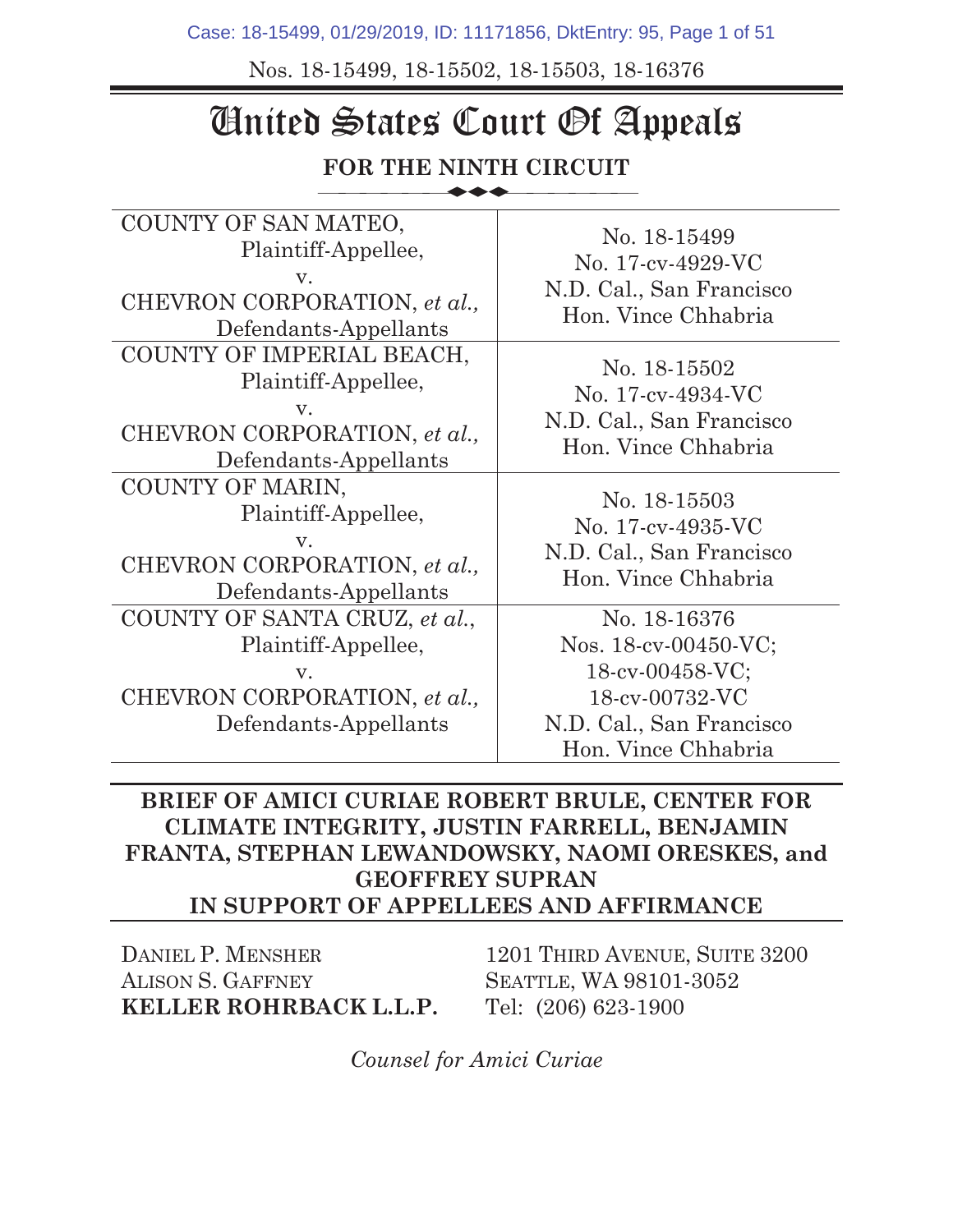# **TABLE OF CONTENTS**

| Ι.  |           | DEFENDANTS HAD ACTUAL KNOWLEDGE<br>OF THE RISKS ASSOCIATED WITH THEIR                                                                                                                 |  |
|-----|-----------|---------------------------------------------------------------------------------------------------------------------------------------------------------------------------------------|--|
|     | A.        | Defendants had early knowledge that fossil<br>fuel products were causing an increase in<br>atmospheric $CO2$ concentrations, and that<br>this increase could result in "catastrophic" |  |
|     | <b>B.</b> | Defendants conducted their own climate<br>science research that confirmed fossil fuels<br>were increasing atmospheric carbon dioxide                                                  |  |
| II. |           | DEFENDANTS TOOK PROACTIVE STEPS TO<br>CONCEAL THEIR KNOWLEDGE AND                                                                                                                     |  |
|     | A.        | Defendants developed sophisticated<br>strategies to hide the risks of climate<br>change and create doubt about the scientific                                                         |  |
|     | <b>B.</b> | Defendants engaged in public<br>communications campaigns designed to<br>manufacture doubt and minimize the risks                                                                      |  |
|     | C.        | Defendants funded organizations and<br>research to discredit the growing body of                                                                                                      |  |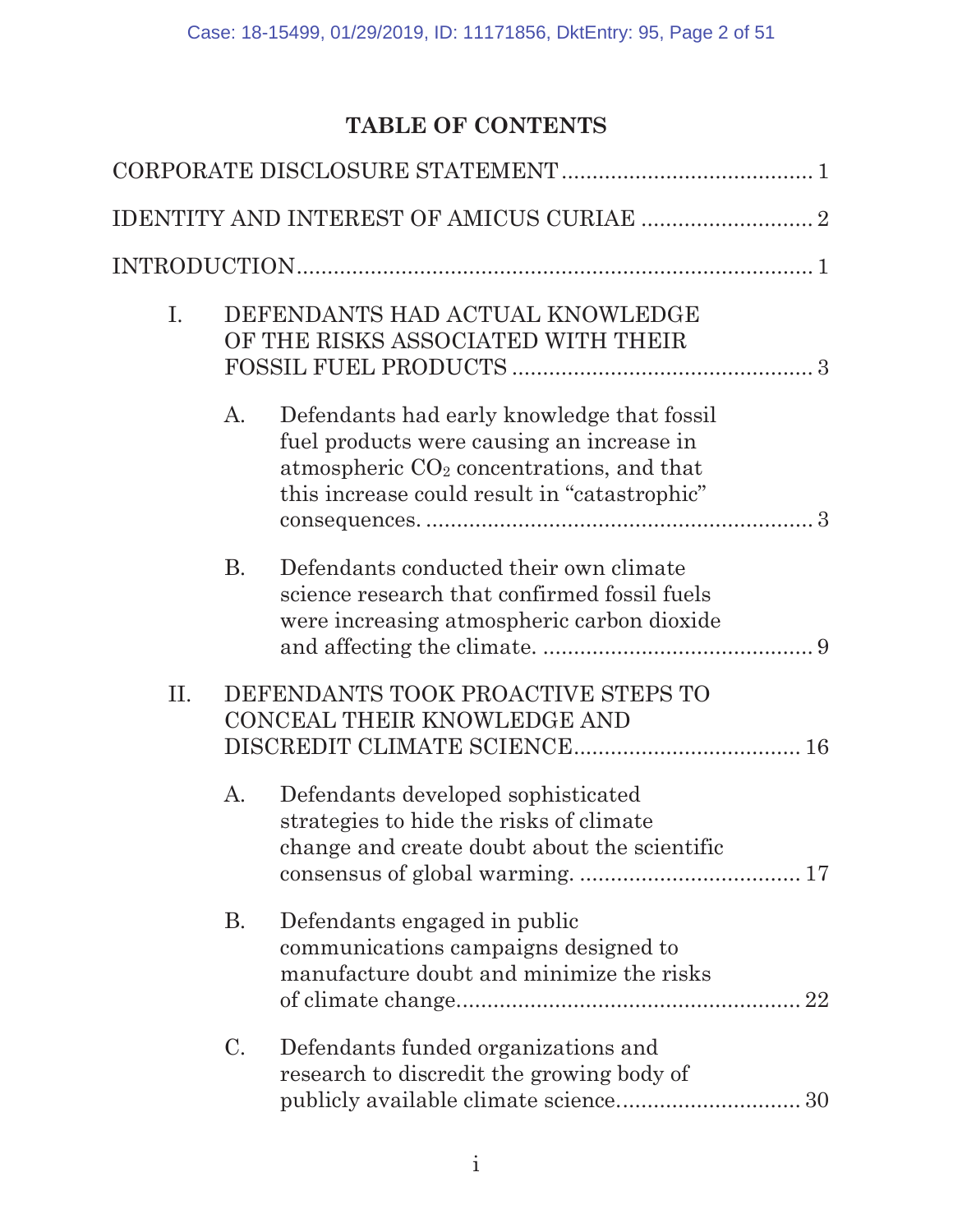| III. DEFENDANTS MOVED TO PROTECT THEIR |  |
|----------------------------------------|--|
| OWN ASSETS FROM CLIMATE IMPACTS        |  |
| BASED ON THE SCIENCE THEY PUBLICLY     |  |
|                                        |  |
|                                        |  |
|                                        |  |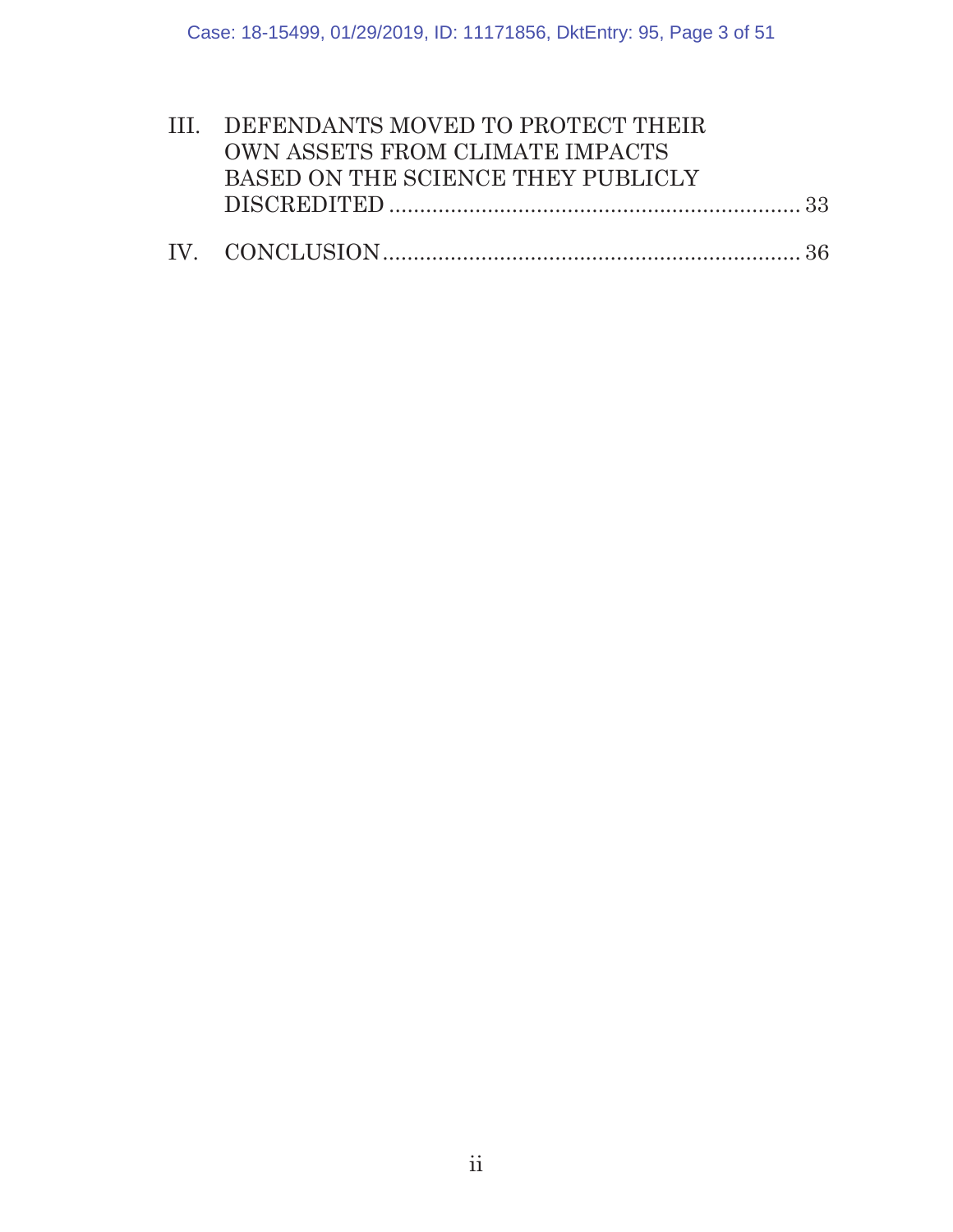# **TABLE OF AUTHORITIES**

# **Page(s)**

# **Cases**

| City of Modesto Redevelopment Agency v. Superior Court,                                                                     |
|-----------------------------------------------------------------------------------------------------------------------------|
| City of Modesto v. Dow Chem. Co.,                                                                                           |
| County of Santa Clara v. Atlantic Richfield Co.,                                                                            |
| People v. ConAgra Grocery Prods. Co.,                                                                                       |
| Stevens v. Parke, Davis & Co.,                                                                                              |
| <b>Other Authorities</b>                                                                                                    |
| 2007 Corporate Citizenship Report, ExxonMobil (2007) 32                                                                     |
| Amy Lieberman and Susanne Rust, Big Oil braced for global<br><i>warming while it fought regulations</i> , Los Angeles Times |
| Amy Westervelt, <i>Drilled: A True Crime Podcast about</i><br>Climate Change, Episode 1, The Bell Labs of Energy (Nov.      |
| <i>AQ-9 Task Force Meeting Minutes, American Petroleum</i>                                                                  |
| Benjamin Franta, <i>Early oil industry knowledge of CO2 and</i><br>global warming, 8 Nature Climate Change 1024 (Nov. 19,   |
| Benjamin Franta, Shell and Exxon's secret 1980s climate                                                                     |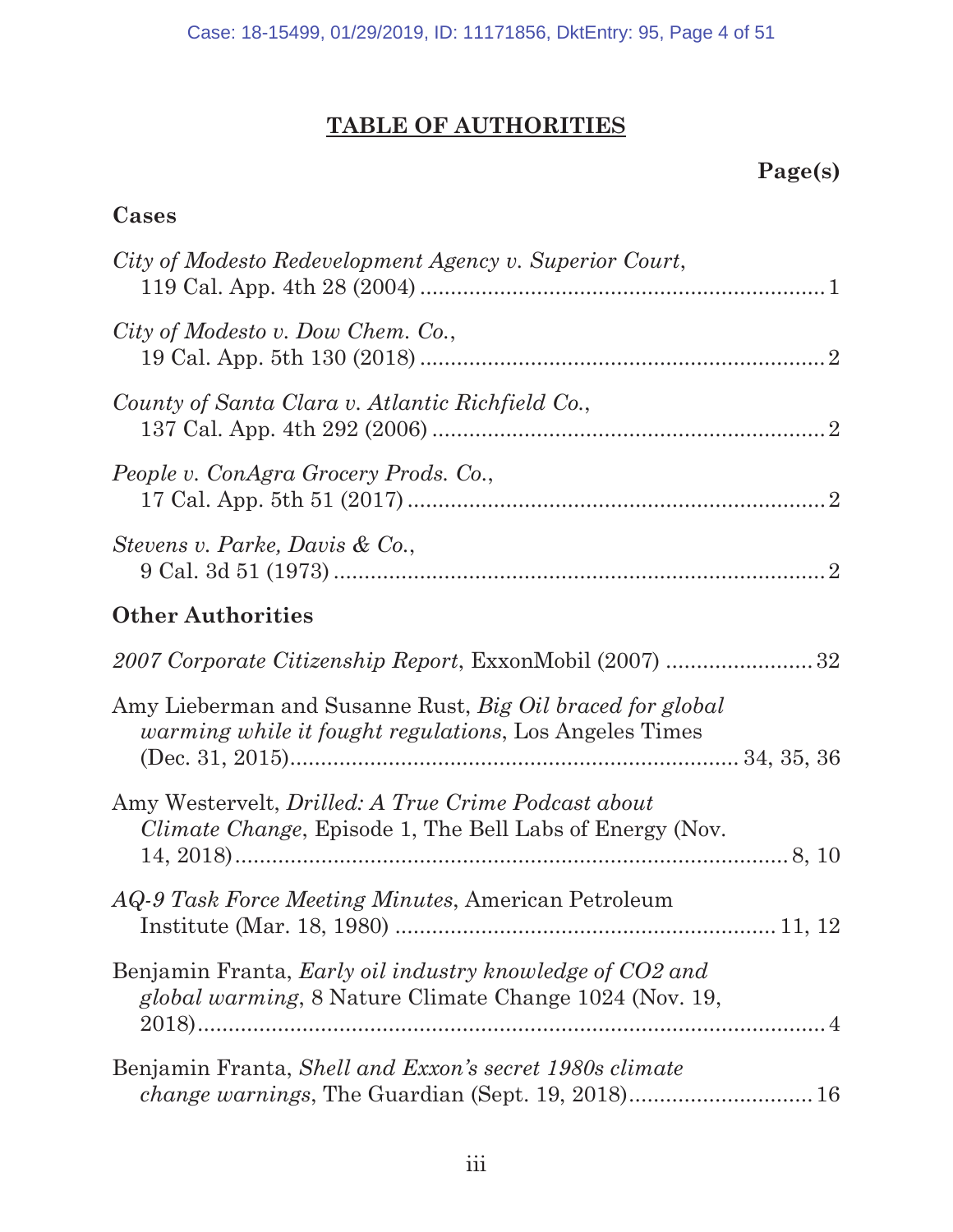| Dick Russell and Robert F. Kennedy, Jr., <i>Horsemen of the</i><br>Apocalypse: The Men Who Are Destroying the Planet (Hot                                      |
|----------------------------------------------------------------------------------------------------------------------------------------------------------------|
| Edward Teller, <i>Energy patterns of the future</i> , 38 Energy and                                                                                            |
| Elmer Robinson and R.C. Robbins, Sources, Abundance, and<br><i>Fate of Gaseous Atmospheric Pollutants, Stanford</i>                                            |
| Environmental Research, A Status Report, American                                                                                                              |
| Evolution of Mobil's Public Affairs Programs 1970-81, Mobil 24                                                                                                 |
|                                                                                                                                                                |
| <i>ExxonMobil Foundation &amp; Corporate Giving to Climate</i><br>Change Denier & Obstructionist Organizations, UCS                                            |
| Frank Ikard, Meeting the challenges of 1966, Proceedings of                                                                                                    |
| Geoffrey Supran and Naomi Oreskes, Assessing<br><i>ExxonMobil's climate change communications (1977–</i><br>2014), 12(8) Environmental Research Letters 084019 |
| Global Climate Coalition: An Overview, Global Climate                                                                                                          |
| Global Climate Science Communications Team Action Plan,<br>American Petroleum Institute (Apr. 3, 1998)  27, 28, 29                                             |
| Global Mean CO2 Mixing Ratios (ppm): Observations, NASA                                                                                                        |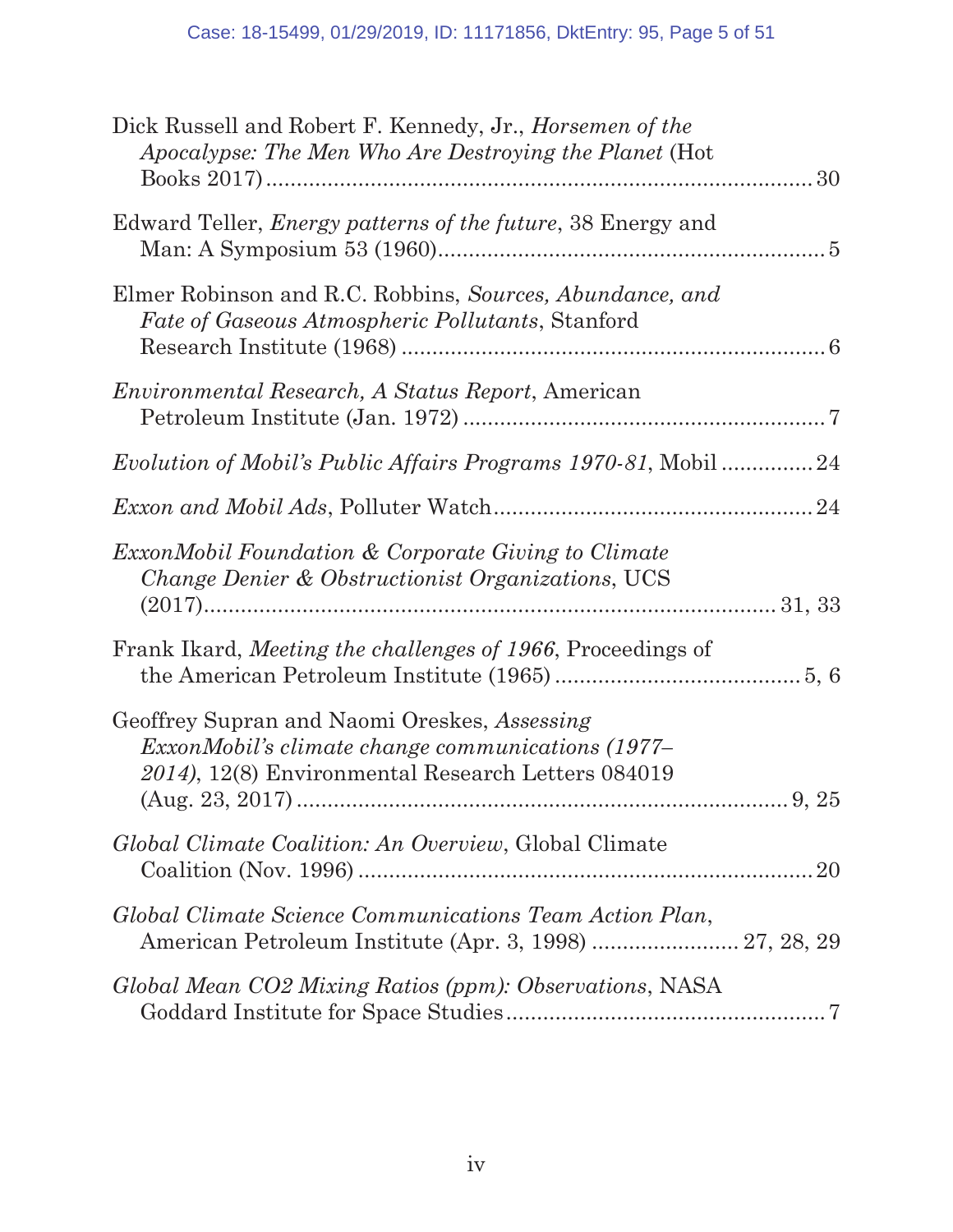| Global warming: who's right? Facts about a debate that's<br><i>turned up more questions than answers, Exxon</i><br>23                                                           |
|---------------------------------------------------------------------------------------------------------------------------------------------------------------------------------|
| Greenhouse Effect: Shell Anticipates A Sea Change, New                                                                                                                          |
| H.R. Brannon, A.C. Daughtry, D. Perry, W.W. Whitaker, and<br>M. Williams, Radiocarbon evidence on the dilution of<br>atmospheric and oceanic carbon by carbon from fossil       |
| James Osborne, <i>INTERVIEW</i> : Former Exxon scientist on oil<br>giant's 1970s climate change research, Dallas News (Oct.                                                     |
| John Walsh, <i>Exxon Builds on Basic Research</i> , 225 Science                                                                                                                 |
| Kathy Mulvey and Seth Shulman, The Climate Deception<br>Dossiers: Internal Fossil Fuel Industry Memos Reveal<br><i>Decades of Corporate Disinformation</i> , Union of Concerned |
| Lee R. Raymond, $Energy - Key$ to growth and a better<br><i>environment for Asia-Pacific nations</i> , World Petroleum<br>24                                                    |
| Letter from Dr. Patrick Michaels, Information Council on                                                                                                                        |
| Memo from A.M. Natkin to H.N. Weinberg re CRL/CO2<br>Greenhouse Program, Exxon Corporation (June 18, 1982) 17, 18                                                               |
| Memo from Gregory J. Dana to AIAM Technical Committee<br>re Global Climate Coalition (GCC) – Primer on Climate<br>Change Science – Final Draft, Association of                  |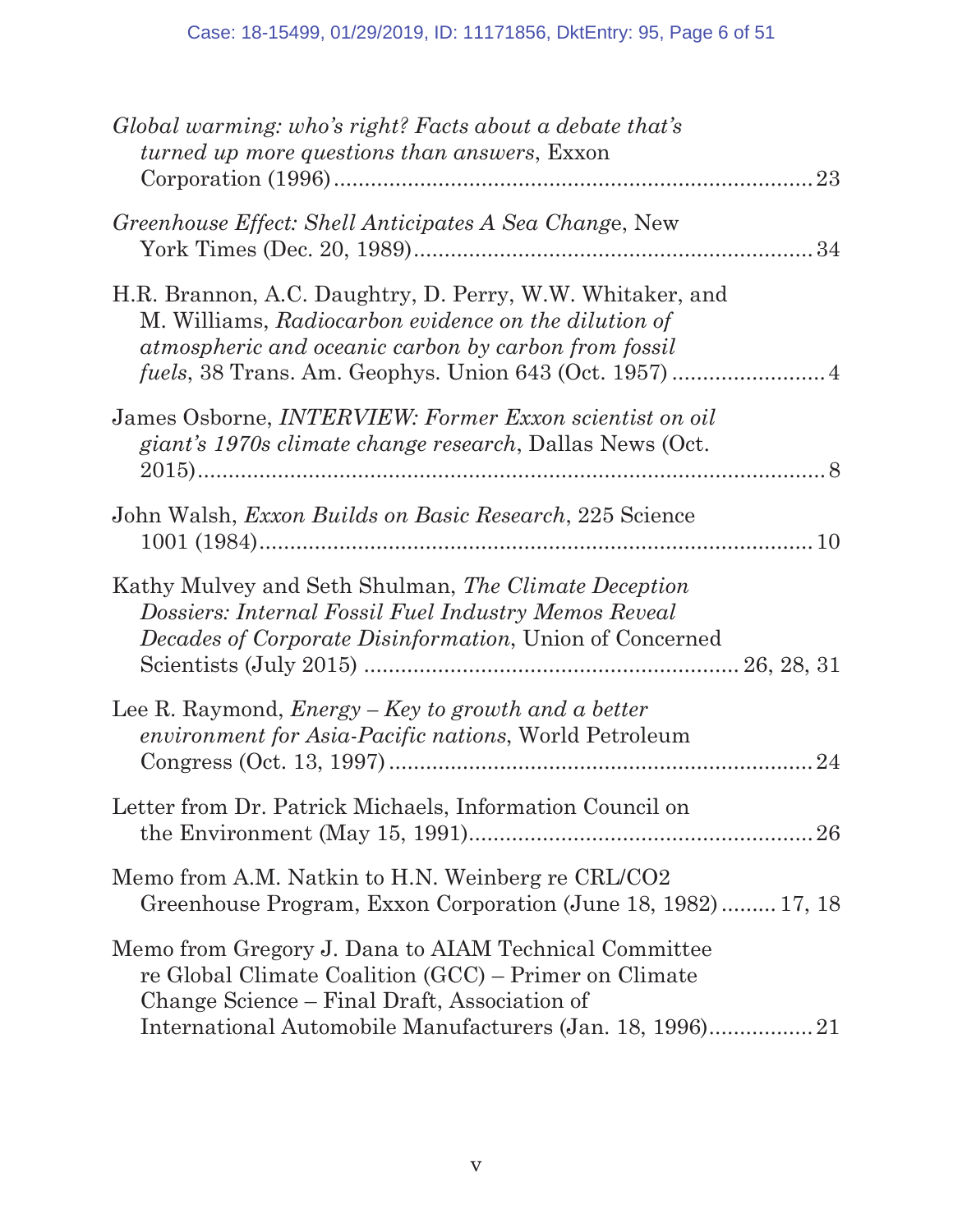| Memo from Henry Shaw to Dr. E.E. David, Jr. re "CO2<br>Position Statement", Exxon Inter-Office Correspondence                                                                           |
|-----------------------------------------------------------------------------------------------------------------------------------------------------------------------------------------|
| Memo from J.F. Black to F.G. Turpin re The Greenhouse<br>Effect, Exxon Research and Engineering Company (June                                                                           |
| Memo from M.B. Glaser to Exxon Management re CO2<br>"Greenhouse" Effect, Exxon Research and Engineering                                                                                 |
| Memo from R. W. Cohen to A.M. Natkin, Exxon Research                                                                                                                                    |
| Memo from R. W. Cohen to A.M. Natkin, Exxon Research                                                                                                                                    |
| Memo from R.W. Cohen to W. Glass re possible<br>"catastrophic" effect of CO2, Exxon Corporation (Aug. 18,                                                                               |
| Memo from W.L. Ferrall to R.L. Hirsch re "Controlling"<br>Atmospheric CO2", Exxon Research and Engineering                                                                              |
| Mobil, CNN and the value of instant replay, New York Times                                                                                                                              |
| Mobil, Op-Ed Impact Study: A Comparative Analysis of<br>Energy Viewpoints in The Op-Ed Advertisements and The<br>25                                                                     |
| P. Langcake, The Enhanced Greenhouse Effect: A Review of<br>the Scientific Aspects, Shell Internationale Petroleum                                                                      |
| R.P.W.M Jacobs, M.H. Griffiths, P.E. Bright, J.B. Homer,<br>J.A.C.M. van Oudenhoven, and J. Waller, The Greenhouse<br><i>Effect</i> , Shell Internationale Petroleum Maatschappij B.V., |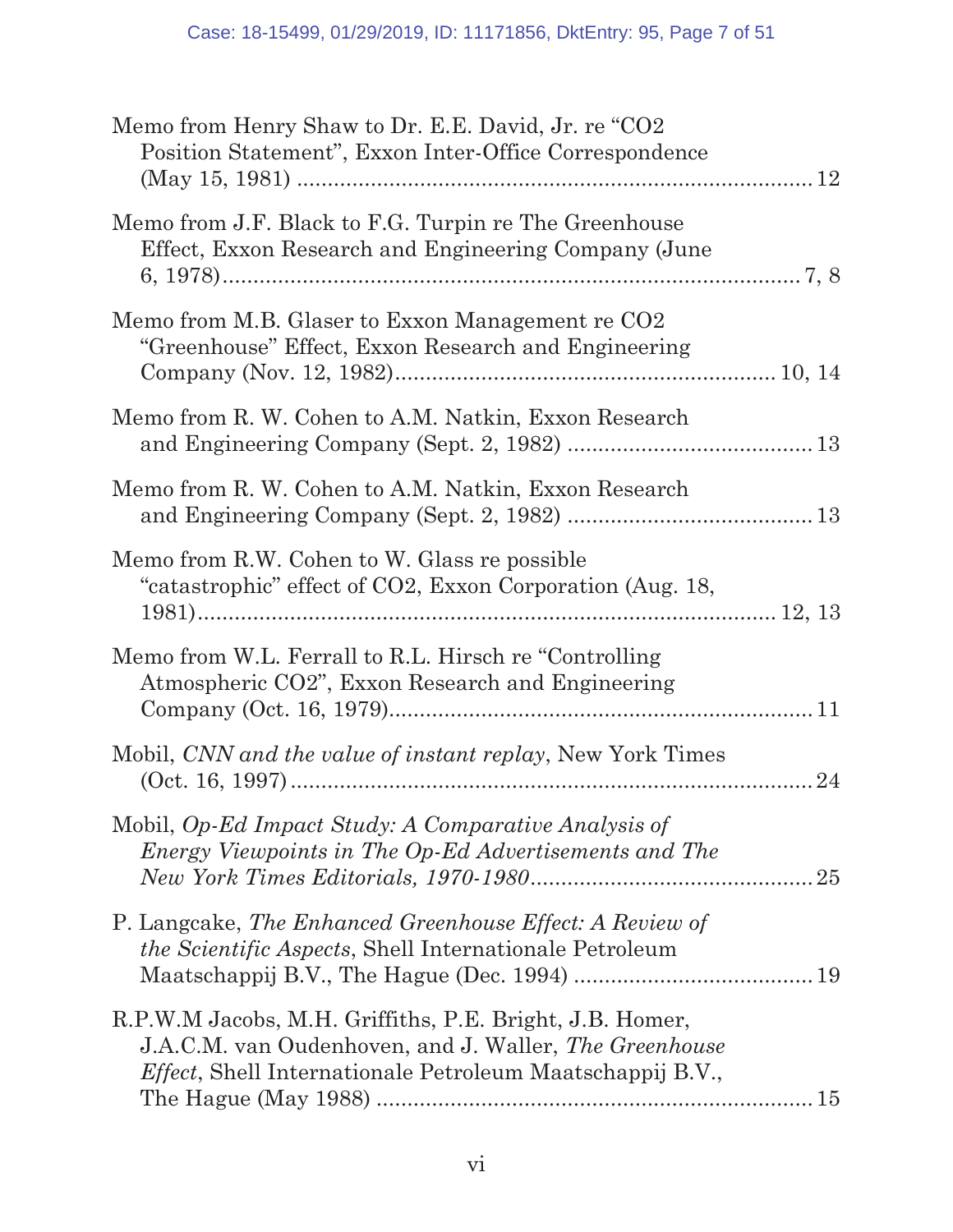| Riley Dunlap and Aaron McCright, Organized Climate<br><i>Change Denial</i> , The Oxford Handbook of Climate Change<br>32                                                 |
|--------------------------------------------------------------------------------------------------------------------------------------------------------------------------|
| Roger Revelle and Hans Suess, Carbon Dioxide Exchange<br>Between Atmosphere and Ocean and the Question of an                                                             |
| Increase of Atmospheric CO2 during the Past Decades, 9                                                                                                                   |
| Sally Brain Gentille, Willis E. Bush, Russel O. Jones,<br>Thomas M. Kirlin, Barbara Moldauer, Edward D. Porter,<br>and Garrett A. Vaughn, Reinventing Energy: Making the |
| Smoke and Fumes: The Legal and Evidentiary Basis for<br>Holding Big Oil Accountable for the Climate Crisis,                                                              |
| Suzanne McCarron, A Better Approach on Climate Change,<br>32                                                                                                             |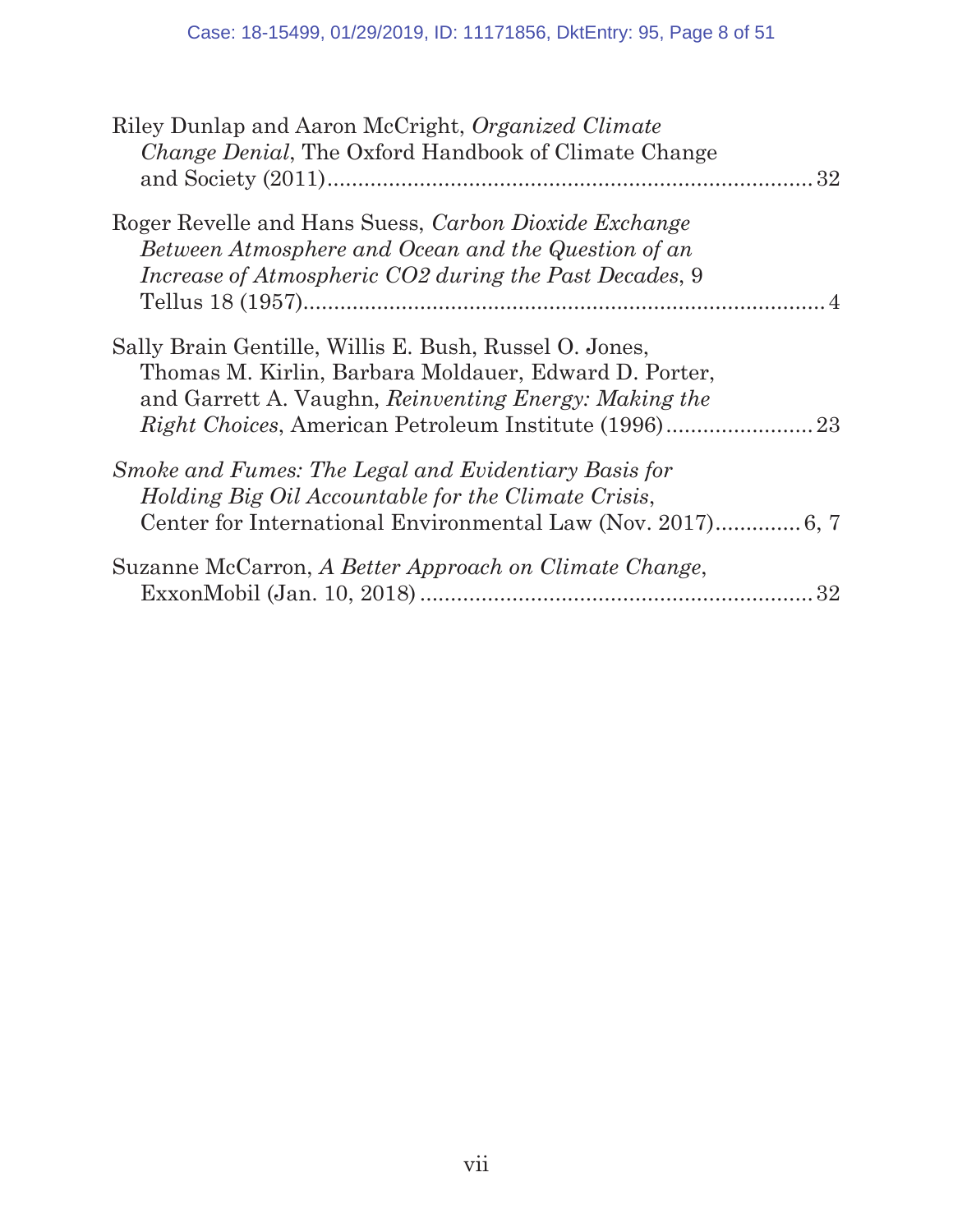#### **CORPORATE DISCLOSURE STATEMENT**

Under Federal Rule of Appellate Procedure 26.1, Amicus Center for Climate Integrity certifies that it is an initiative within the Institute for Governance and Sustainable Development, a non-profit organization. Neither the Center for Climate Integrity nor the Institute has a parent corporation, and no publicly held company has any ownership of either. All other amici are private individuals and not corporations.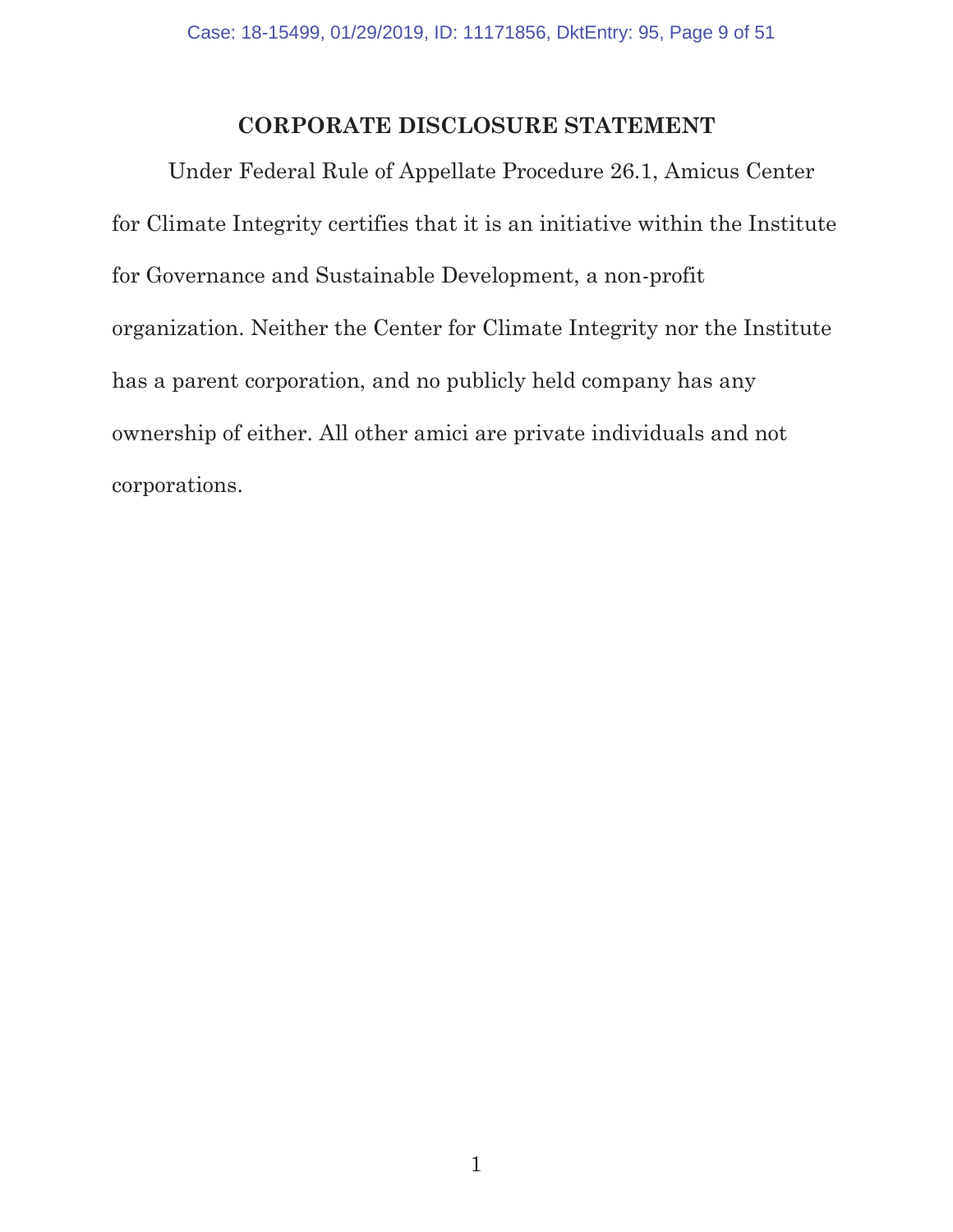#### **IDENTITY AND INTEREST OF AMICUS CURIAE**

Individual Amici are scholars and scientists with strong interests, education, and experience in the environment and the science of climate change, with particular interest in public information and communication about climate change and how the public and public leaders learn about and understand climate change.

**Dr. Naomi Oreskes** is Professor of the History of Science and Affiliated Professor of Earth and Planetary Sciences at Harvard. Professor Oreskes's research focuses on the earth and environmental sciences, with a particular interest in understanding scientific consensus and dissent. Her 2010 book, *Merchants of Doubt: How a Handful of Scientists Obscured the Truth on Issues from Tobacco to Global Warming*, co-authored with Erik M. Conway, was shortlisted for the Los Angeles Time Book Prize, and received the 2011 Watson-Davis Prize from the History of Science Society. She is a 2018- 2019 Guggenheim Fellow. **Dr. Geoffrey Supran** is a Climate Change Solutions Fund Postdoctoral Fellow with Prof. Naomi Oreskes in the Department of History of Science at Harvard University, where he studies climate change communication with a particular focus on the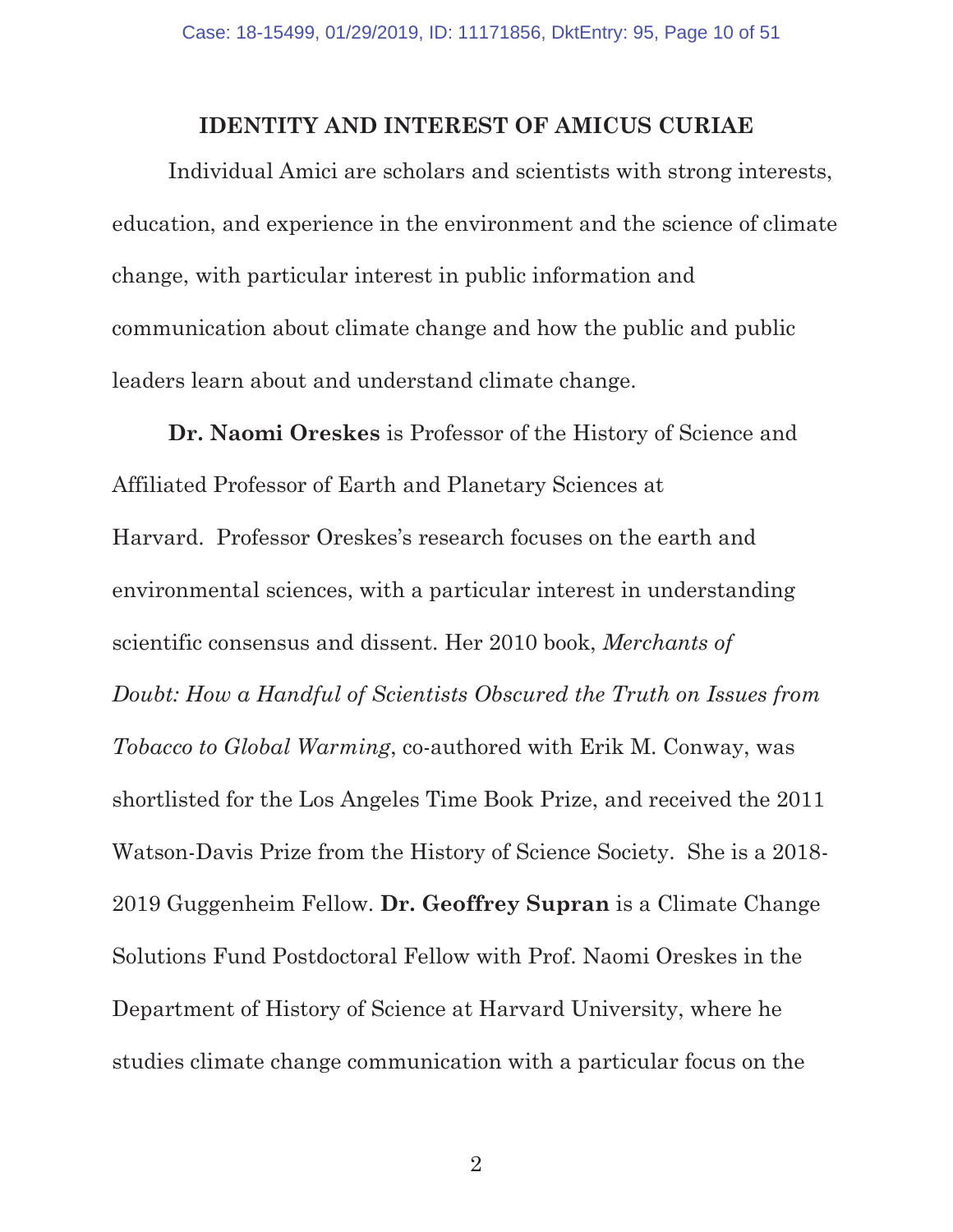history of climate denial by fossil fuel interests. **Dr. Robert Brulle** is a Visiting Professor of Environment and Society at Brown University in Providence RI, and a Professor of Sociology and Environmental Science at Drexel University in Philadelphia. His research focuses on U.S. environmental politics, critical theory, and the political and cultural dynamics of climate change. **Dr. Justin Farrell** is an author and Professor in the School of Forestry and Environmental Science, the School of Management, and the Department of Sociology at Yale University. He studies environment, elites, misinformation, rural inequality, and social movements using a mixture of methods from large-scale computational text analysis, qualitative & ethnographic fieldwork, network science, and machine learning. **Dr. Benjamin Franta** is a J.D. Candidate at Stanford Law School and a Ph. D. Candidate in the Stanford University Department of History, where he studies the history of climate science and fossil fuel producers. He holds a separate Ph. D. in Applied Physics from Harvard University. **Stephan Lewandowsky** is a Professor and Chair in Cognitive Science at the University of Bristol. His research examines the potential conflict between human cognition and the physics of the global climate. In 2016,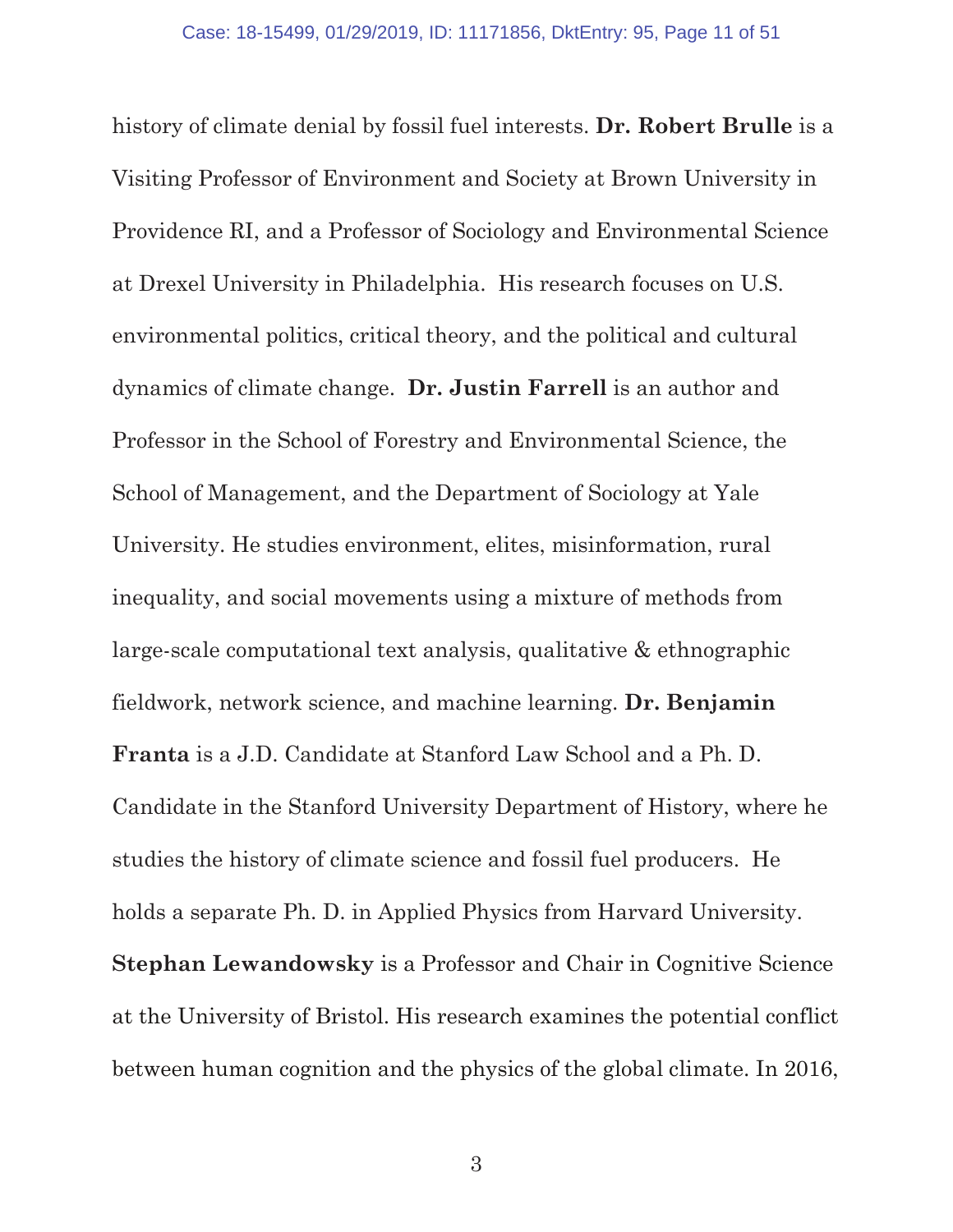he was appointed a fellow of the Committee for Skeptical Inquiry for his commitment to science, rational inquiry and public education.

**The Center for Climate Integrity** (CCI) is an initiative within the Institute for Governance and Sustainable Development, a non-profit organization. CCI's central goal is to accelerate corporate and governmental policy changes that speed the energy transition from fossil fuels to clean energy sources and that otherwise contribute to a safe climate.

Amici submit this brief because they understand that the conduct at the core of the Plaintiffs-Appellees' Complaint is that the Defendants affirmatively and knowingly concealed the hazards that they knew would result from the normal use of their fossil fuel products through misrepresentation about those products and deliberately discrediting scientific information related to climate change. As such it is critical to the ultimate outcome of these appeals that full documentation of these misrepresentations is available to the Court as it considers the arguments and claims made by Defendants-Appellants and their supporting amicus, the U.S. Chamber of Commerce.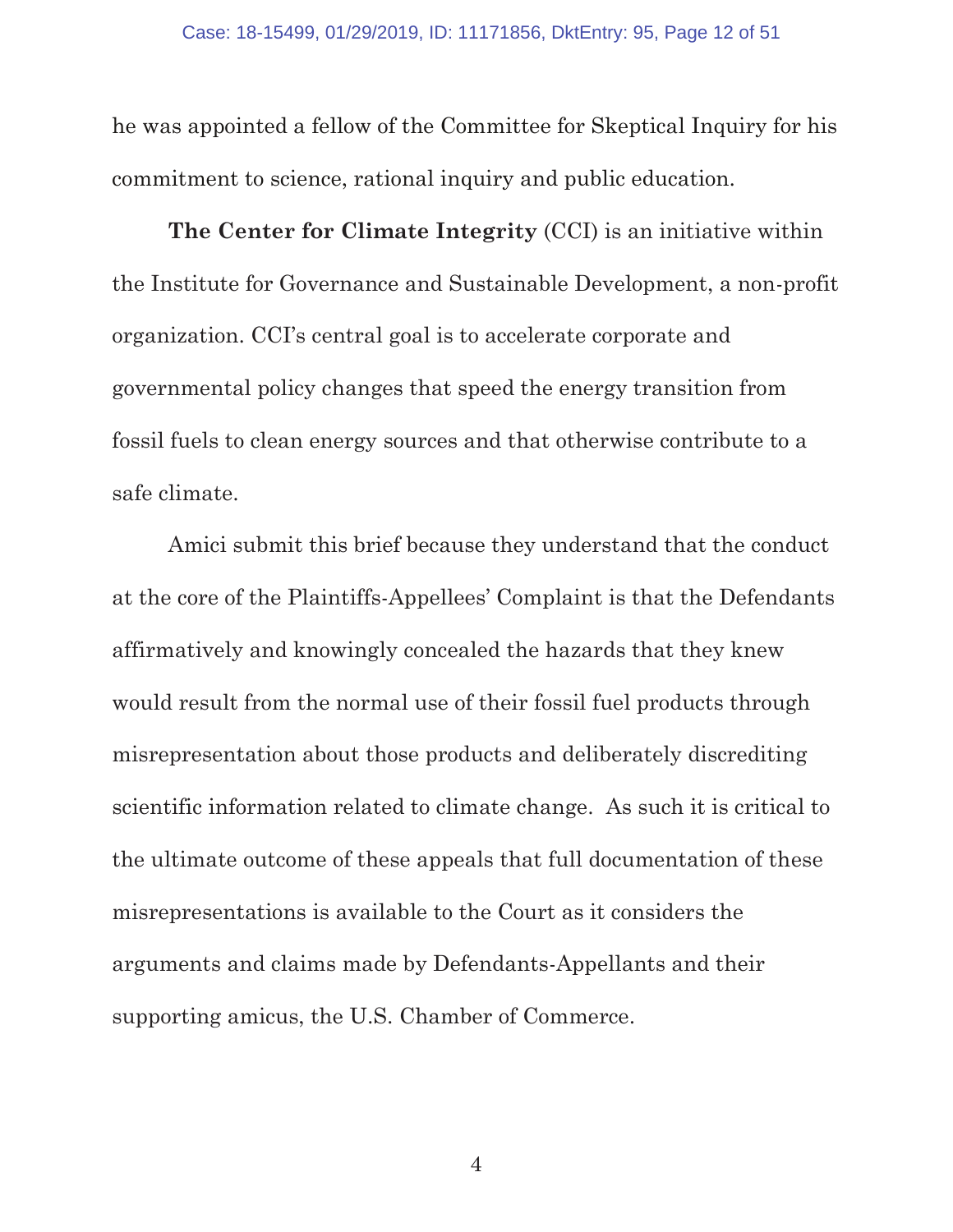All parties have consented to the filing of this brief. No party's counsel authored the brief in whole or in part, no party or party's counsel contributed money that was intended to fund preparing of submitting the brief, and no person other than amici or their counsel contributed money that was intended to fund preparing or submitting the brief.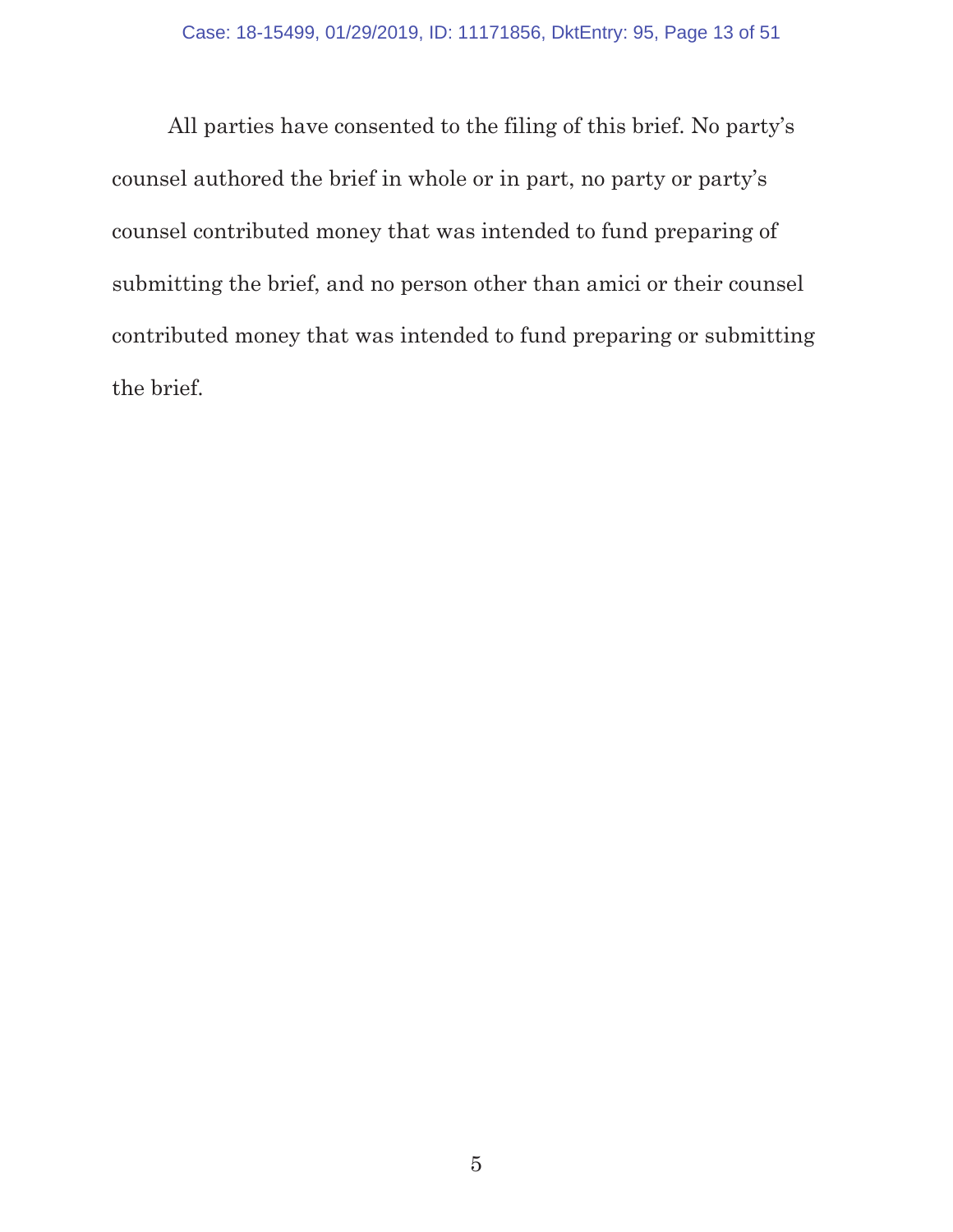#### **INTRODUCTION**

At least fifty years ago, Defendants-Appellants (hereinafter, "Defendants") had information from their own internal research, as well as from the international scientific community, that the unabated extraction, production, promotion, and sale of their fossil fuel products would result in material dangers to the public. Defendants failed to disclose this information or take steps to protect the public. They also acted affirmatively to conceal their knowledge and discredit climate science, running misleading nationwide marketing campaigns and funding junk science to manufacture uncertainty, in direct contradiction to their own research and the actions they themselves took to protect their assets from climate change impacts such as sea level rise.

Defendants' coordinated, multi-front effort, demonstrated by their own documents and actions, fully justifies the state common law claims Plaintiffs-Appellees (hereinafter "Plaintiffs") have made. With respect to Plaintiffs' public nuisance claim, the critical question in determining liability is "whether the defendant created or assisted in the creation of the nuisance." *City of Modesto Redevelopment Agency v. Superior*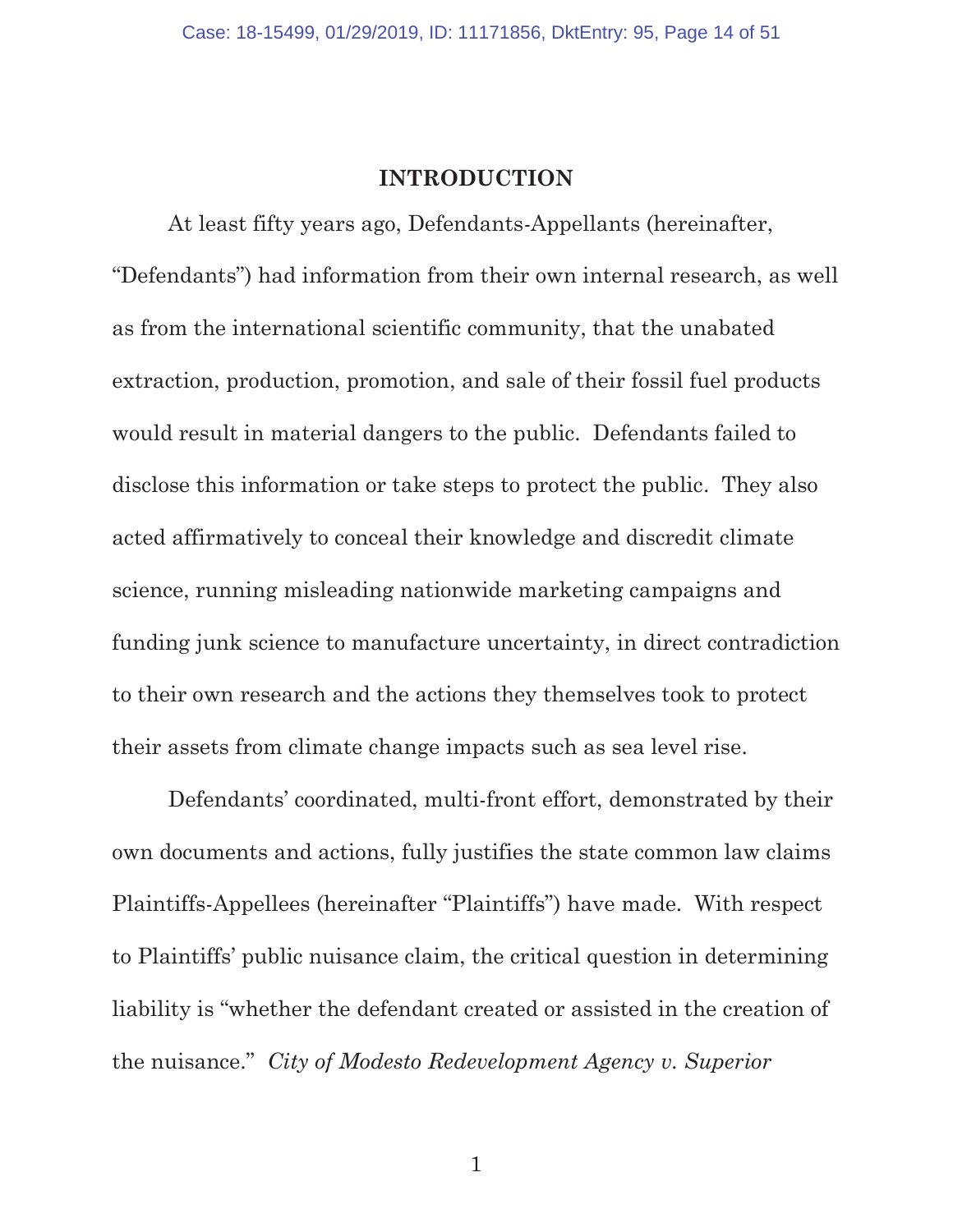*Court*, 119 Cal. App. 4th 28, 38 (2004); *see also County of Santa Clara v. Atlantic Richfield Co.*, 137 Cal. App. 4th 292, 306 (2006). In *Atlantic Richfield*, for example, the California Court of Appeals explained that liability is not based on a "defect in a product or a failure to warn but on affirmative conduct that assisted in the creation of a hazardous condition." 137 Cal. App. 4th at 309-10. In that case, as in others brought against producers or manufacturers under California nuisance law, the court found liability based on "defendants' promotion of [their product] with knowledge of the hazard that such use would create." *Id.* at 309; *see also People v. ConAgra Grocery Prods. Co.*, 17 Cal. App. 5th 51, 83-84 (2017); *City of Modesto v. Dow Chem. Co.*, 19 Cal. App. 5th 130, 155 (2018); *Stevens v. Parke, Davis & Co.*, 9 Cal. 3d 51, 66-67 & n.15 (1973).

As early as the late 1950s and no later than 1968, Defendants had actual knowledge of the risks associated with their fossil fuel products. It cannot be said that Defendants, in the decades that would follow, did nothing with this knowledge. They took proactive steps to conceal this information, sow uncertainty, and fund bought-and-paid-for "science" to promote alternative theories. And, while they told the world there was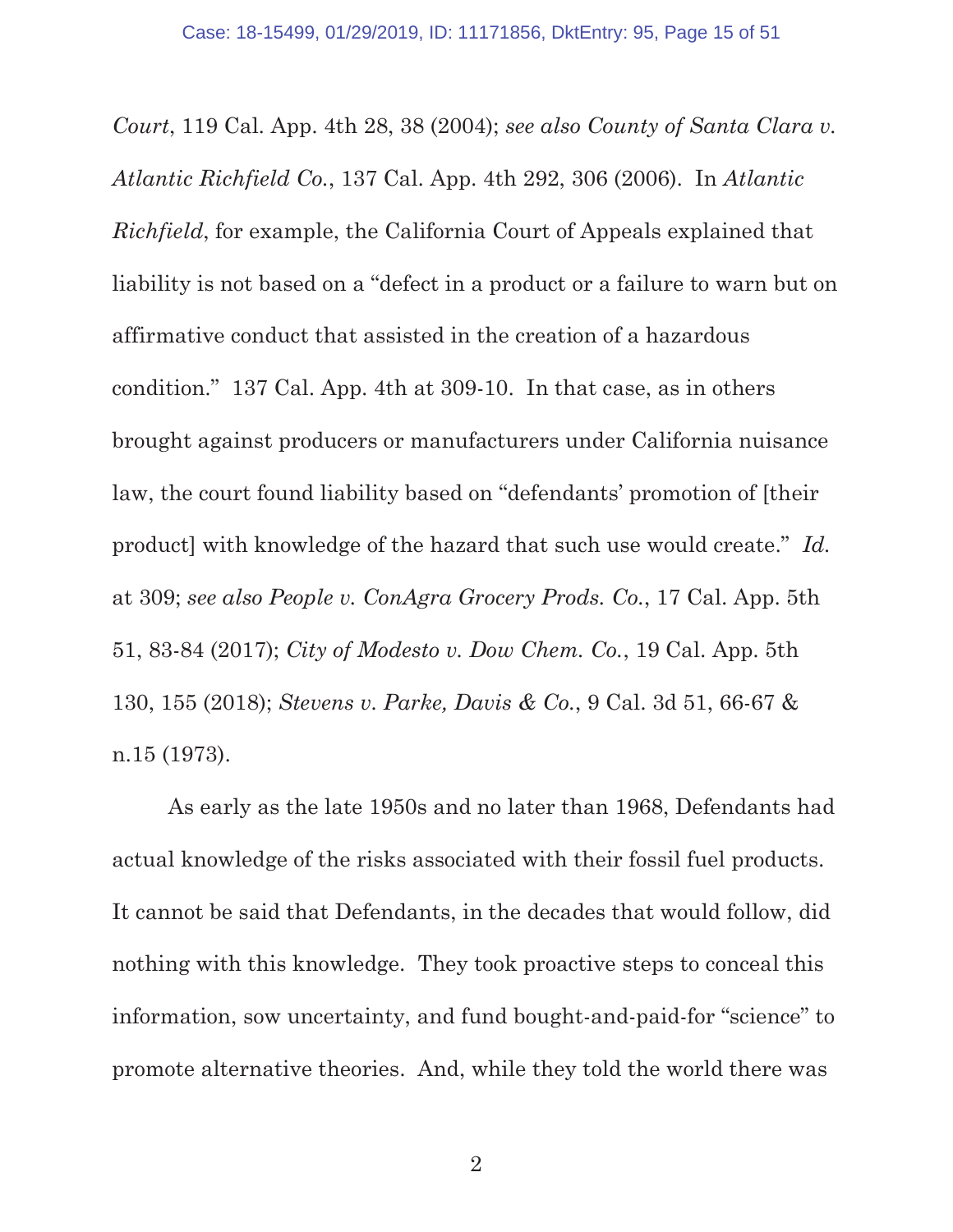nothing to worry about, Defendants took their climate science into account in managing their infrastructure, for example, raising the level of their oil rigs to account for rising sea levels. In doing so, Defendants created or assisted in creating the nuisance Plaintiffs allege, and therefore should be held liable.

## **I. DEFENDANTS HAD ACTUAL KNOWLEDGE OF THE RISKS ASSOCIATED WITH THEIR FOSSIL FUEL PRODUCTS**

**A. Defendants had early knowledge that fossil fuel products were causing an increase in atmospheric CO2 concentrations, and that this increase could result in "catastrophic" consequences.** 

Defendants knew decades ago of the potential risks associated

with their products, independently and through their membership and

involvement in trade associations such as American Petroleum Institute

(API), American Fuel & Petrochemical Manufacturers, and Western

States Petroleum Association.

API and its members were aware of research on carbon as early as

1954. At that time, Harrison Brown and other scientists at the

California Institute of Technology measured and assessed increased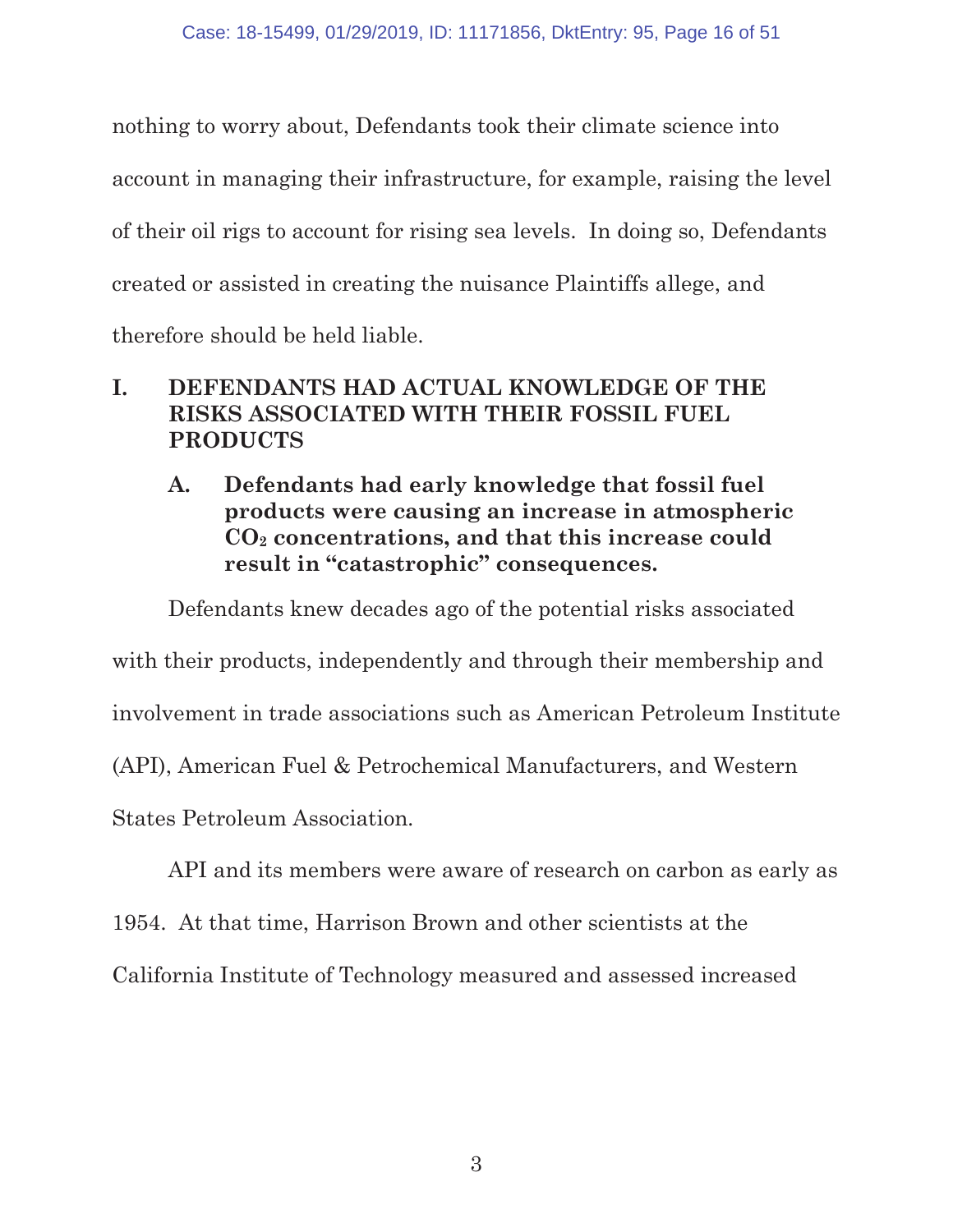$CO<sub>2</sub>$  concentrations in the atmosphere.<sup>1</sup> Although the results were not published, API and other researchers within the petroleum industry were aware of this research.<sup>2</sup> In 1957, Roger Revelle and Hans Suess at the Scripps Institute of Oceanography published a paper, in which they predicted large increases in atmospheric  $CO<sub>2</sub>$  if fossil fuel production continued unabated.<sup>3</sup> Shortly after, H.R. Brannon of Humble Oil (now ExxonMobil) published research on the same question, the conclusions of which were consistent with Brown's findings: increased fossil fuel combustion increased atmospheric CO<sub>2</sub>.<sup>4</sup>

In 1959, physicist Edward Teller delivered the first warning of the dangers of global warming to the petroleum industry, at a symposium held at Columbia University to celebrate the 100th anniversary of the

<sup>&</sup>lt;sup>1</sup> Benjamin Franta, *Early oil industry knowledge of CO<sub>2</sub> and global warming*, 8 Nature Climate Change 1024 (Nov. 19, 2018), https://www.nature.com/articles/s41558-018-0349-9. <sup>2</sup> *Id.*

<sup>3</sup> Roger Revelle and Hans Suess, *Carbon Dioxide Exchange Between Atmosphere and Ocean and the Question of an Increase of Atmospheric CO2 during the Past Decades*, 9 Tellus 18 (1957), http://www.tandfonline.com/doi/pdf/10.3402/tellusa.v9i1.9075?needAcc ess=true.

<sup>4</sup> H.R. Brannon, A.C. Daughtry, D. Perry, W.W. Whitaker, and M. Williams, *Radiocarbon evidence on the dilution of atmospheric and oceanic carbon by carbon from fossil fuels*, 38 Trans. Am. Geophys. Union 643 (Oct. 1957).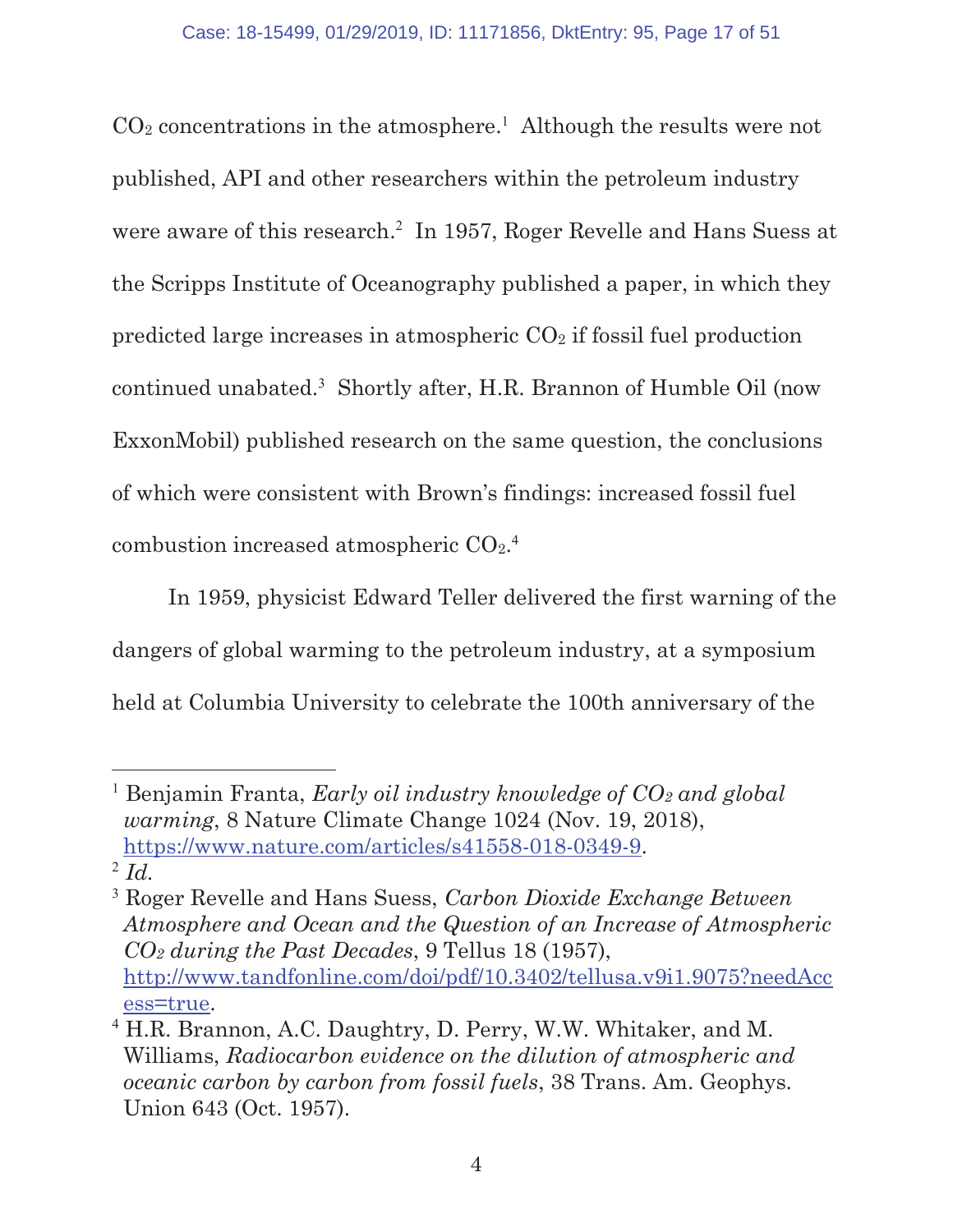industry. Teller described the need to find energy sources other than fossil fuels to mitigate these dangers, stating, "a temperature rise corresponding to a 10 per cent increase in carbon dioxide will be sufficient to melt the icecap and submerge New York. All the coastal cities would be covered, and since a considerable percentage of the human race lives in coastal regions, I think that this chemical contamination is more serious than most people tend to believe."<sup>5</sup>

Then in 1965, API President Frank Ikard delivered a presentation at the organization's annual meeting. Ikard informed API's membership that President Johnson's Science Advisory Committee had predicted that fossil fuels would cause significant global warming by the end of the century.<sup>6</sup> He issued the following warning about the consequences of  $CO<sub>2</sub>$  pollution to industry leaders:

This report unquestionably will fan emotions, raise fears, and bring demands for action. The substance of the report is that there is still time to save the world's peoples from the

6 Frank Ikard, *Meeting the challenges of 1966*, Proceedings of the American Petroleum Institute 12-15 (1965), http://www.climatefiles.com/trade-group/american-petroleuminstitute/1965-api-president-meeting-the-challenges-of-1966/.

<sup>5</sup> Edward Teller, *Energy patterns of the future*, 38 Energy and Man: A Symposium 53, 58 (1960).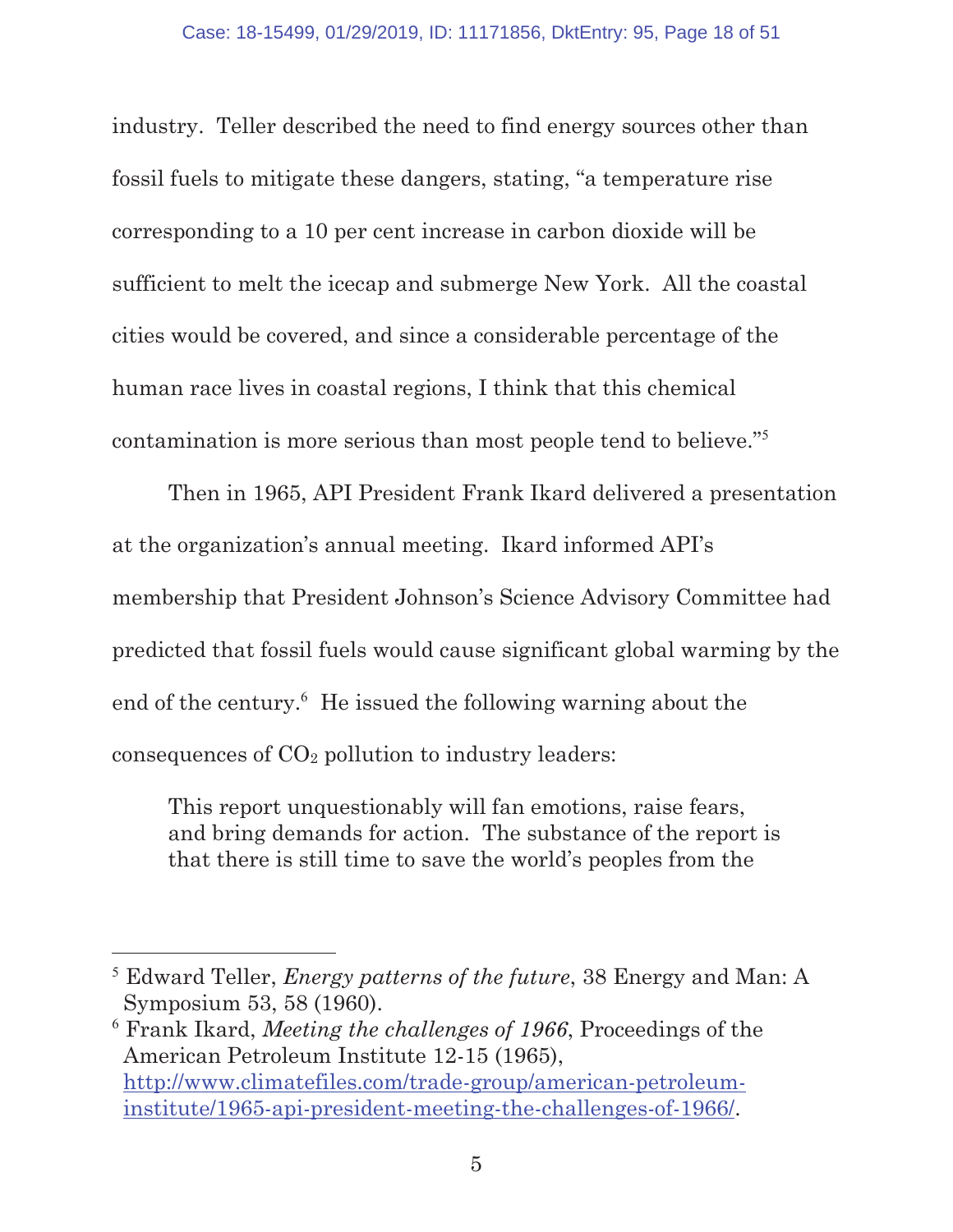catastrophic consequence of pollution, but time is running  $out.<sup>7</sup>$ 

Over the next few years, scientific research continued to bolster the conclusion that the combustion of fossil fuels was the primary driver of climate change. For example, the Stanford Research Institute (SRI) report commissioned by API and distributed to its board members and made available to API's members, warned that "rising levels of  $CO<sub>2</sub>$ would likely result in rising global temperatures and that, if temperatures increased significantly, the result could be melting ice caps, rising sea levels, warming oceans, and serious environmental damage on a global scale."<sup>8</sup> The scientists acknowledged that burning of fossil fuels provided the best explanation for an increase in  $CO<sub>2</sub>$ .

In 1969, API commissioned a supplemental report by SRI that provided a more detailed assessment on CO2. The report stated that: atmospheric concentrations of  $CO<sub>2</sub>$  were steadily increasing; 90% of this

<sup>7</sup> *Id.* at 13.

<sup>8</sup> *Smoke and Fumes: The Legal and Evidentiary Basis for Holding Big Oil Accountable for the Climate Crisis*, Center for International Environmental Law 12 (Nov. 2017), https://www.ciel.org/wpcontent/uploads/2017/11/Smoke-Fumes-FINAL.pdf.

<sup>9</sup> Elmer Robinson and R.C. Robbins, *Sources, Abundance, and Fate of Gaseous Atmospheric Pollutants*, Stanford Research Institute 3 (1968), https://www.smokeandfumes.org/documents/document16.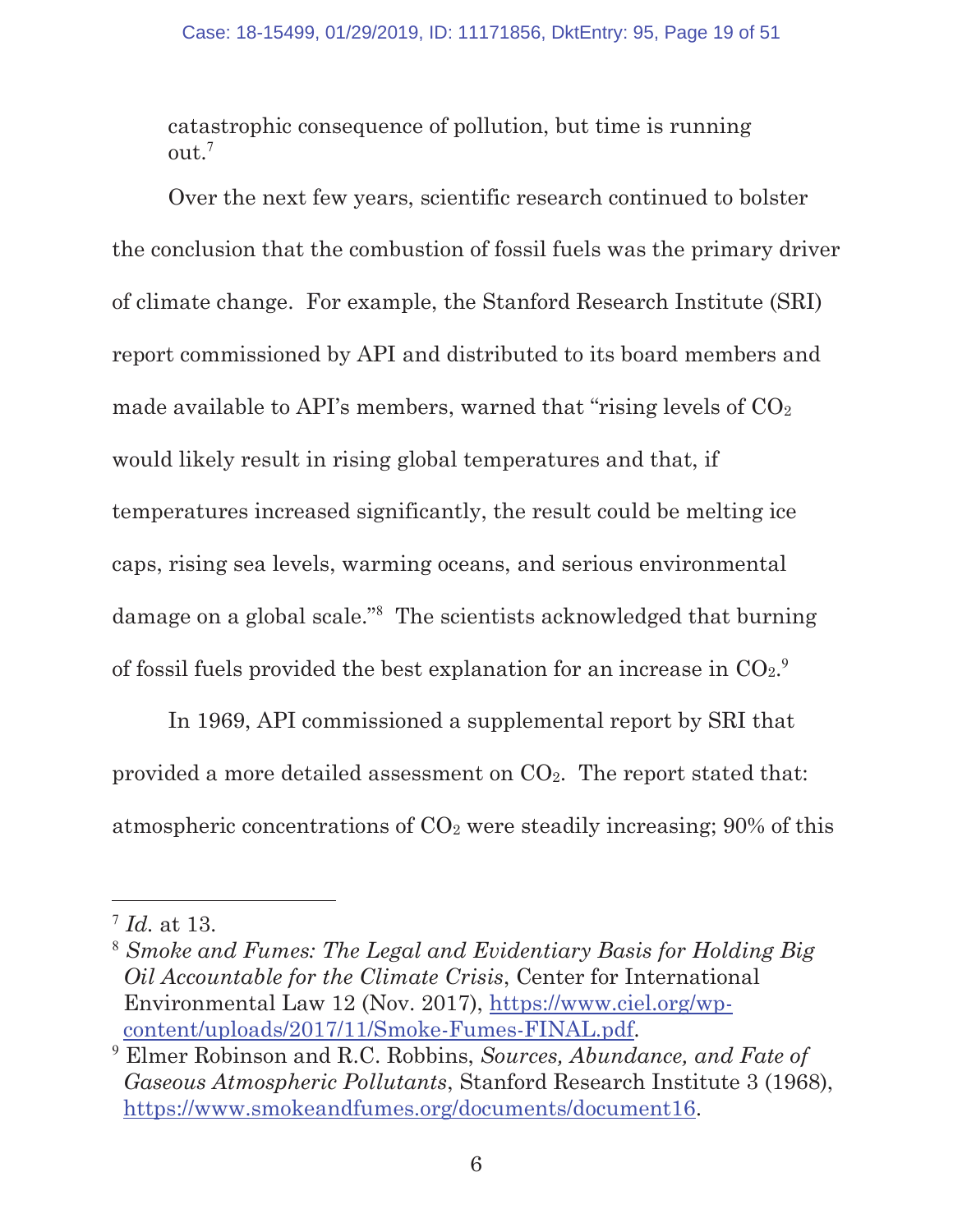increase could be attributed to fossil fuel combustion; and continued use of fossil fuels would result in further increases of  $CO<sub>2</sub>$  levels in the atmosphere.<sup>10</sup> The report projected that based on current fuel usage, atmospheric CO2 concentrations would reach 370 ppm by 2000—exactly what it turned out to be.<sup>11</sup> All of this research was summarized and shared with API members, including Defendants.<sup>12</sup>

A 1977 presentation and 1978 briefing by senior Exxon scientist James F. Black warned the Exxon Corporation Management Committee that  $CO<sub>2</sub>$  concentrations were building in the Earth's atmosphere at an increasing rate, that  $CO<sub>2</sub>$  emissions were attributable to fossil fuels, and that  $CO<sub>2</sub>$  was contributing to global warming.<sup>13</sup> Speaking to the emerging scientific consensus on climate change at the time, Black acknowledged that there was general scientific agreement that carbon

<sup>10</sup> *Smoke and Fumes, supra* note 8, at 12.

<sup>11</sup> *Global Mean CO2 Mixing Ratios (ppm): Observations*, NASA Goddard Institute for Space Studies, https://data.giss.nasa.gov/modelforce/ghgases/Fig1A.ext.txt (last

visited Jan. 25, 2019).

<sup>12</sup> *Environmental Research, A Status Report*, American Petroleum Institute (Jan. 1972), http://files.eric.ed.gov/fulltext/ED066339.pdf.

<sup>&</sup>lt;sup>13</sup> Memo from J.F. Black to F.G. Turpin re The Greenhouse Effect, Exxon Research and Engineering Company 3 (June 6, 1978), http://www.climatefiles.com/exxonmobil/1978-exxon-memo-ongreenhouse-effect-for-exxon-corporation-management-committee/.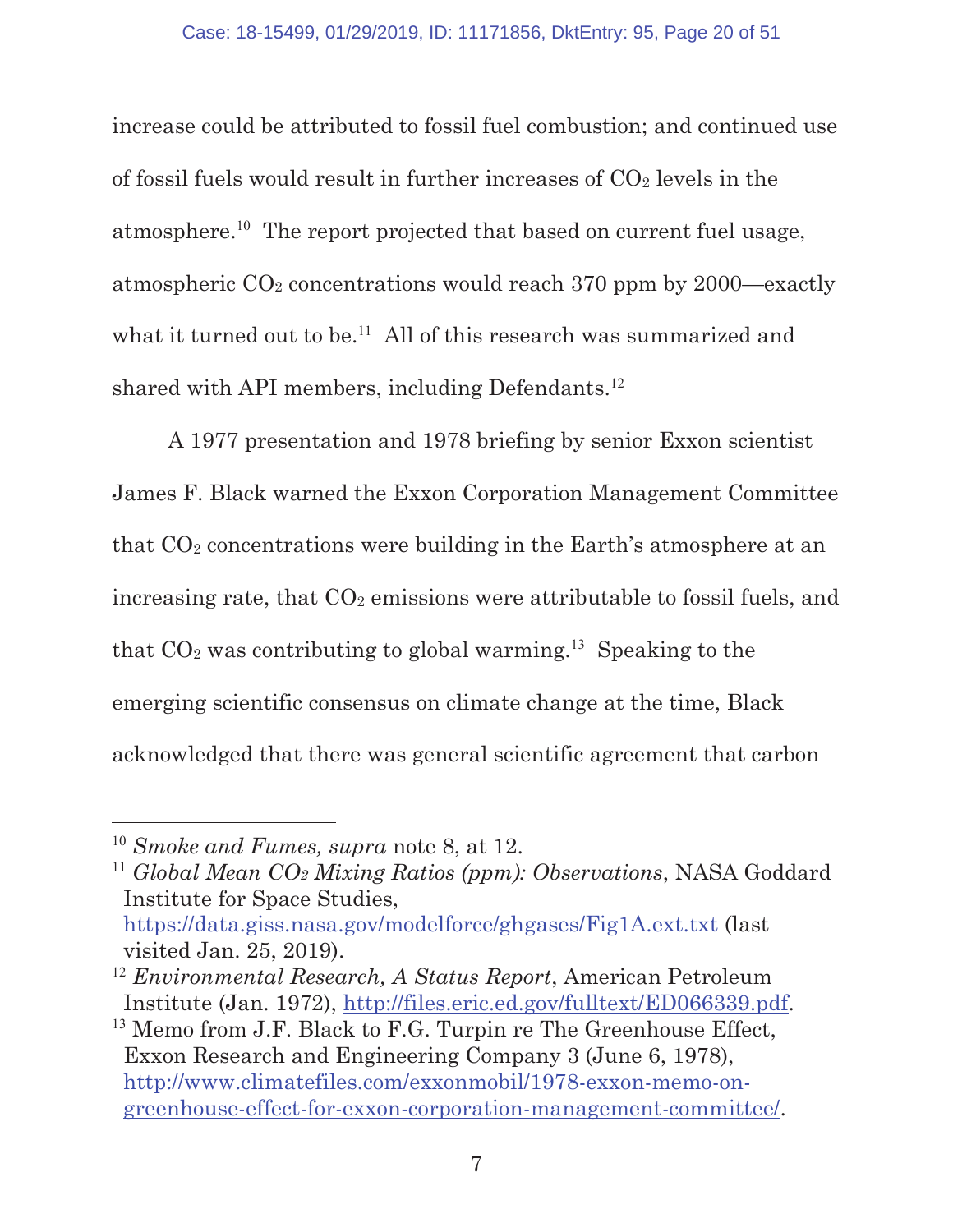dioxide released from the burning of fossil fuels was likely influencing global climate, and stated:

Present thinking holds that man has a time window of five to ten years before the need for hard decisions regarding changes in energy strategies might become critical.<sup>14</sup>

Black expressed no uncertainty as to whether climate change was real and caused by burning of fossil fuels. Former Exxon scientist, Ed Garvey, described the situation as follows: "By the late 1970s, global warming was no longer speculative."<sup>15</sup> As Garvey explained during an interview in 2018, "The issue was not were we going to have a problem, the issue was simply how soon and how fast and how bad was it going to be. Not if."<sup>16</sup>

In sum, through the 1950s, 1960s, and 1970s, the science showed, unequivocally, that fossil fuels were driving climate change. Not only

<sup>14</sup> *Id.* at 3.

<sup>15</sup> James Osborne, *INTERVIEW: Former Exxon scientist on oil giant's 1970s climate change research*, Dallas News (Oct. 2015), https://www.dallasnews.com/business/business/2015/10/02/interviewformer-exxon-scientist-on-oil-giants-1970s-climate-change-research. <sup>16</sup> Amy Westervelt, *Drilled: A True Crime Podcast about Climate* 

*Change*, Episode 1, The Bell Labs of Energy (interview with Ed Garvey at 11:10) (Nov. 14, 2018), https://www.criticalfrequency.org/drilled.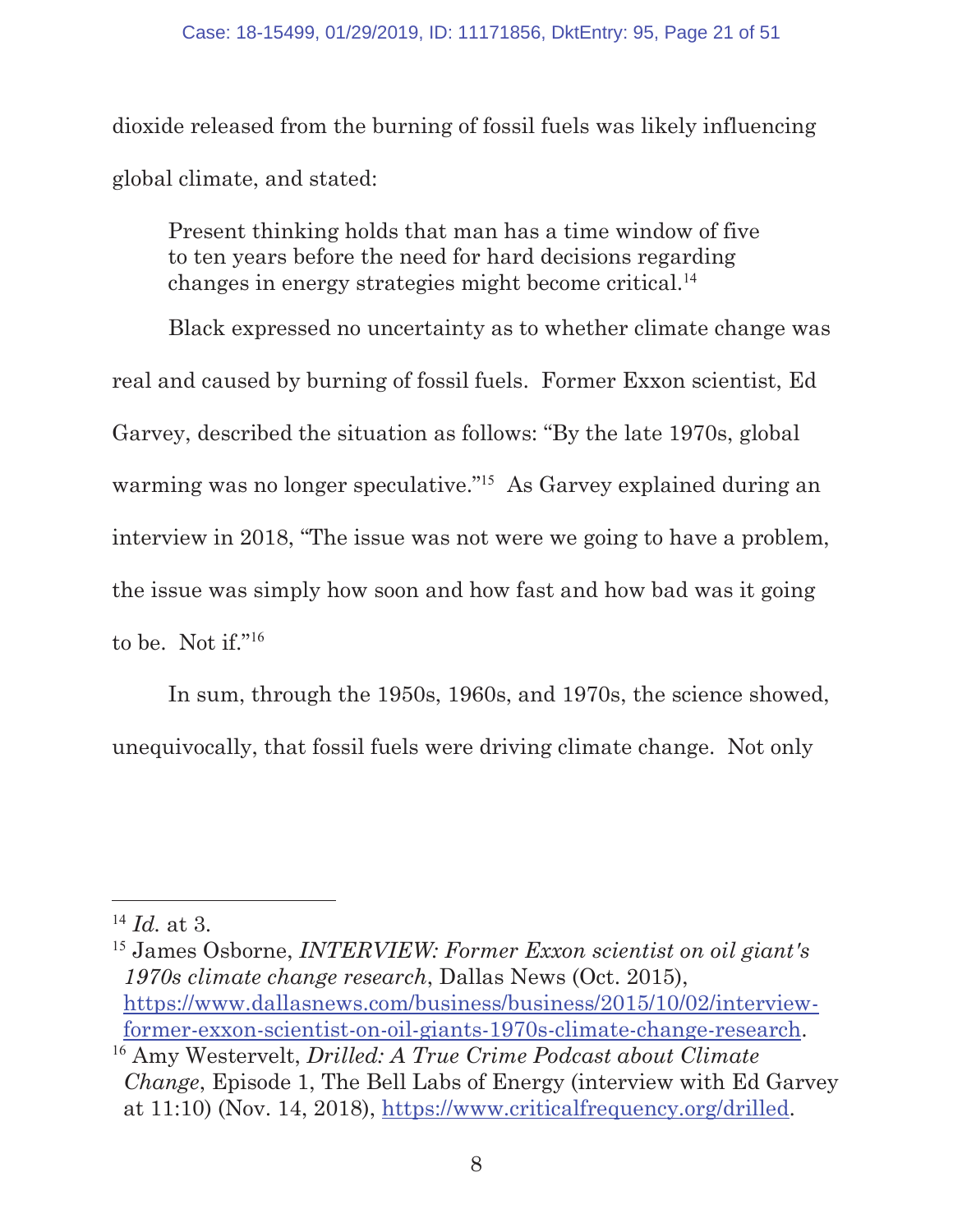did the science make clear the link between  $CO<sub>2</sub>$  emissions and global warming, Defendants had knowledge of this scientific consensus.

**B. Defendants conducted their own climate science research that confirmed fossil fuels were increasing atmospheric carbon dioxide and affecting the climate.** 

From the late 1970s through early 1980s, Defendants repeatedly confirmed the science of climate change with their own research.<sup>17</sup>

Exxon, in particular, became a leader in the growing field of climate science. Following Black's and others' warnings, Exxon launched an ambitious research program to study the environmental effects of greenhouse gases and their impacts. The company assembled a team of scientists, modelers, and mathematicians that spent more than a decade deepening the company's understanding of an environmental problem that posed an existential threat to its business interests.<sup>18</sup> As Exxon senior scientist Morrel Cohen explained: "Exxon

<sup>&</sup>lt;sup>17</sup> Between 1983-84, Exxon's researchers published their results in at least three peer-reviewed papers in the *Journal of the Atmospheric Sciences* and *American Geophysical Union*. A list of "Exxon Mobil Contributed Publications" from 1983-2014 is available at: https://cdn.exxonmobil.com/~/media/global/files/energy-andenvironment/climate\_peer\_reviewed\_publications\_1980s\_forward.pdf.

<sup>18</sup> Geoffrey Supran and Naomi Oreskes, *Assessing ExxonMobil's climate change communications (1977–2014)*, 12(8) Environmental Research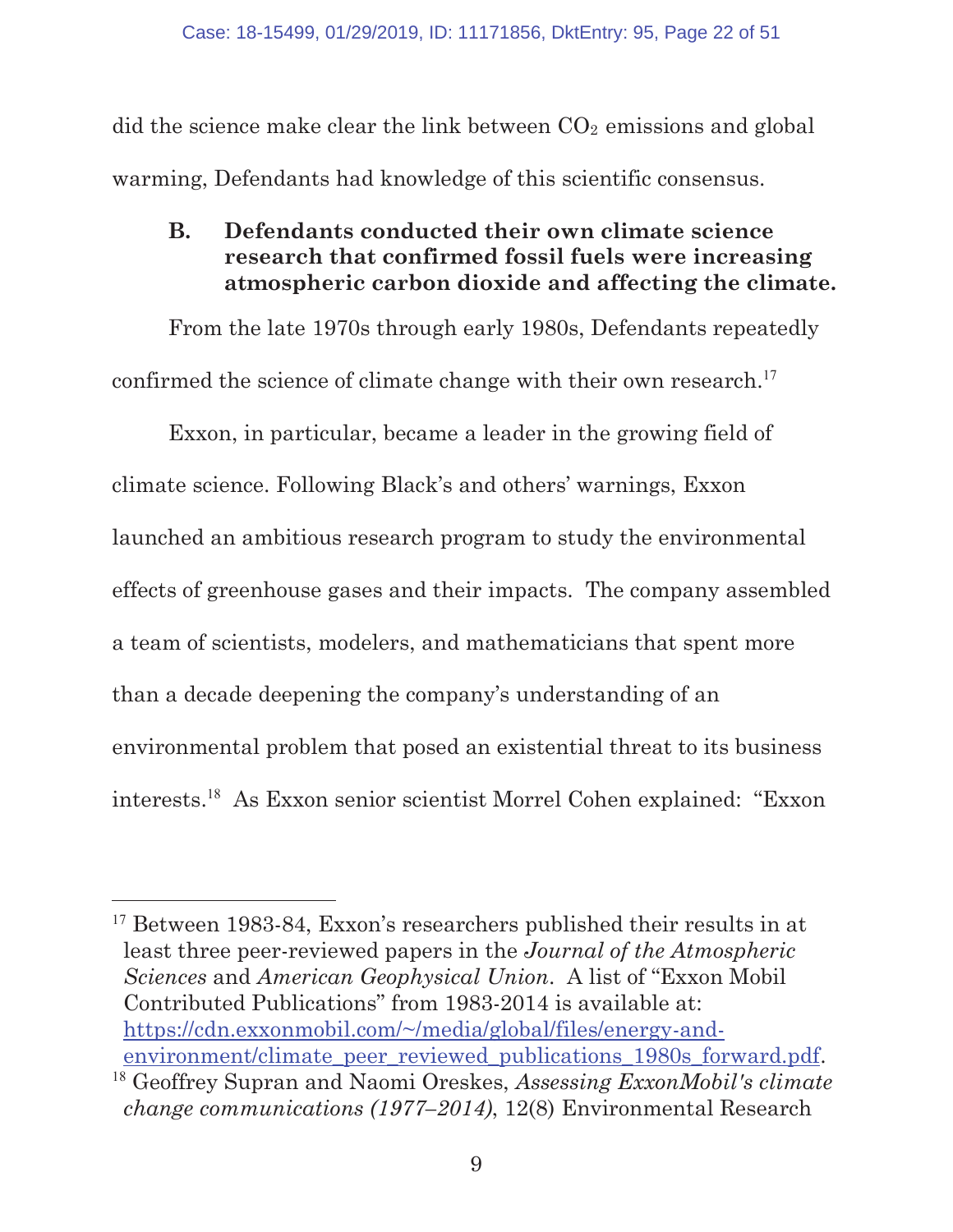was trying to become a research power in the energy industry the way the Bell Labs was in the communications industry."<sup>19</sup> The research program included both empirical  $CO<sub>2</sub>$  sampling and rigorous climate modeling, and was perceived by those within the company and industry as being on the cutting edge of research into what was then known as the "greenhouse effect." By 1982, Exxon's scientists, in collaboration with other industry scientists, had created powerful climate models that confirmed the scientific consensus that the continued increase of  $CO<sub>2</sub>$ from fossil fuels would cause significant global warming by the middle of the 21st century with "potentially catastrophic" effects, and communicated these findings internally.<sup>20</sup>

In 1979, W.L. Ferrall described the findings of an internal Exxon study a concluding that the "increase  $\left[\text{in CO}_{2} \right]$  concentration is due to

Letters 084019 (Aug. 23, 2017),

http://iopscience.iop.org/article/10.1088/1748-9326/aa815f.

<sup>19</sup> Westervelt*, supra* note 16 (interview with Morrell Cohen at 6:21); *see also* John Walsh, *Exxon Builds on Basic Research*, 225 Science 1001 (1984), https://www.documentcloud.org/documents/5690867-1984- Walsh-Exxon-Builds-on-Basic-Reseach.html.

<sup>&</sup>lt;sup>20</sup> *See e.g.* Memo from M.B. Glaser to Exxon Management re CO<sub>2</sub> "Greenhouse" Effect, Exxon Research and Engineering Company 11 (Nov. 12, 1982),

http://insideclimatenews.org/sites/default/files/documents/1982%20Exx on%20Primer%20on%20CO2%20Greenhouse%20Effect.pdf.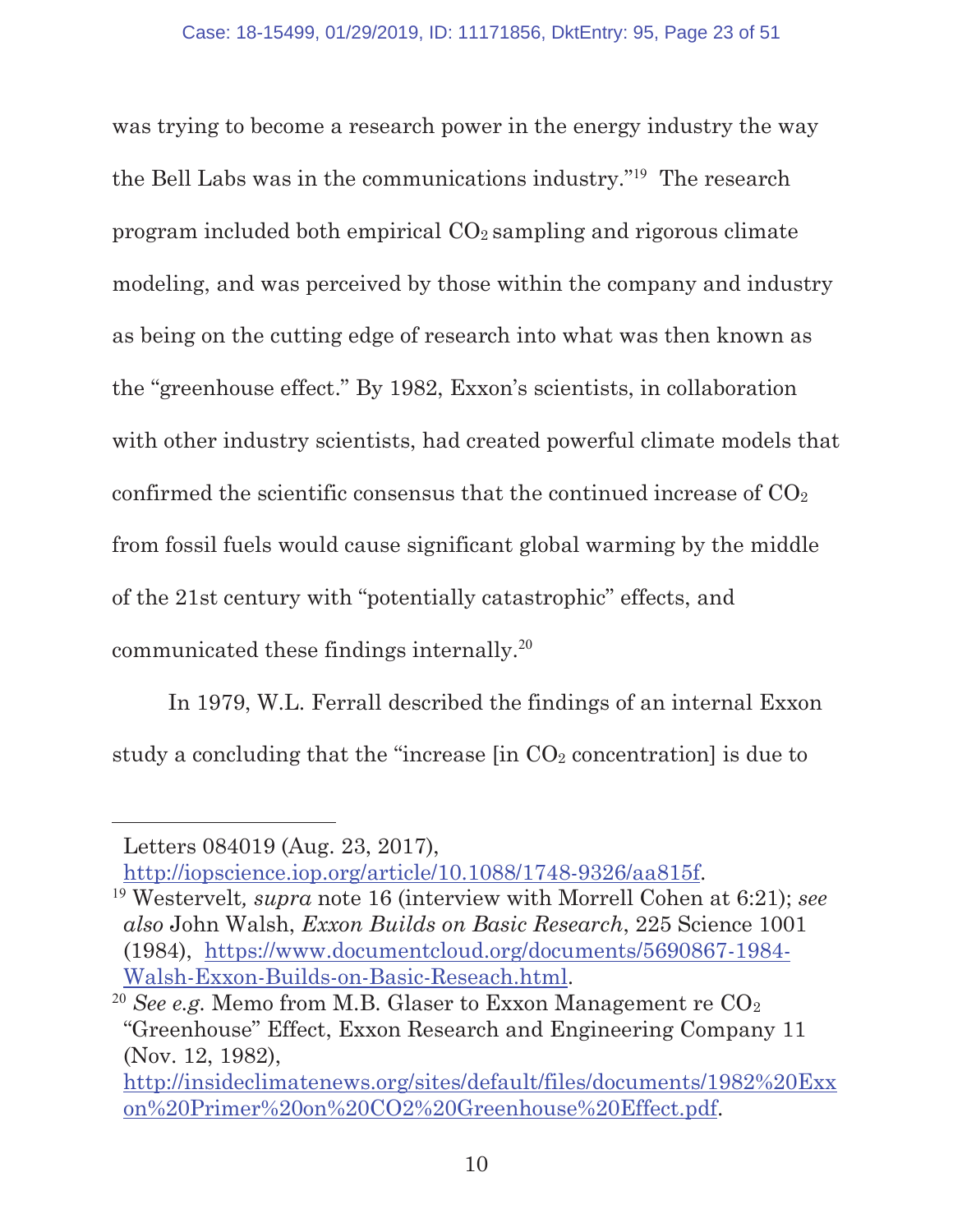fossil fuel combustion[, i]ncreasing  $CO<sub>2</sub>$  concentration will cause a warming of the earth's surface[, and t]he present trend of fossil fuel consumption will cause dramatic environmental effects before the year 2050."<sup>21</sup> With a doubling of  $CO<sub>2</sub>$  concentration (using 1860 as a baseline), Ferrall predicted that "ocean levels would rise four feet" and the "Arctic Ocean would be ice free for at least six months each year, causing major shifts in weather patterns in the northern hemisphere."<sup>22</sup>

A 1980 presentation by Dr. John Laurman to the API Task Force on "The CO2 Problem" identified the "scientific consensus on the potential for large future climatic response to increased  $CO<sub>2</sub>$  levels" as a reason for concern, and stated that there was "strong empirical evidence" that climate change was caused by fossil fuel combustion.<sup>23</sup> Laurman also warned the API Task Force that foreseeable temperature

<sup>21</sup> Memo from W.L. Ferrall to R.L. Hirsch re "Controlling Atmospheric CO2", Exxon Research and Engineering Company 1 (Oct. 16, 1979), http://insideclimatenews.org/sites/default/files/documents/CO2%20and %20Fuel%20Use%20Projections.pdf.

 $^{22}$  *Id.*, Appendix A at 1.

<sup>23</sup> *AQ-9 Task Force Meeting Minutes*, American Petroleum Institute, Attachment B at 1-2 (Mar. 18, 1980), https://insideclimatenews.org/sites/default/files/documents/AQ-9%20Task%20Force%20Meeting%20%281980%29.pdf.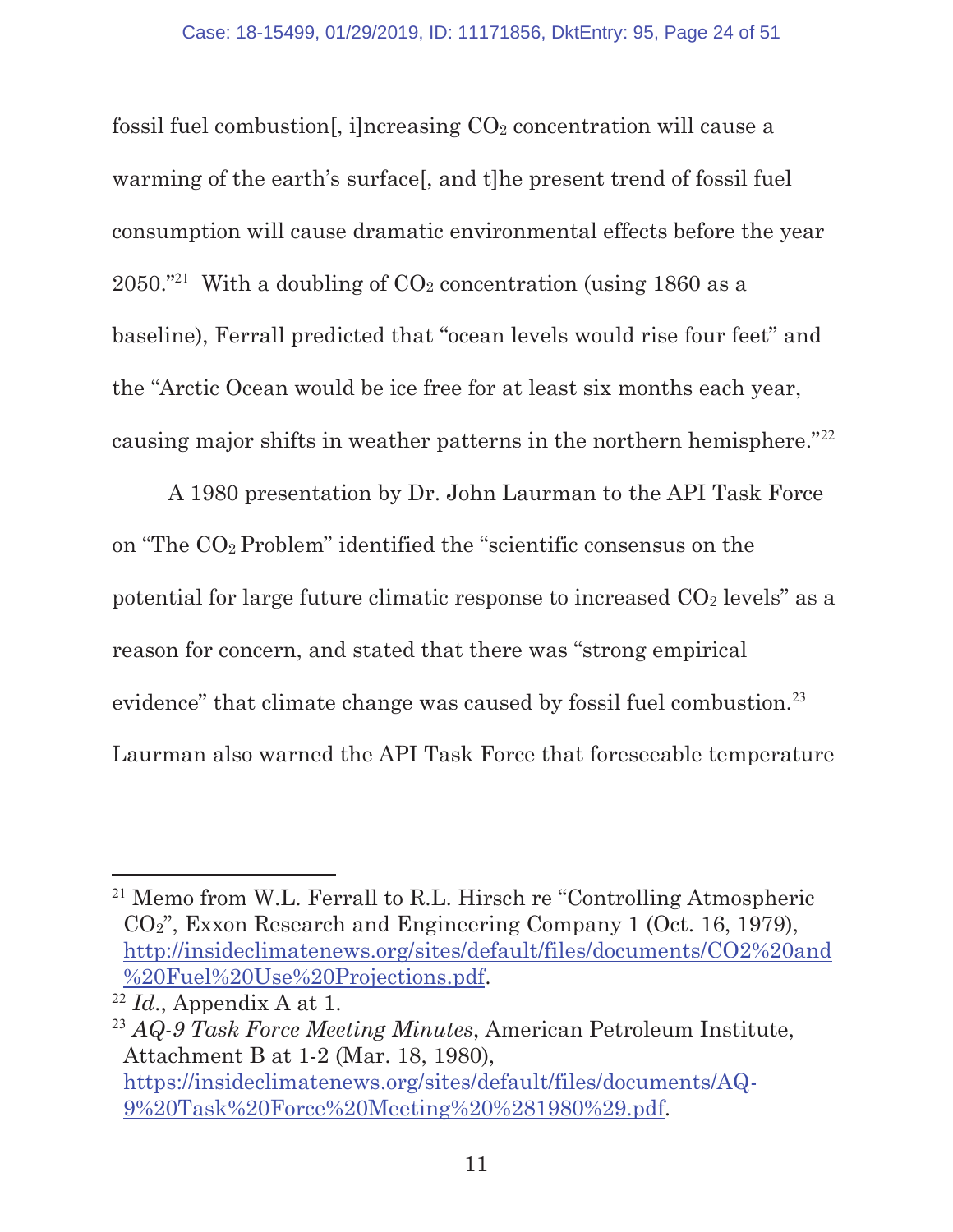increases could have "major economic consequences" and "globally catastrophic effects."<sup>24</sup>

By 1981, Exxon had internally acknowledged the risks of climate change and the role fossil fuel combustion played in increasing  $CO<sub>2</sub>$ concentrations in the atmosphere. In an internal memorandum outlining Exxon's position on the  $CO<sub>2</sub>$  greenhouse effect, Exxon scientist Henry Shaw wrote that a doubling of  $CO<sub>2</sub>$  would result in  $3^{\circ}$ C increase in average global temperature and 10°C increase at the poles, causing major shifts in rainfall/agriculture, and melting of polar ice.<sup>25</sup> Also in 1981, Roger Cohen, director of Exxon's Theoretical and Mathematical Sciences Laboratory, warned about the magnitude of climate change: "we will unambiguously recognize the threat by the year 2000 because of advances in climate modeling and the beginning of real experimental confirmation of the  $CO_2$  effect."<sup>26</sup> He stated: "it is distinctly possible

<sup>24</sup> *Id*., Attachment B at 5.

<sup>&</sup>lt;sup>25</sup> Memo from Henry Shaw to Dr. E.E. David, Jr. re " $CO<sub>2</sub>$  Position" Statement", Exxon Inter-Office Correspondence 2 (May 15, 1981), https://insideclimatenews.org/sites/default/files/documents/Exxon%20P osition%20on%20CO2%20%281981%29.pdf.

<sup>&</sup>lt;sup>26</sup> Memo from R.W. Cohen to W. Glass re possible "catastrophic" effect of CO2, Exxon Corporation 1 (Aug. 18, 1981), http://www.climatefiles.com/exxonmobil/1981-exxon-memo-on-possibleemission-consequences-of-fossil-fuel-consumption.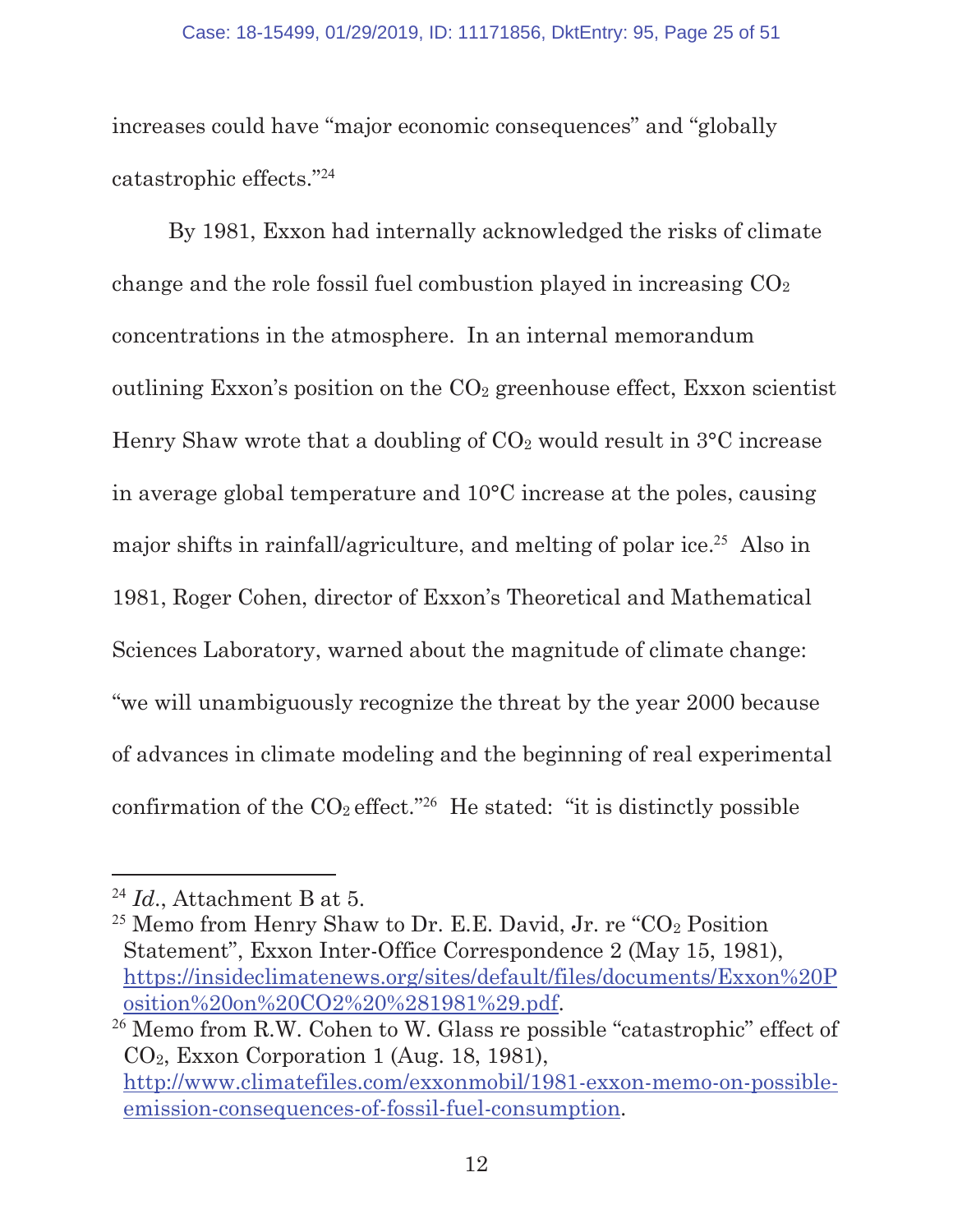that [Exxon Planning Division's] scenario will later produce effects which will indeed be catastrophic (at least for a substantial fraction of the earth's population)."<sup>27</sup>

In 1982, Cohen summarized the findings of Exxon's research in climate modeling, stating that "over the past several years *a clear scientific consensus has emerged* regarding the expected climatic effects of increased atmospheric  $CO<sub>2</sub>$ ." (emphasis added)<sup>28</sup> Cohen acknowledged that Exxon shared the views of the mainstream science community, stating that there is "unanimous agreement in the scientific community that a temperature increase of this magnitude would bring about significant changes in the earth's climate," and that Exxon's findings were "consistent with the published predictions of more complex climate models" and "in accord with the scientific consensus on the effect of increased atmospheric  $CO<sub>2</sub>$  on climate."<sup>29</sup>

 $^{27}$  *Id.* 

<sup>28</sup> Memo from R. W. Cohen to A.M. Natkin, Exxon Research and Engineering Company 1 (Sept. 2, 1982), http://www.climatefiles.com/exxonmobil/1982-exxon-memosummarizing-climate-modeling-and-co2-greenhouse-effect-research/. <sup>29</sup> *Id*. at 2.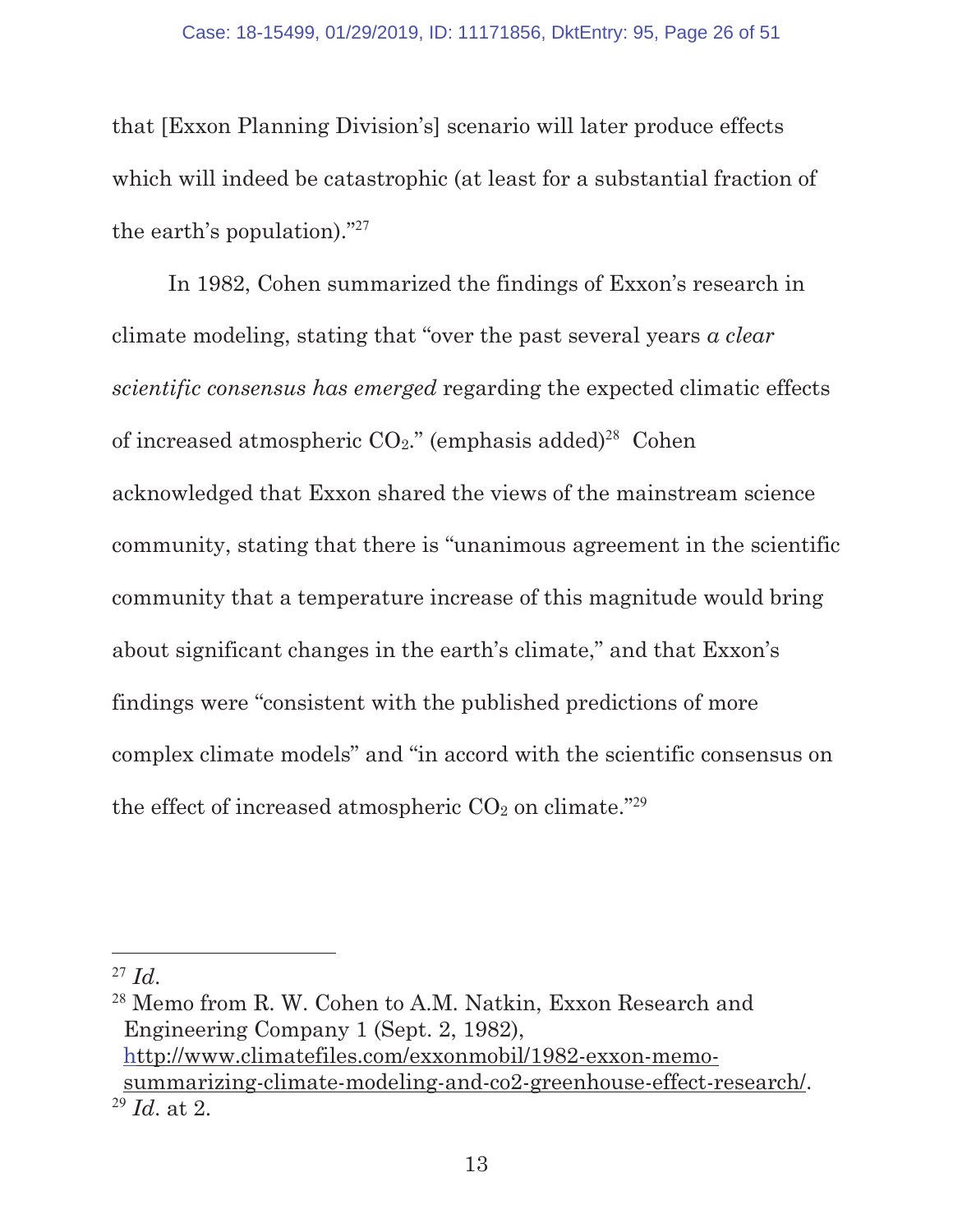Industry documents from the 1980s provide further evidence that Exxon and other Defendants internally acknowledged that climate change was real, it was caused by fossil fuel consumption, and it would have significant impacts on the environment and human health. Notably, a 1982 corporate primer—circulated internally to Exxon management—recognized the need for "major reductions in fossil fuel combustion" as a means to mitigate global warming. In the absence of such reductions, "there are some potentially catastrophic events that must be considered . . . [O]nce the effects are measurable, they might not be reversible . . ."<sup>30</sup>

The 1982 Exxon primer predicted a doubling of  $CO<sub>2</sub>$ concentrations (above pre-industrial levels) by 2060 and increased temperatures of 2-4 degrees Celsius (above 1982 levels) by the end of the 21st century. It also provided a detailed assessment of the "potentially catastrophic" impacts of global warming, including primary impacts on physical and biological systems and secondary impacts (e.g. migration, famine).

 $30$  Memo from M.B. Glaser to Exxon Management re  $CO<sub>2</sub>$  "Greenhouse" Effect, *supra* note 20, at 2 and 11.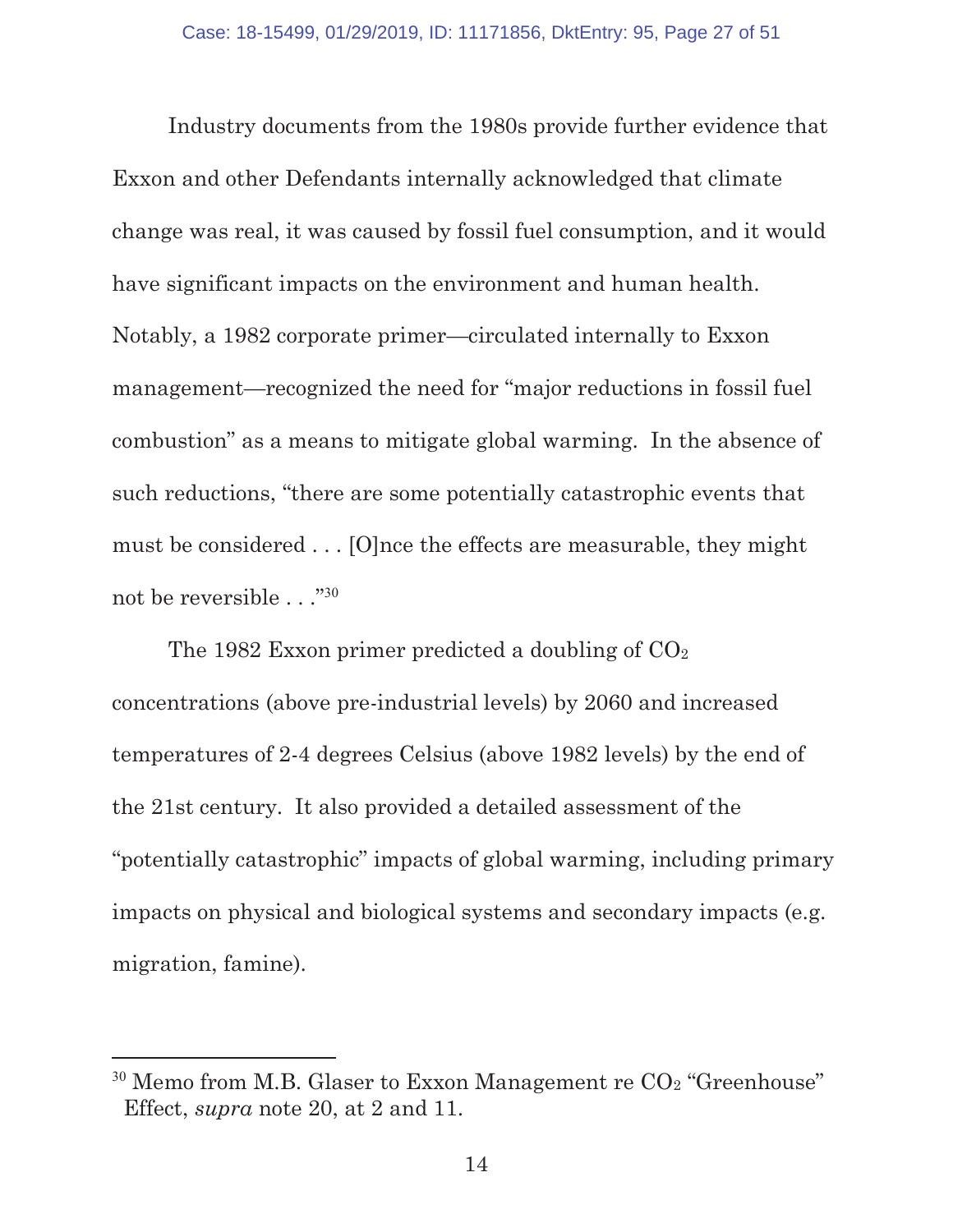A 1988 report by Shell's Greenhouse Effect Working Group issued similar warnings to those of Exxon: "Man-made carbon dioxide, released into and accumulated in the atmosphere, is believed to warm the earth through the so-called greenhouse effect."<sup>31</sup> The report stated that "by the time the global warming becomes detectable it could be too late to take effective countermeasures to reduce the effects or even to stabilise the situation."<sup>32</sup> Acknowledging the need to consider policy changes, the report provided that "the potential implications for the world are . . . so large that policy options need to be considered much earlier" and that research should be "directed more to the analysis of policy and energy options than to studies of what we will be facing exactly."<sup>33</sup>

The Shell report made detailed predictions of the harmful impacts of global warming. It noted that warming could cause the melting of the West Antarctic Ice Sheet, which in turn could result in sea level rise

l <sup>31</sup> R.P.W.M Jacobs, M.H. Griffiths, P.E. Bright, J.B. Homer, J.A.C.M. van Oudenhoven, and J. Waller, *The Greenhouse Effect*, Shell Internationale Petroleum Maatschappij B.V., The Hague 1 (May 1988), https://www.documentcloud.org/documents/4411090- Document3.html#document/p9/a411239.

<sup>32</sup> *Id*.

<sup>33</sup> *Id*.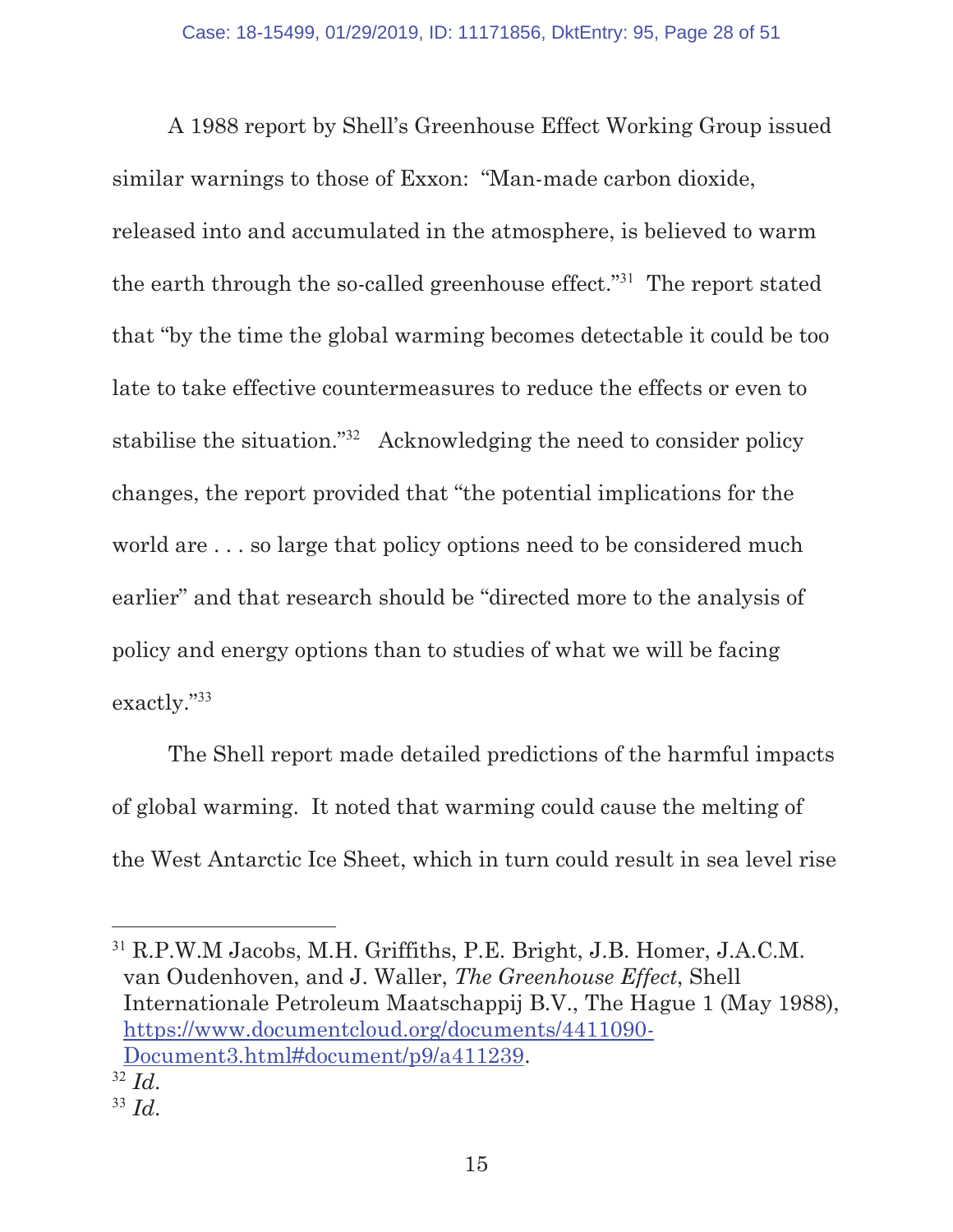of 5-6 meters. It also predicted the "disappearance of specific ecosystems or habitat destruction," an increase in "runoff, destructive floods, and inundation of low-lying farmland," and the need for new sources of freshwater to compensate for changes in precipitation. The report forecasted that changes in global atmospheric temperature would "drastically change the way people live and work."<sup>34</sup>

In the 1970s and 1980s, Defendants pursued cutting-edge research and amassed considerable data on climate change. Their own research and data confirmed their earlier knowledge and led to the undeniable conclusion that continuing to expand fossil fuel use would lead to irreversible and catastrophic climate change. With this certainty, Defendants in the early 1980s were at a turning point.

## **II. DEFENDANTS TOOK PROACTIVE STEPS TO CONCEAL THEIR KNOWLEDGE AND DISCREDIT CLIMATE SCIENCE**

But at this turning point, and despite acknowledging that an increasing level of atmospheric  $CO<sub>2</sub>$  is causing considerable concern due

<sup>34</sup> Benjamin Franta, *Shell and Exxon's secret 1980s climate change warnings*, The Guardian (Sept. 19, 2018, 6:00am), https://www.theguardian.com/environment/climate-consensus-97-percent/2018/sep/19/shell-and-exxons-secret-1980s-climate-changewarnings (citing The Greenhouse Effect, Shell International).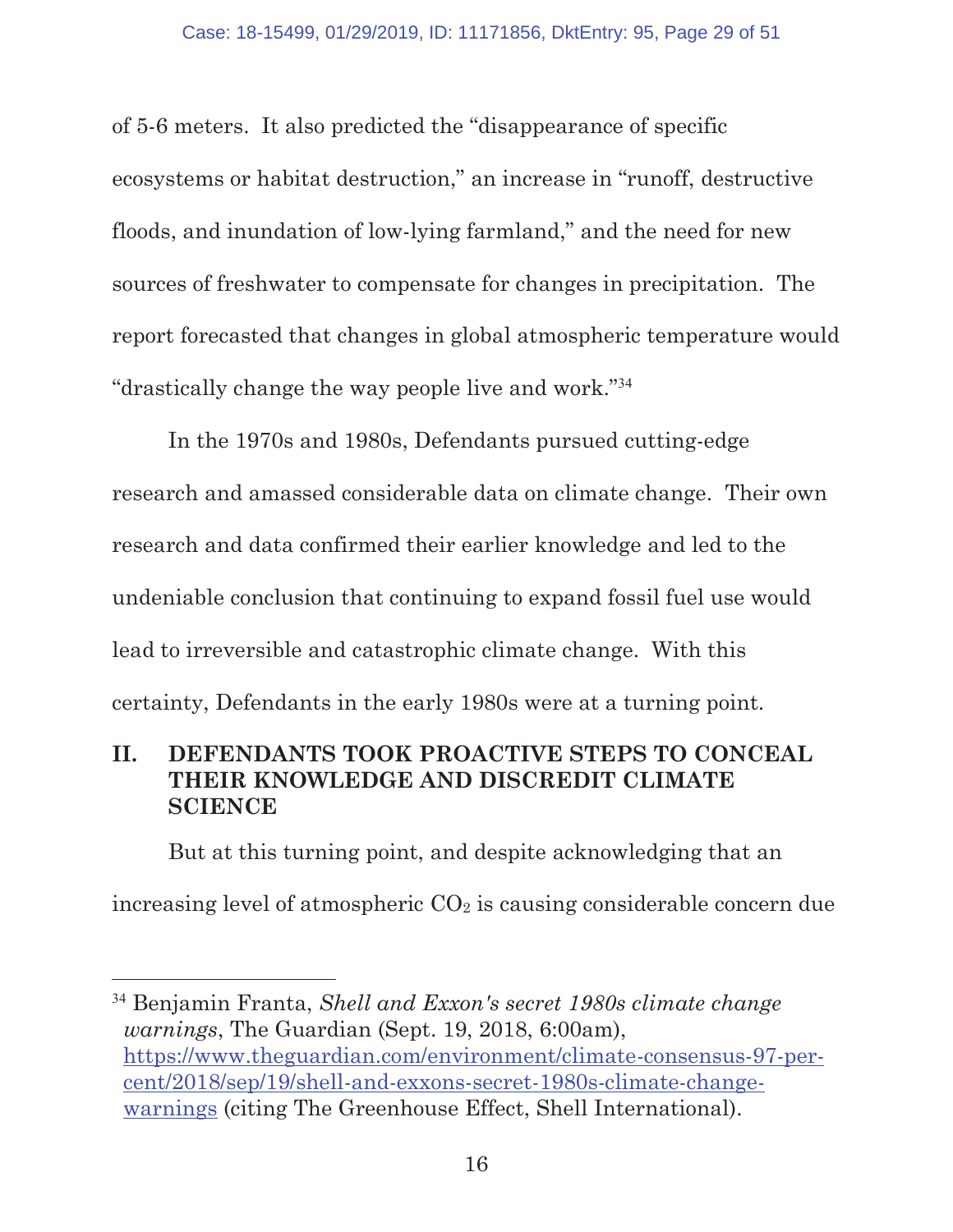to potential climate effects, Exxon and the other Defendants decided not to take steps to prevent the risks of climate change. Instead, they stopped funding climate research, and began a campaign to discredit climate science and delay actions perceived as contrary to their business interests.<sup>35</sup> Defendants proactively engaged in multiple steps to carry out this campaign: (1) developing internal policies and strategies in contradiction of their knowledge and science, (2) disseminating public communications designed to manufacture doubt and minimize the risks of climate change; and (3) funding organizations and research that discredited the growing body of publicly available climate science.

As a result, many of the dire predictions Defendants' own scientists made in the 1950s through the 1970s have come to pass.

## **A. Defendants developed sophisticated strategies to hide the risks of climate change and create doubt about the scientific consensus of global warming.**

Defendants developed internal strategies and policies to hide the risks of climate change. Following Exxon's lead, the fossil fuel industry

<sup>&</sup>lt;sup>35</sup> Memo from A.M. Natkin to H.N. Weinberg re CRL/CO<sub>2</sub> Greenhouse Program, Exxon Corporation 1 (June 18, 1982), http://insideclimatenews.org/sites/default/files/documents/Budget%20C utting%20Memo%20(1982).pdf.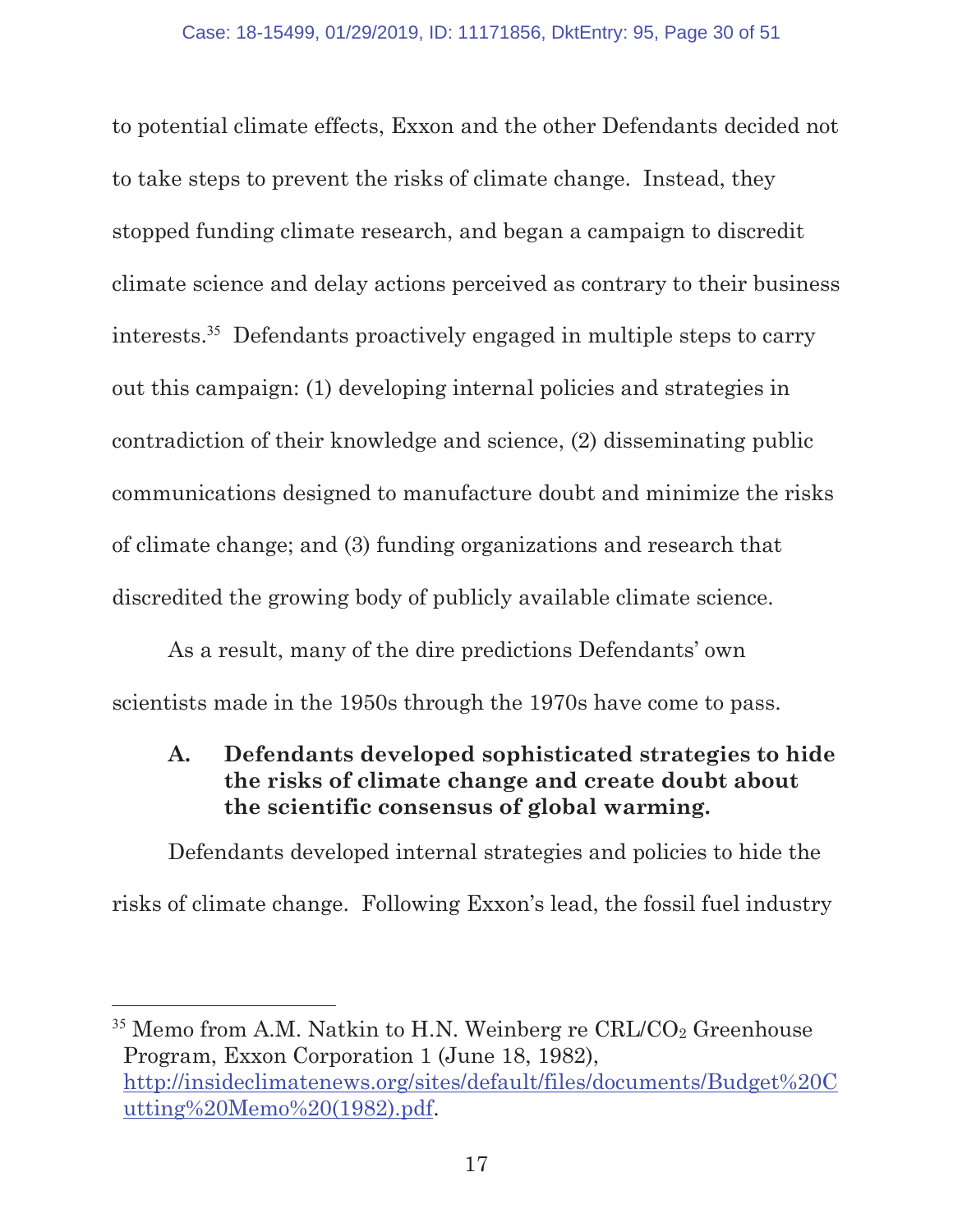responded to public policy efforts to address the dangers of its products by denying and concealing the known hazards, in contradiction to earlier positions and statements made by industry scientists and executives. The internal memoranda and statements described below demonstrate this marked shift in the industry's position on climate science.

Exxon, in a 1988 internal memo on the Greenhouse Effect, acknowledged that atmospheric  $CO<sub>2</sub>$  concentrations were increasing and could double in 100 years, that the combustion of fossil fuels emits five billion gigatons of  $CO<sub>2</sub>$  per year, and that the "[g]reenhouse effect may be one of the most significant environmental issues for the 1990s."<sup>36</sup> But in this same memo, Exxon identified that its position would be to "[e]mphasize the uncertainty in scientific conclusions regarding the potential enhanced Greenhouse effect[.]"<sup>37</sup>

Shell, as evidenced by an 1994 internal report titled "The Enhanced Greenhouse Effect: A Review of the Scientific Aspects," followed suit with Exxon in the strategy of emphasizing uncertainty in

<sup>36</sup> *Id*. at 2.

<sup>37</sup> *Id*. at 7.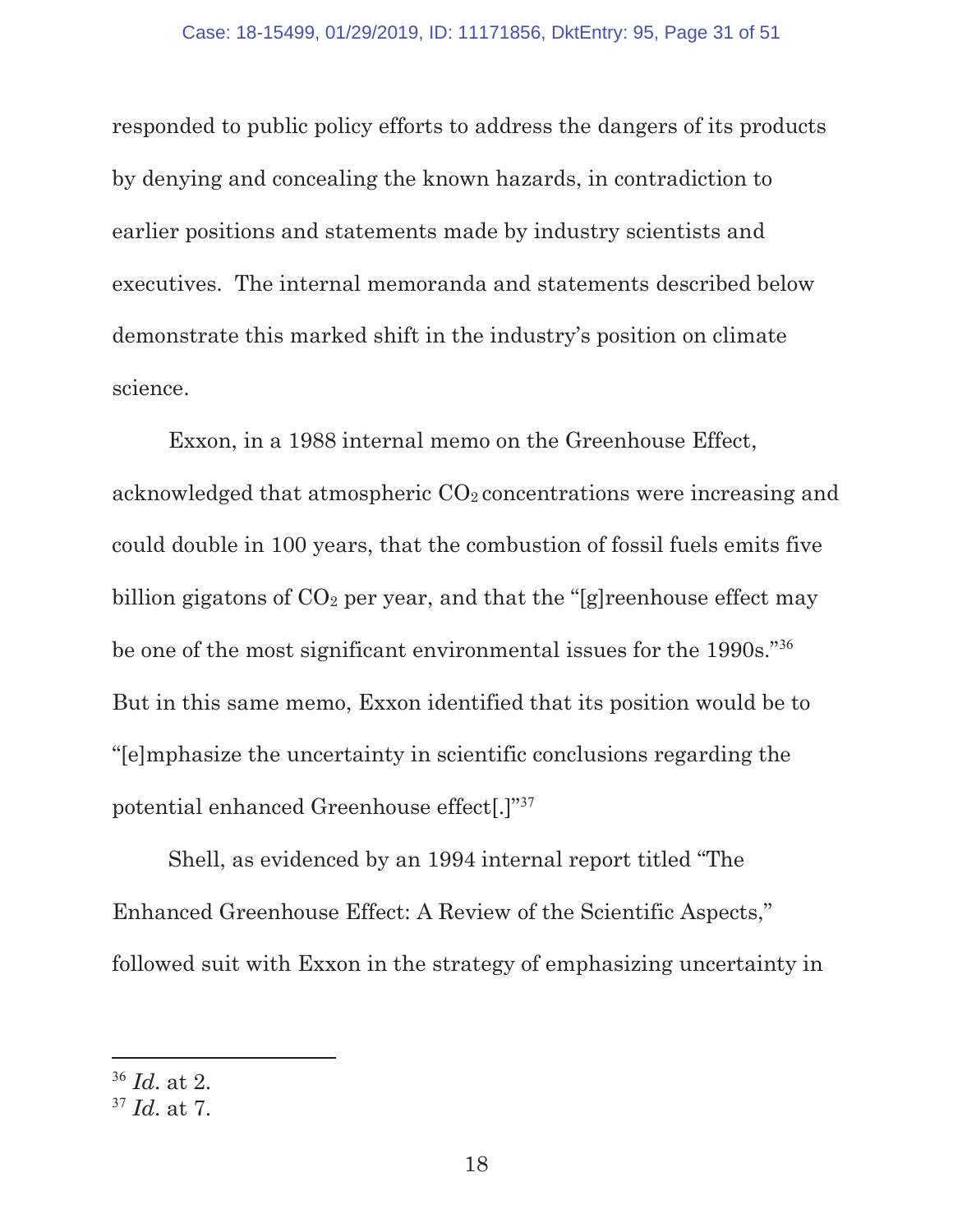climate science. In contrast to Shell's 1988 report that recommended the consideration of policy solutions early on, the 1994 report pivoted to the theme of scientific uncertainty, noting that "the postulated link between any observed temperature rise and human activities has to be seen in relation to natural variability, which is still largely unpredictable." Shell also promoted policy delay, asserting that "[s]cientific uncertainty and the evolution of energy systems indicate that policies to curb greenhouse gas emissions beyond 'no regrets' measures could be premature, divert resources from more pressing needs and further distort markets."<sup>38</sup>

Industry associations and groups, such as the Global Climate Coalition (GCC), took similar positions. Established in 1989, the GCC identified itself as "an organization of business trade associations and private companies . . . to coordinate business participation in the

<sup>38</sup> P. Langcake, *The Enhanced Greenhouse Effect: A Review of the Scientific Aspects*, Shell Internationale Petroleum Maatschappij B.V., The Hague (Dec. 1994), https://www.documentcloud.org/documents/4411099- Document11.html#document/p15/a411511.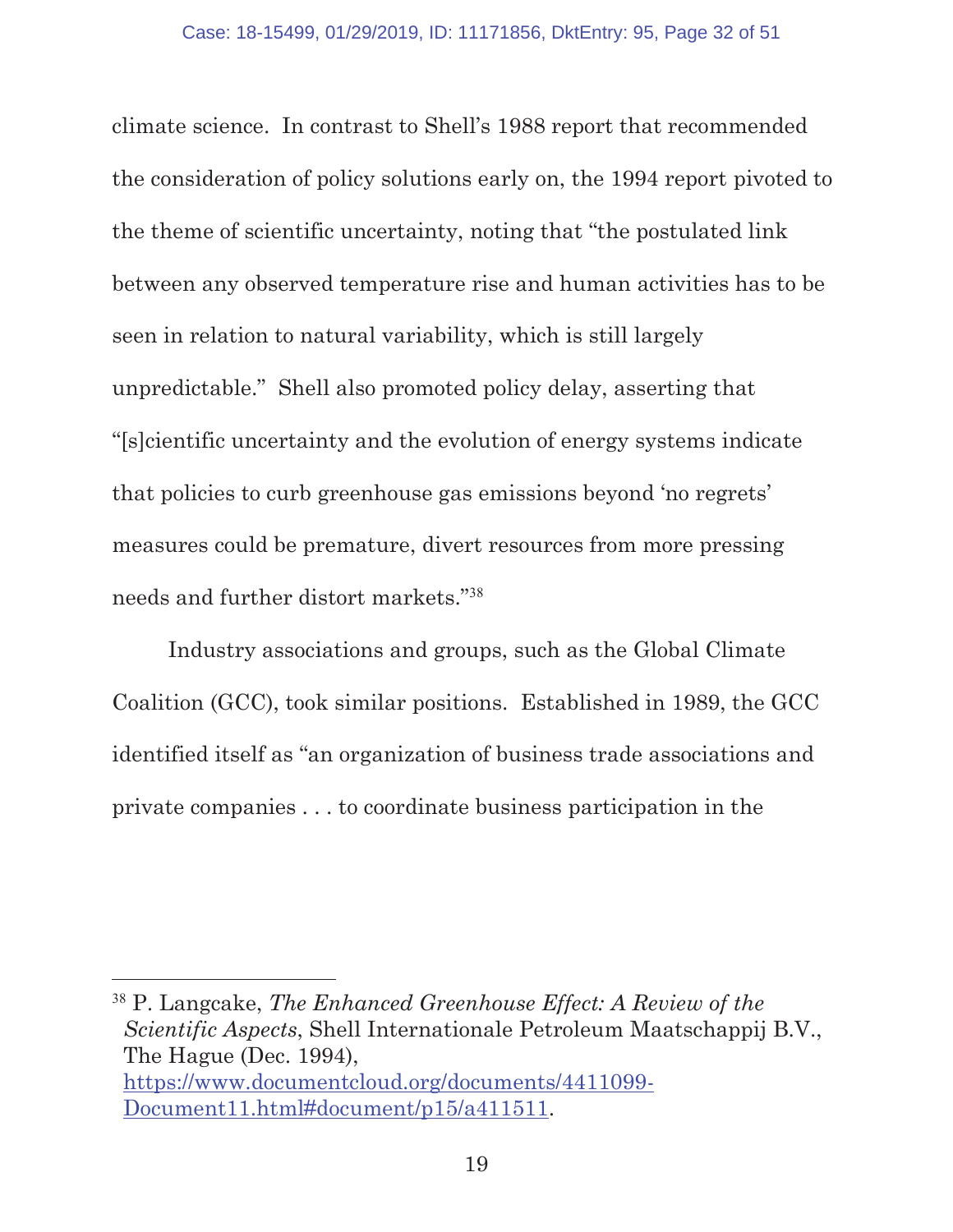scientific and policy debate on global climate change issue"<sup>39</sup>—but in effect, the group opposed greenhouse gas regulation through lobbying, funding of front groups, the spread of denial and disinformation, and other tactics. The GCC's members included the National Association of Manufacturers, American Petroleum Institute, and several fossil fuel companies.

In 1996, following publication of the Intergovernmental Panel on Climate Change's Second Assessment Report, the GCC developed a primer that provided an overview of the group's position on climate change. While acknowledging that global warming was happening, the GCC claimed that there was significant uncertainty as to the cause of warming:

The GCC believes that the preponderance of the evidence indicates that most, if not all, of the observed warming is part of a natural warming trend which began approximately 400 years ago. If there is an anthropogenic component to this observed warming, the GCC believes that it must be very small and must be superimposed on a much larger natural warming trend.<sup>40</sup>

<sup>39</sup> *Global Climate Coalition: An Overview*, Global Climate Coalition 1 (Nov. 1996), http://www.climatefiles.com/denial-groups/global-climatecoalition-collection/1996-global-climate-coalition-overview/. <sup>40</sup> *Id.* at 2.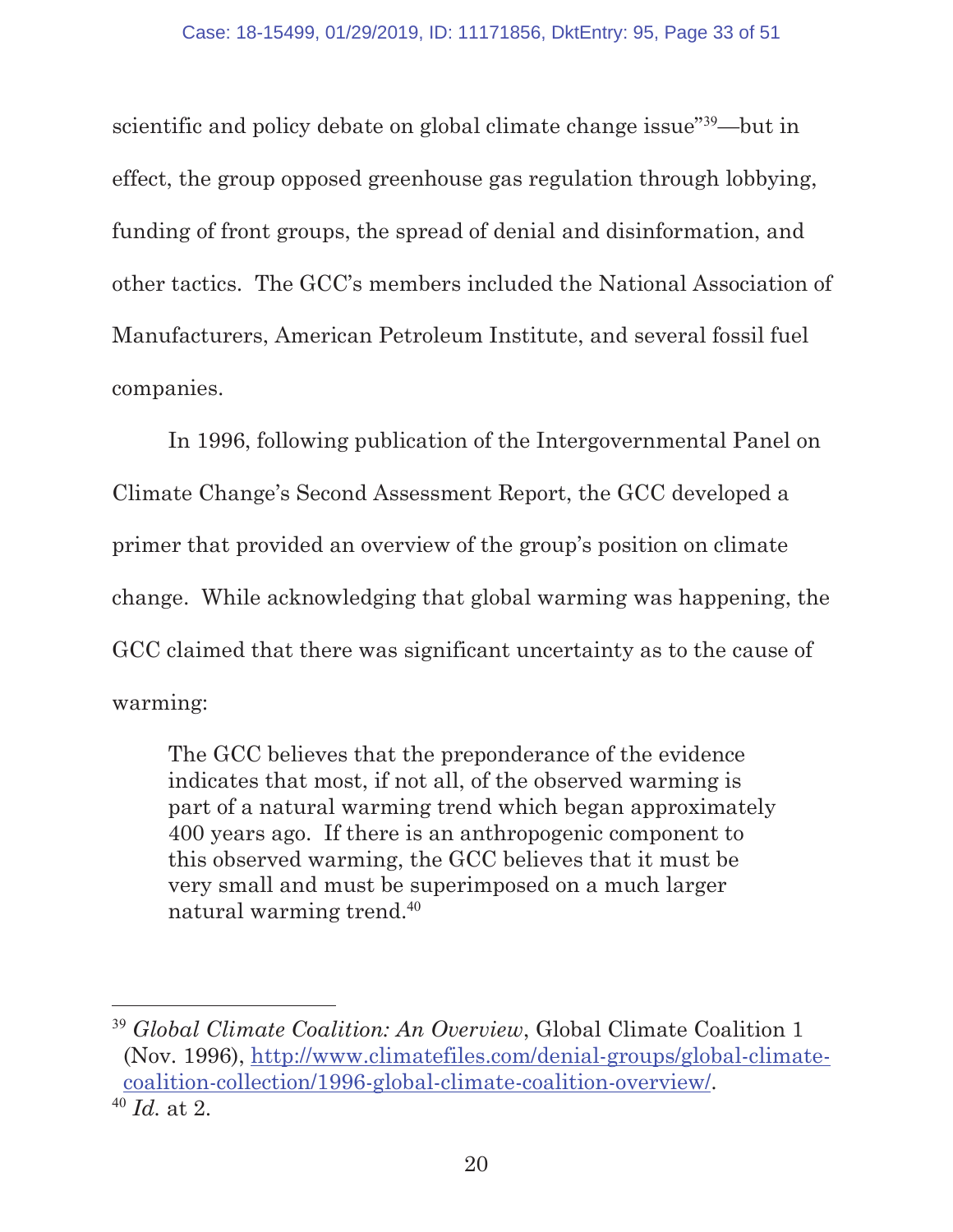This statement not only stands in contradiction to the large number of internal memos and peer-reviewed papers published by Defendants' own scientists but also to the final internal draft of the GCC primer, which stated that the "scientific basis for the Greenhouse Effect and the potential impacts of human emissions of greenhouse gases such as CO2 on climate is well established and cannot be denied."<sup>41</sup> This language was removed before final publication. The final internal draft also included a section discussing how contrarian theories failed to "offer convincing arguments against the conventional model of greenhouse gas emission-induced climate change."<sup>42</sup> This section was also removed by the GCC before final publication.

As their memoranda and statements show, Defendants—knowing the continued expansion of fossil fuel use represented a turning point

 $\overline{a}$ 

<sup>41</sup> Memo from Gregory J. Dana to AIAM Technical Committee re Global Climate Coalition (GCC) – Primer on Climate Change Science – Final Draft, Association of International Automobile Manufacturers 5 (Jan. 18, 1996), http://www.climatefiles.com/denial-groups/global-climatecoalition-collection/global-climate-coalition-draft-primer/.

<sup>42</sup> Memo from Gregory J. Dana to AIAM Technical Committee re Global Climate Coalition (GCC) – Primer on Climate Change Science – Final Draft, *supra* note 41.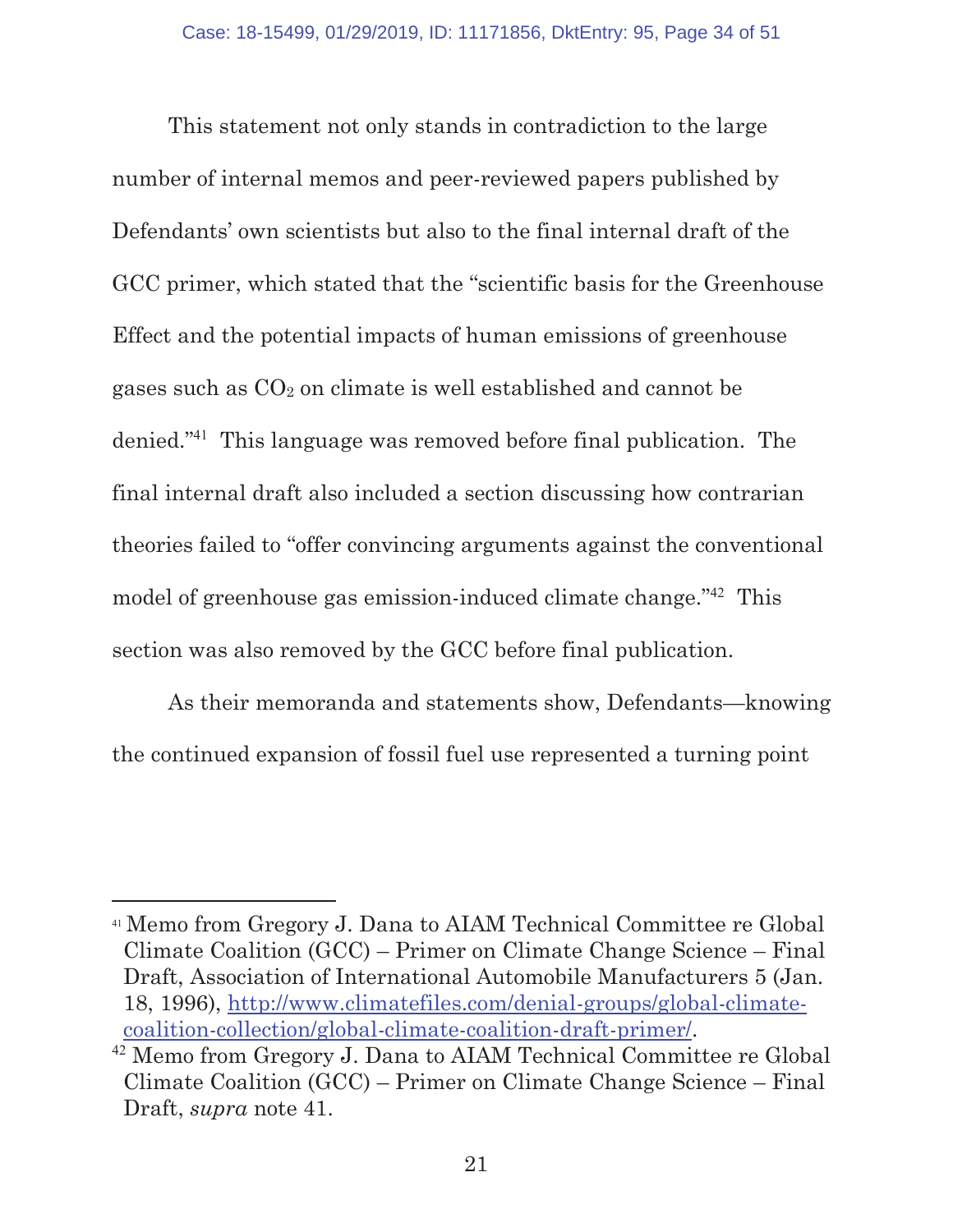for the global climate—undertook a deliberate shift away from their prior research efforts to the strategy of uncertainty and delay.

#### **B. Defendants engaged in public communications campaigns designed to manufacture doubt and minimize the risks of climate change.**

Communications efforts aimed at the general public were, and continue to be, a key part of Defendants' strategy. Defendants disseminated numerous publications and advertisements that directly contradicted earlier statements that recognized a general consensus on climate change and the magnitude of its effects.

For example, in 1996, Exxon issued a publication titled "Global warming: who's right? Facts about a debate that's turned up more questions than answers," in which Exxon CEO Lee Raymond stated that "taking drastic action immediately is unnecessary since many scientists agree there's ample time to better understand climate systems . . ." The publication characterized the greenhouse effect as "unquestionably real and definitely a good thing," and as "what makes the earth's atmosphere livable." Directly contradicting the company's decades of internal reports and peer-reviewed science, the publication attributed the increase in global temperature to "natural fluctuations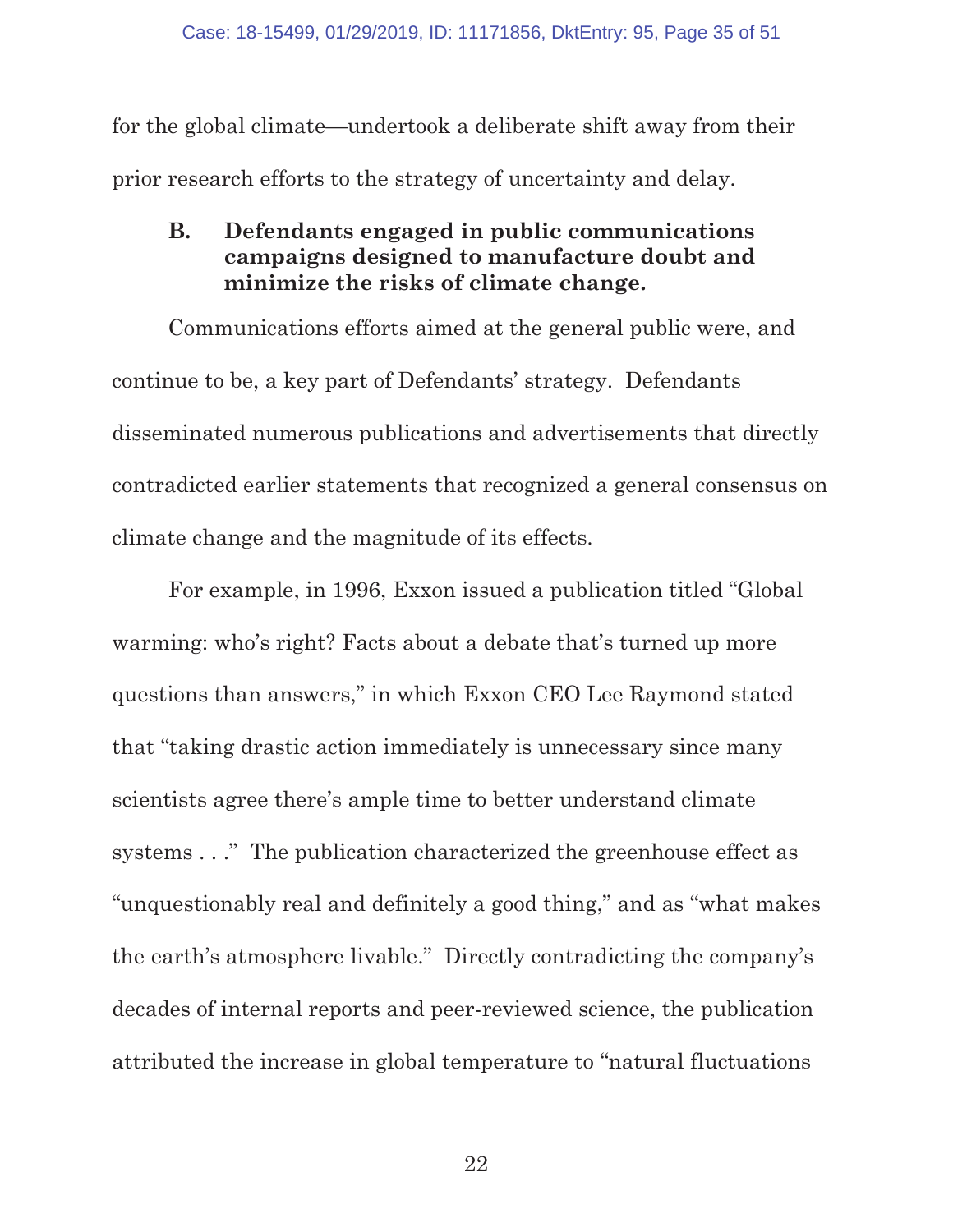that occur over long periods of time" rather than to anthropogenic sources.<sup>43</sup>

Also in 1996, API published a book titled "Reinventing Energy: Making the Right Choices," which stated that "there is no persuasive basis for forcing Americans to dramatically change their lifestyles to use less oil." The book denied the human connection to climate change, stating that no "scientific evidence exists that human activities are significantly affecting sea levels, rainfall, surface temperatures or the intensity and frequency of storms."<sup>44</sup> In 1997, Exxon CEO Lee Raymond expressed support for these views. In a speech presented at the World Petroleum Congress at which many of the Defendants were present, Raymond presented a false dichotomy between stable energy

<sup>43</sup> *Global warming: who's right? Facts about a debate that's turned up more questions than answers*, Exxon Corporation 5 (1996), http://www.climatefiles.com/exxonmobil/global-warming-who-is-right-1996/.

<sup>44</sup> Sally Brain Gentille, Willis E. Bush, Russel O. Jones, Thomas M. Kirlin, Barbara Moldauer, Edward D. Porter, and Garrett A. Vaughn, *Reinventing Energy: Making the Right Choices*, American Petroleum Institute 77 (1996), http://www.climatefiles.com/trade-group/americanpetroleum-institute/1996-reinventing-energy/.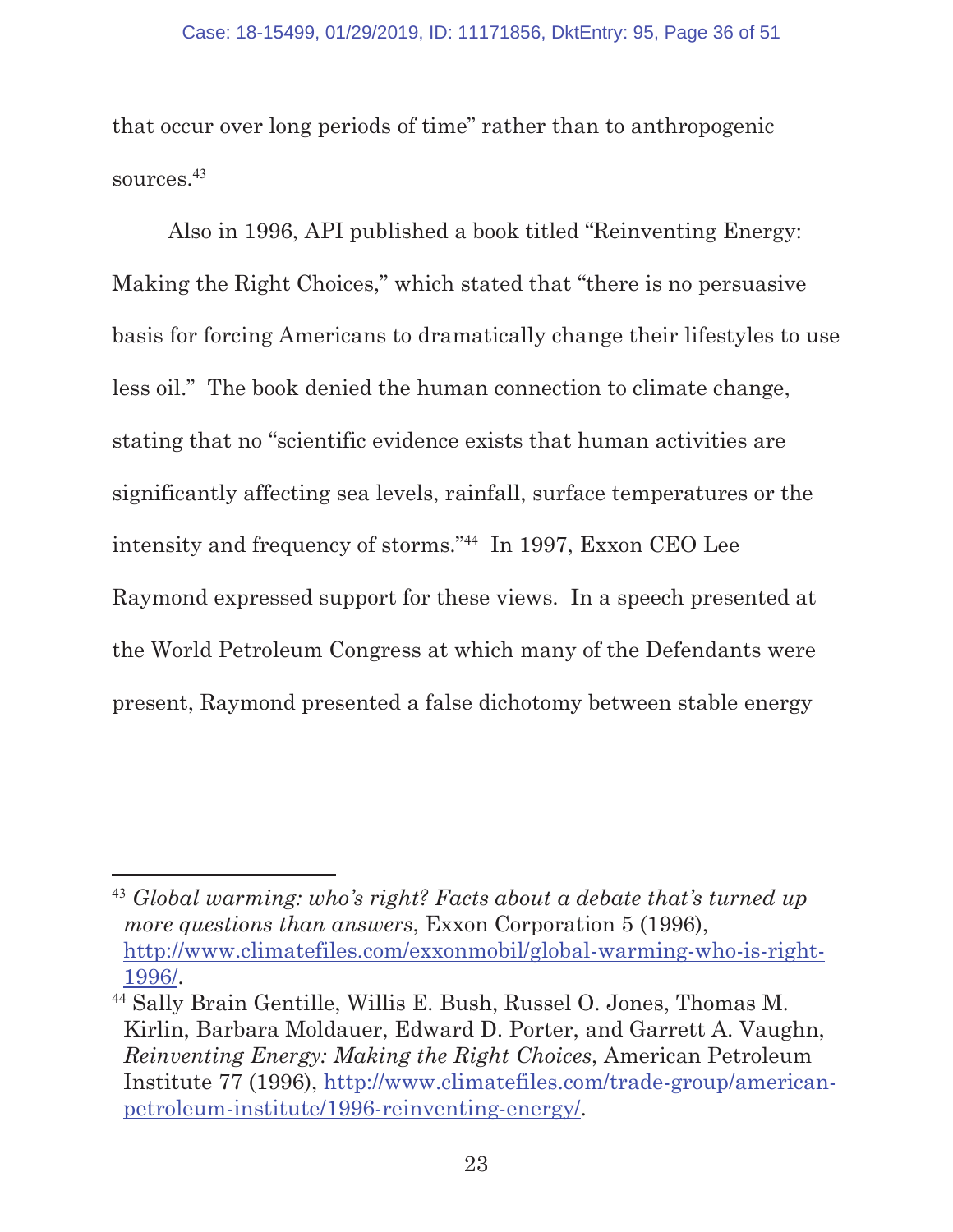markets and reduction in the marketing, promotion and sale of fossil fuel products known to Defendants to be hazardous.<sup>45</sup>

In addition to these public statements, Defendants developed, implemented and/or funded public affairs programs, aiming to shift "America's social consciousness" by targeting specific people or groups of people with messages designed for them.<sup>46</sup> From 1972 through 2014, Mobil and ExxonMobil ran advertorials (paid advertisements that were styled like editorials and placed on the Op-Ed page) in *The New York Times*, <sup>47</sup> some of which were intended to allow the "public to know where [they] stand" on climate change and other issues.<sup>48</sup> In an internal assessment of the impacts of its advertorials, Mobil concluded that the *Times* had "altered or significantly softened its viewpoints on:

<sup>45</sup> Lee R. Raymond, *Energy – Key to growth and a better environment for Asia-Pacific nations*, World Petroleum Congress 5 (Oct. 13, 1997), https://assets.documentcloud.org/documents/2840902/1997-Lee-Raymond-Speech-at-China-World-Petroleum.pdf.

<sup>46</sup> *See e.g. Evolution of Mobil's Public Affairs Programs 1970-81*, Mobil 2, https://www.documentcloud.org/documents/5396414-Reduced-Evolution-of-Mobil-Public-Affairs-Program.html (last visited Jan. 25, 2019).

<sup>47</sup> *Exxon and Mobil Ads*, Polluter Watch, http://polluterwatch.org/exxonand-mobil-ads (last visited Jan. 25, 2019).

<sup>48</sup> Mobil, *CNN and the value of instant replay*, New York Times (Oct. 16, 1997), http://www.documentcloud.org/documents/705559-mob-nyt-1997-oct-16-cnnslam.html.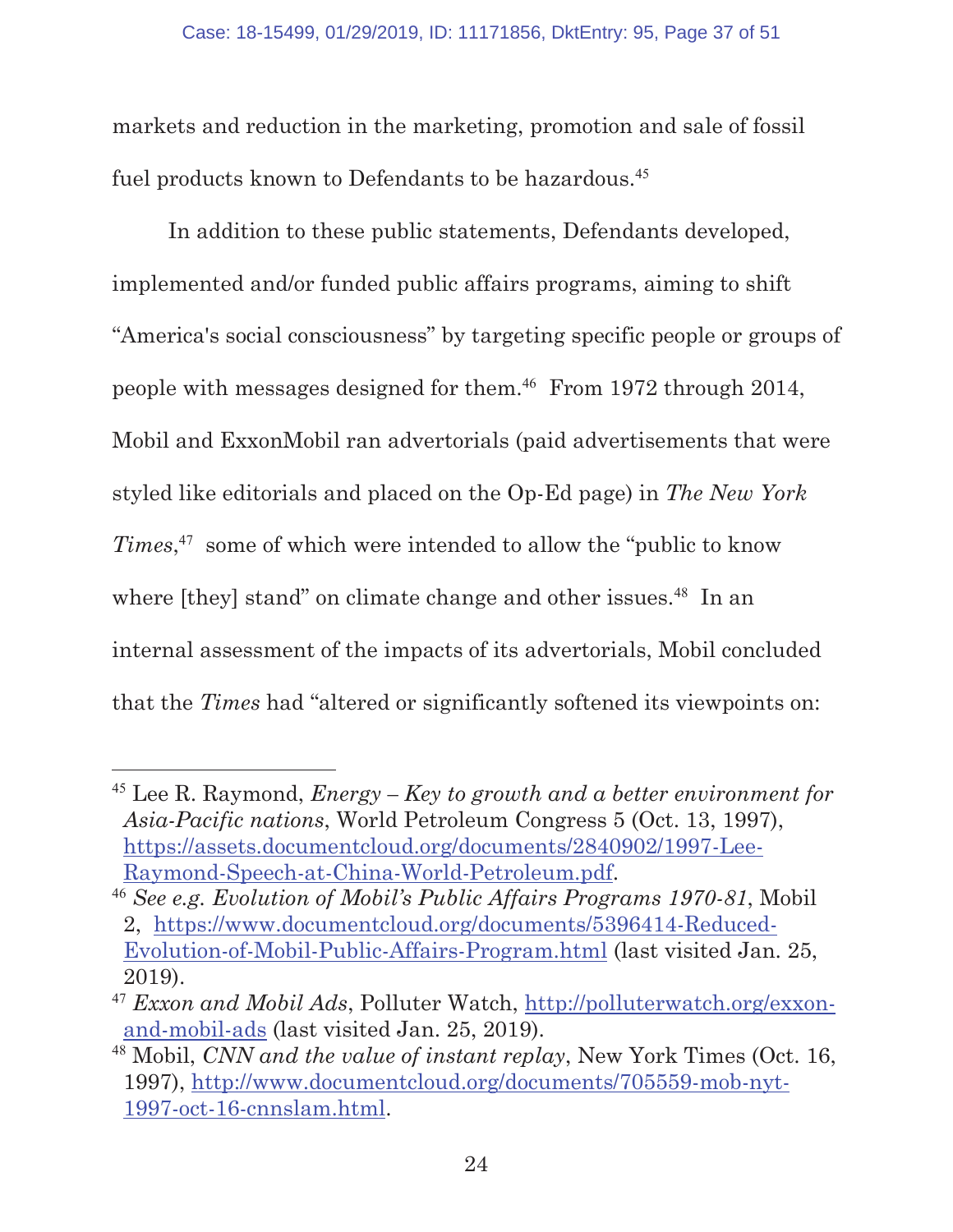conservation; monopoly and divestiture; decontrol; natural gas; coal; offshore drilling; and gasohol."<sup>49</sup>

Amici Dr. Supran and Dr. Orestes compared ExxonMobil's internal and peer-reviewed scientific papers to its external public communications (including thirty-six *Times* advertorials from 1989 to 2004) found a stark contrast between the way that the two sets of documents characterized climate change, strongly suggesting that company leadership was aware of its responsibility for climate change, even as it denied in public that the problem was real. Dr. Supran and Dr. Orestes found that 83% of peer-reviewed papers and 80% of internal documents acknowledge that climate change is real and human-caused, yet only 12% of advertorials do so, with  $81\%$  instead expressing doubt.<sup>50</sup>

Similarly, an industry-funded organization called the Information Council on the Environment (ICE) launched a national climate change denial campaign with print and radio advertisements, designed to discredit climate science and cherry-pick the data in order to confuse

<sup>49</sup> Mobil, *Op-Ed Impact Study: A Comparative Analysis of Energy Viewpoints in The Op-Ed Advertisements and The New York Times Editorials, 1970-1980* (on file).

<sup>50</sup> Supran and Oreskes, *supra* note 18, at 1.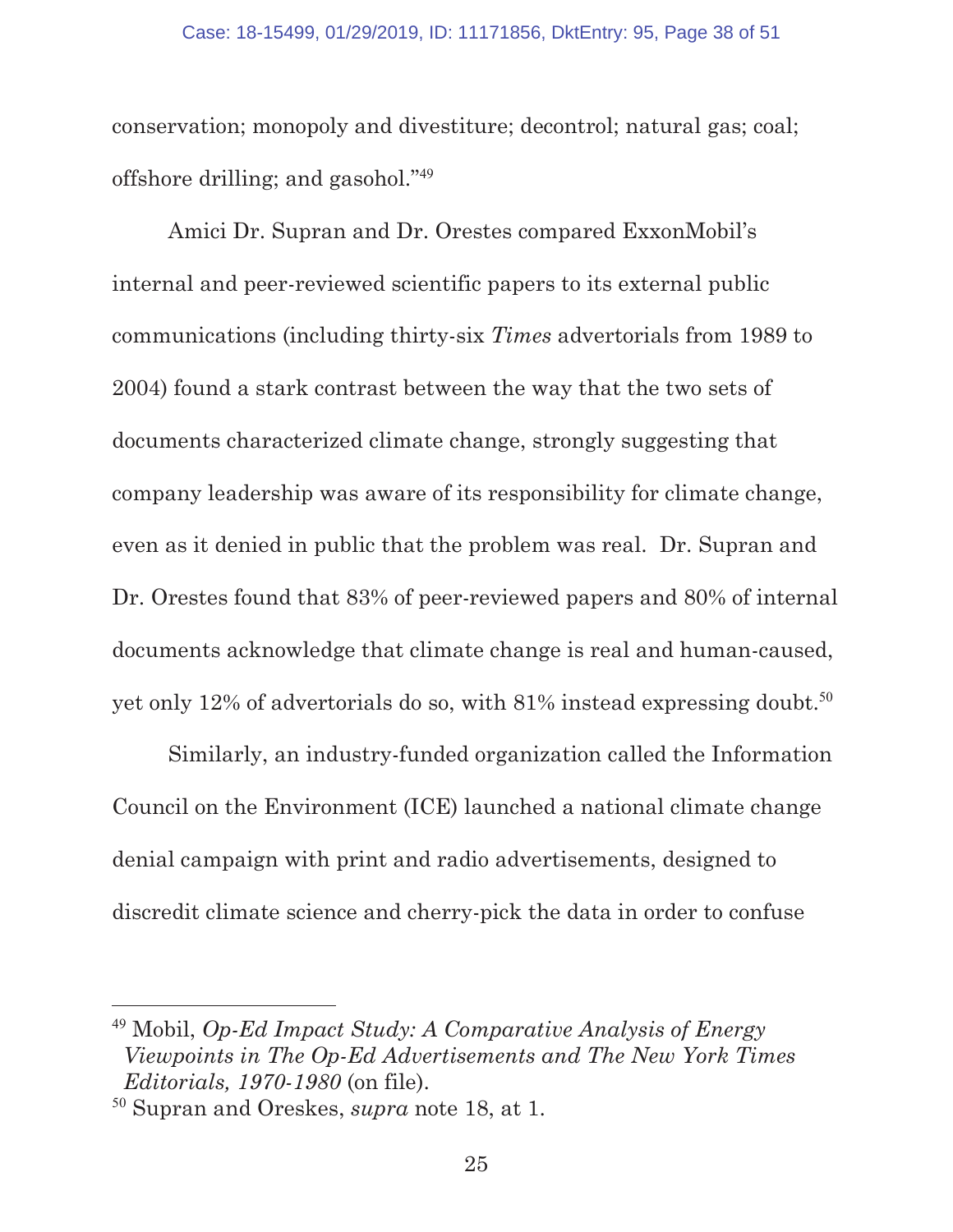the public and promote uncertainty (ICE was formed and supported by affiliates, predecessors and/or subsidiaries of Defendants).<sup>51</sup> ICE's primary strategy was to "reposition global warming as theory (not fact),"<sup>52</sup> a clear acknowledgement that global warming had previously been positioned and accepted as fact within the scientific community.

In 1996, API created the Global Climate Science Communications Team (GCSCT), a small group of prominent representatives of fossil fuel companies, public relations firms, and industry front groups with the mission of undermining the global scientific consensus that climate change was real and human caused. In 1998, after the Kyoto Protocol was signed, the GCSCT developed a plan to launch a multi-million-

<sup>&</sup>lt;sup>51</sup> Among others, members included: Western Fuels Association, National Coal Association, Edison Electric Institute, Island Creek Coal Company (subsidiary of Occidental Petroleum), Peabody Coal Company, and Pittsburgh and Midway Coal Mining (subsidiary of Chevron). Kathy Mulvey and Seth Shulman, *The Climate Deception Dossiers: Internal Fossil Fuel Industry Memos Reveal Decades of Corporate Disinformation* at 22, Union of Concerned Scientists 21 (July 2015),

https://www.ucsusa.org/sites/default/files/attach/2015/07/The-Climate-Deception-Dossiers.pdf.

<sup>52</sup> Letter from Dr. Patrick Michaels, Information Council on the Environment 9 (May 15, 1991), http://www.ucsusa.org/sites/default/files/attach/2015/07/Climate-Deception-Dossier-5\_ICE.pdf.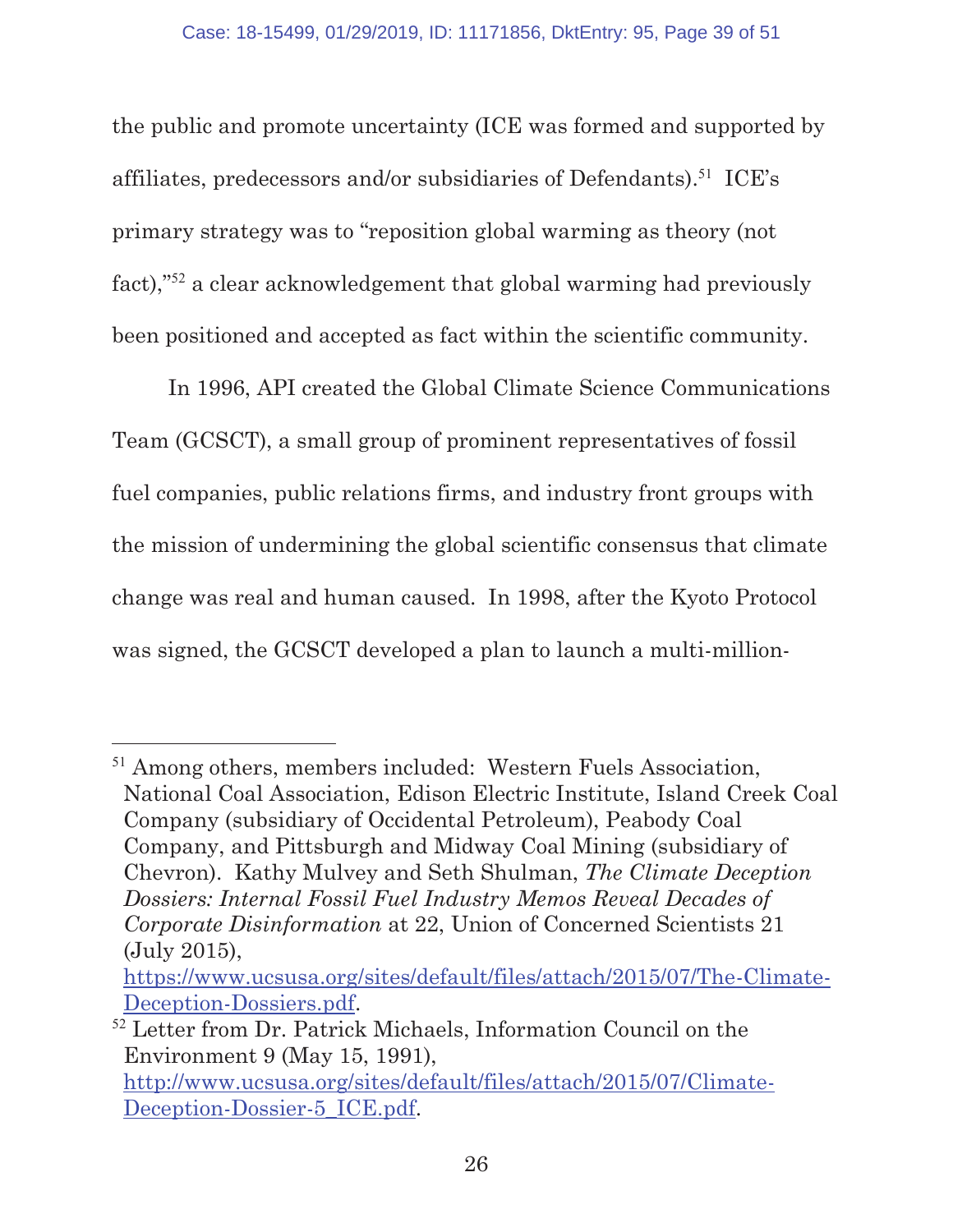dollar, multi-year "national media relations program to inform the media about uncertainties in climate science; to generate national, regional and local media on the scientific uncertainties, and thereby educate and inform the public, stimulating them to raise questions with policymakers."<sup>53</sup>

The largest budget item in the plan (\$5,000,000 over two years minimum) was for the Global Climate Science Data Center, which was intended to be a "one-stop resource on climate science for members of Congress, the media, industry and all others concerned."<sup>54</sup> Although no group with this name was ever formed, the proposal—in which the fossil fuel industry sought to establish a think tank that would appear independent but in reality would promote industry positions within scientific and policy communities—likely prompted the creation of other groups, such as the Center for the Study of Carbon Dioxide and Global Change. As a means to influence public opinion, the GCSCT aimed to

l <sup>53</sup> *Global Climate Science Communications Team Action Plan*, American Petroleum Institute 4 (Apr. 3, 1998), http://www.climatefiles.com/trade-group/american-petroleuminstitute/1998-global-climate-science-communications-team-actionplan/.

<sup>54</sup> *Id.* at 5-6.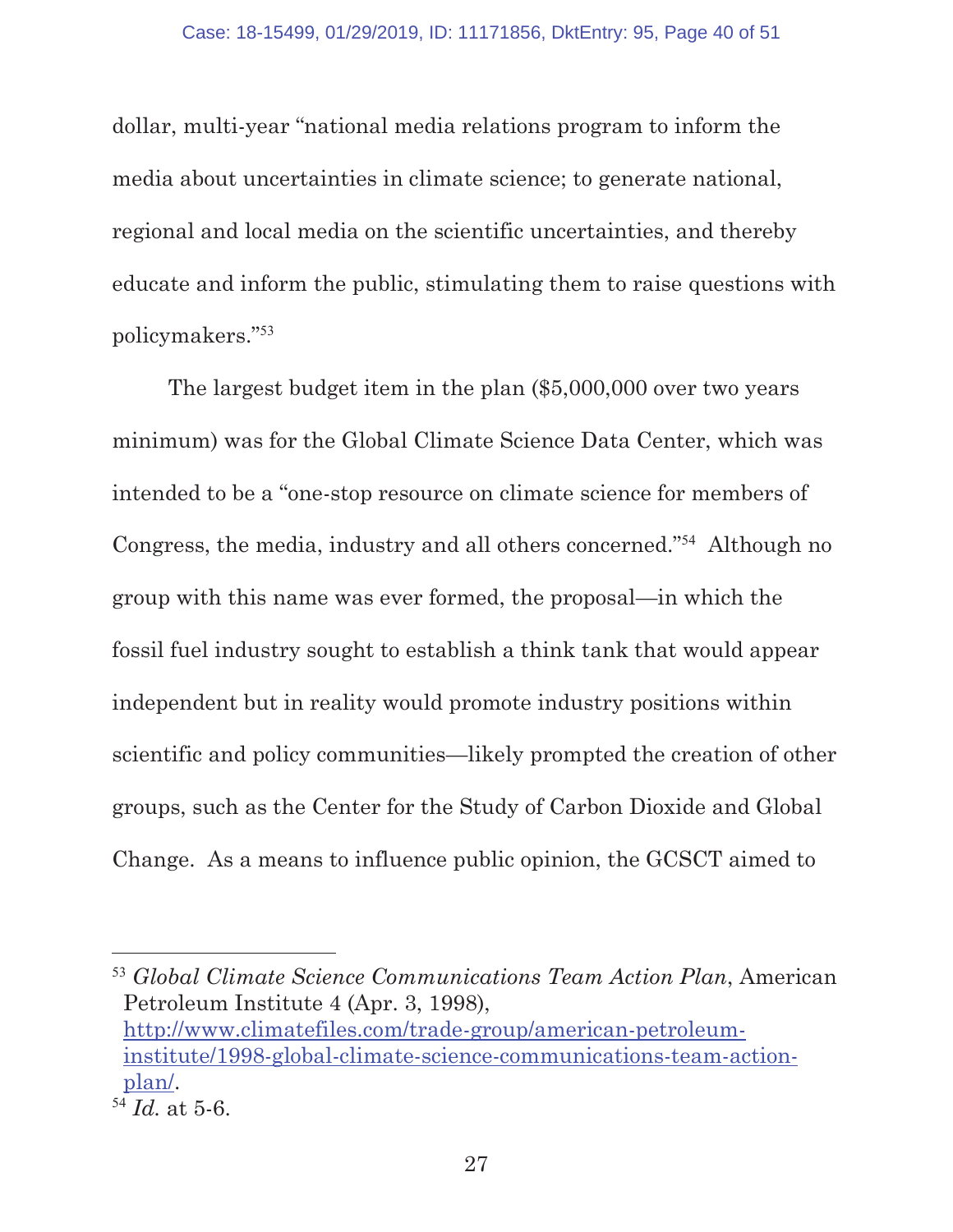"identify, recruit and train a team of five independent scientists to participate in media outreach"—and in doing so, the team recognized the need to conceal these financial ties to ensure the scientists' credibility with the public. $55$ 

In sharp contrast to findings that the industry's own scientists had published for more than two decades in peer-reviewed literature, the API strategy memo laying out details of this plan declared that "it not [sic] known for sure whether (a) climate change actually is occurring, or (b) if it is, whether humans really have any influence on it."<sup>56</sup> The memo articulated the association's intent to undermine the scientific consensus on climate change, stating that API would declare victory when:

- x Average citizens "understand" (recognize) uncertainties in climate science; recognition of uncertainties becomes part of the "conventional wisdom."
- x Media "understands" (recognizes) uncertainties in climate science.
- Media coverage reflects balance on climate science and recognition of the validity of viewpoints that challenge the current "conventional wisdom."

<sup>55</sup> Mulvey and Shulman, *supra* note 51, at 10-11.

<sup>56</sup> *Global Climate Science Communications Team Action Plan, supra* note 53, at 1.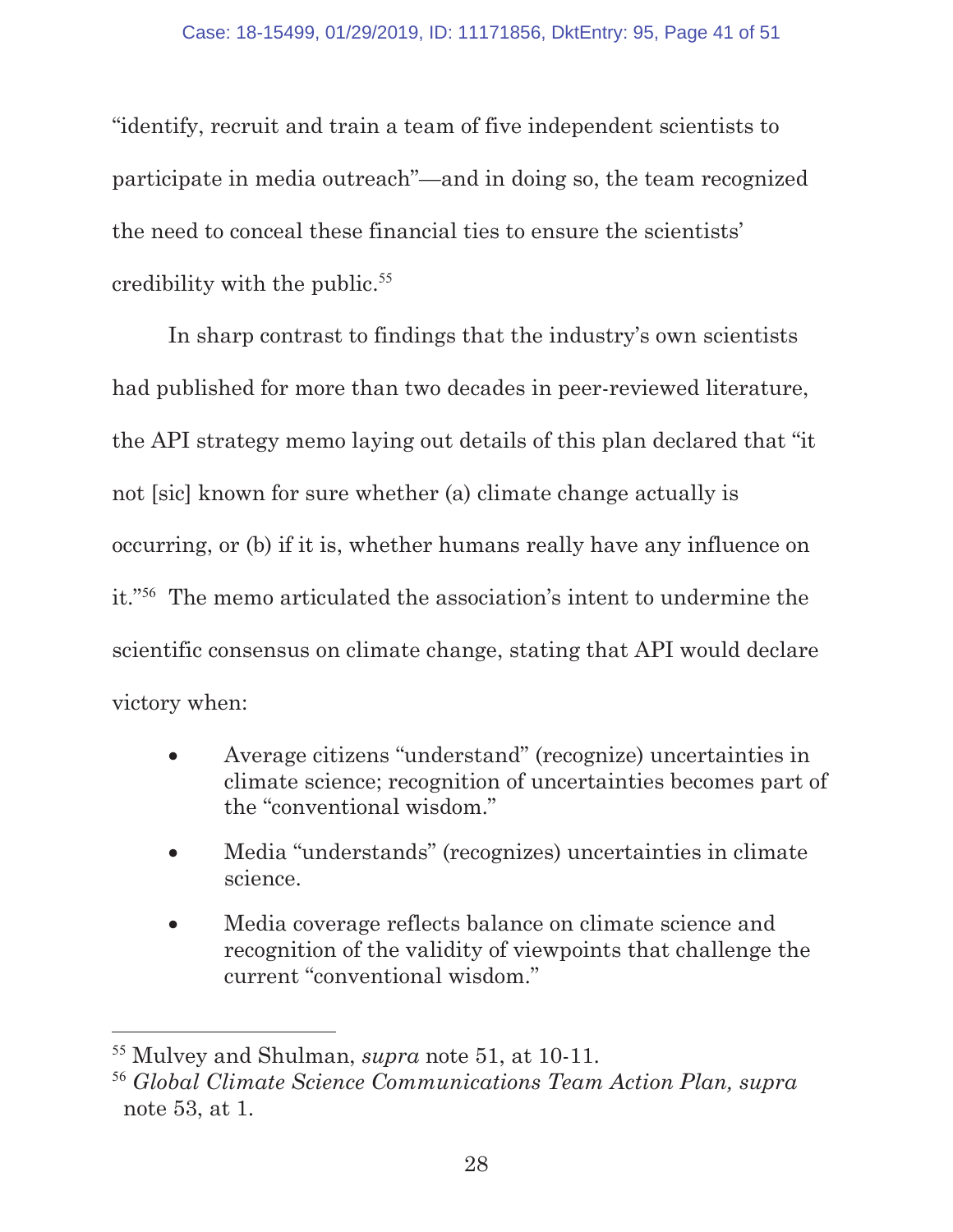- Industry senior leadership understand uncertainties in climate science, making them stronger ambassadors to those who shape climate policy.
- Those promoting the Kyoto treaty on the basis of extant science appear to be out of touch with reality.<sup>57</sup>

Exxon, Chevron, and API contributed to the development of the plan through their representatives Randy Randol, Sharon Kneiss, and Joseph Walker, respectively. Exxon, Chevron, and Occidental Petroleum also exerted influence through Steve Milloy, the executive director of a front group called The Advancement of Sound Science Coalition, which was funded in part by these companies. The roadmap further identified an array of industry trade associations and front groups, fossil fuel companies, and free-market think tanks that would underwrite and execute the plan, including: API and its members; Business Round Table and its members; Edison Electric Institute and its members; Independent Petroleum Association of America and its members; National Mining Association and its members; American Legislative Exchange Council; Committee for a Constructive Tomorrow; Competitive Enterprise Institute; Frontiers of Freedom; and the George C. Marshall Institute.

<sup>57</sup> *Id.* at 3.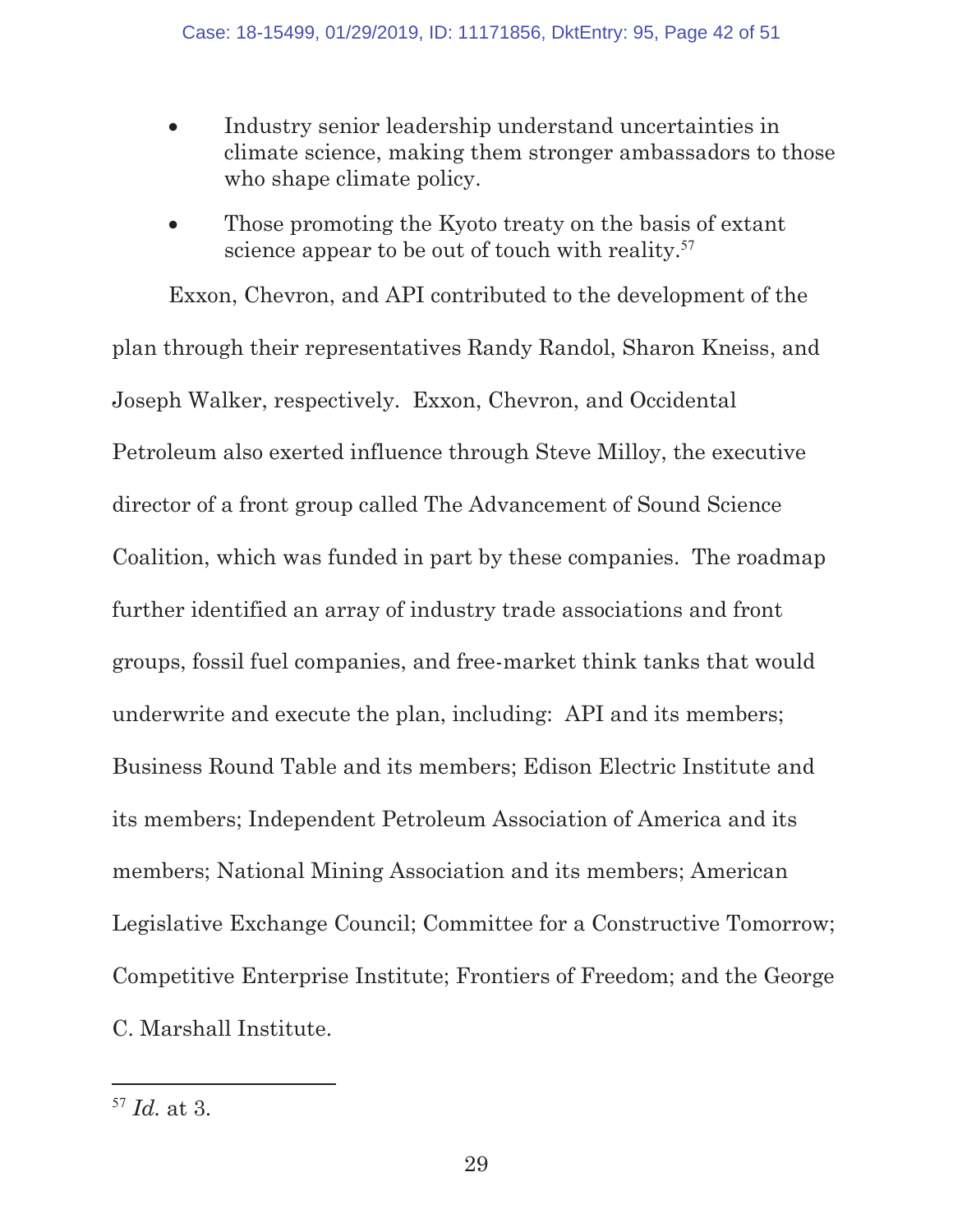## **C. Defendants funded organizations and research to discredit the growing body of publicly available climate science.**

As Martin Hoffert, an Exxon scientist for more than twenty years and author/co-author of several of Exxon's peer-reviewed papers on the CO2 greenhouse effect, said, "Even though we were writing all these papers which were basically supporting the idea that climate change from  $CO<sub>2</sub>$  emissions was going to change the climate of the earth according to our best scientific understanding, the front office which was concerned with promoting the products of the company was also supporting people that we call climate change deniers… they were giving millions of dollars to other entities to support the idea that the CO2 greenhouse was a hoax."<sup>58</sup>

Defendants advanced these denial arguments and alternative theories as a means to create uncertainty and undermine climate science. For example, ExxonMobil, API, Southern Company, and other fossil fuel interests funded Dr. Wei-Hock Soon to publish and aggressively promote research asserting that solar variability is the

<sup>58</sup> Dick Russell and Robert F. Kennedy, Jr., *Horsemen of the Apocalypse: The Men Who Are Destroying the Planet* at 20 (Hot Books 2017).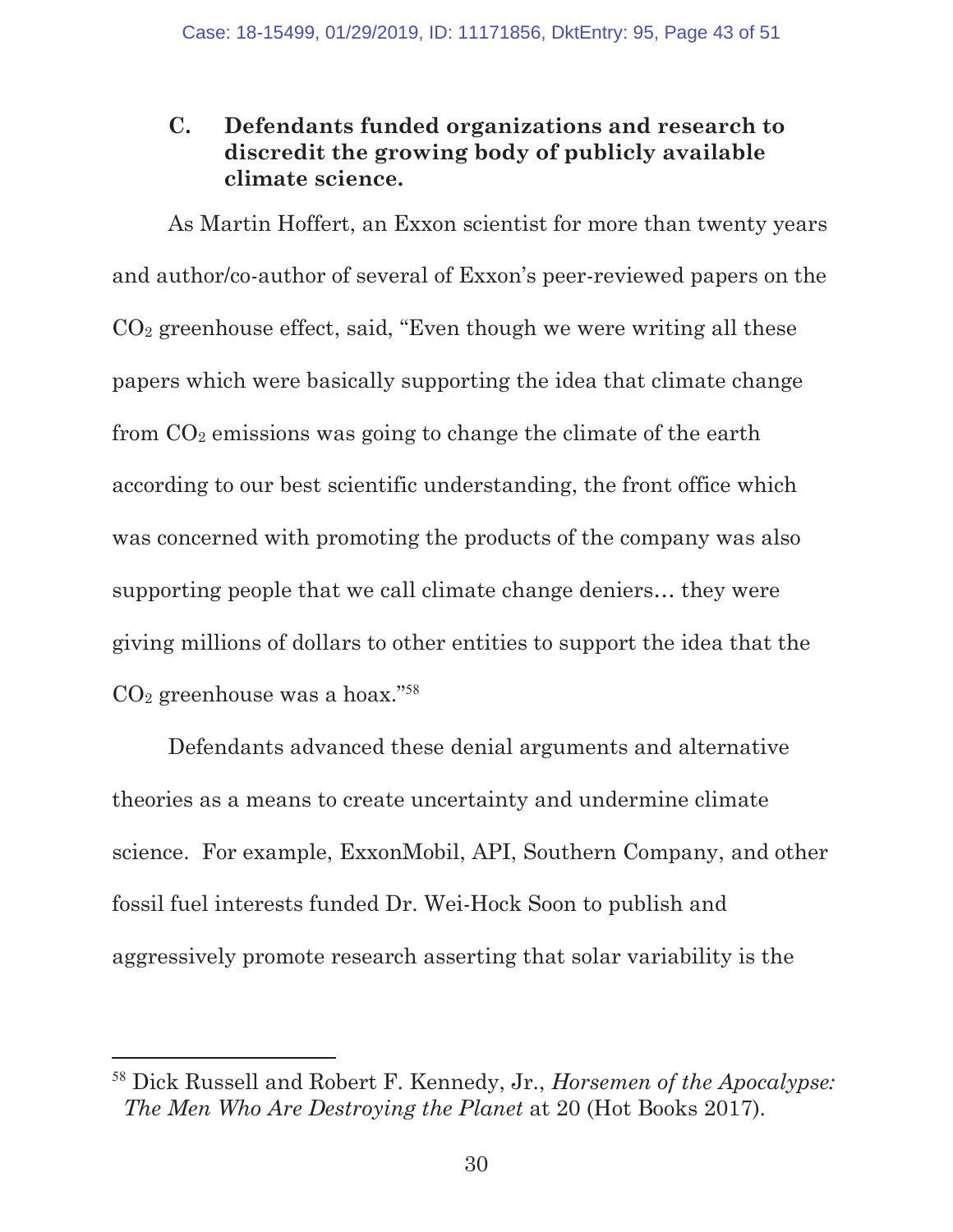primary cause of global warming, even though the GCC had dismissed this theory as "unconvincing" in its primer. Between 2001 and 2012, Soon received more than \$1.2 million from the fossil fuel industry, including Defendants, to conduct research purported to be independent and to promote climate change theories that Defendants knew were not supported by the peer-reviewed scientific literature, including publications by their own scientists.<sup>59</sup>

In addition to providing funding to scientists to promote invalid theories, Defendants funded industry front groups that aggressively denied and sought to discredit climate science. From 1998 through 2017, ExxonMobil alone spent \$36 million funding 69 organizations that misrepresented and persistently sought to discredit the scientific consensus that Defendants' fossil fuel products were causing climate change.<sup>60</sup>

l

<sup>60</sup> *ExxonMobil Foundation & Corporate Giving to Climate Change Denier & Obstructionist Organizations*, UCS (2017), https://www.ucsusa.org/sites/default/files/attach/2019/ExxonMobil-Worldwide-Giving-1998- 2017.pdf?\_ga=2.84739161.1384563456.1548170682- 1610477837.1510330963.

<sup>59</sup> Mulvey and Shulman, *supra* note 51, at 6.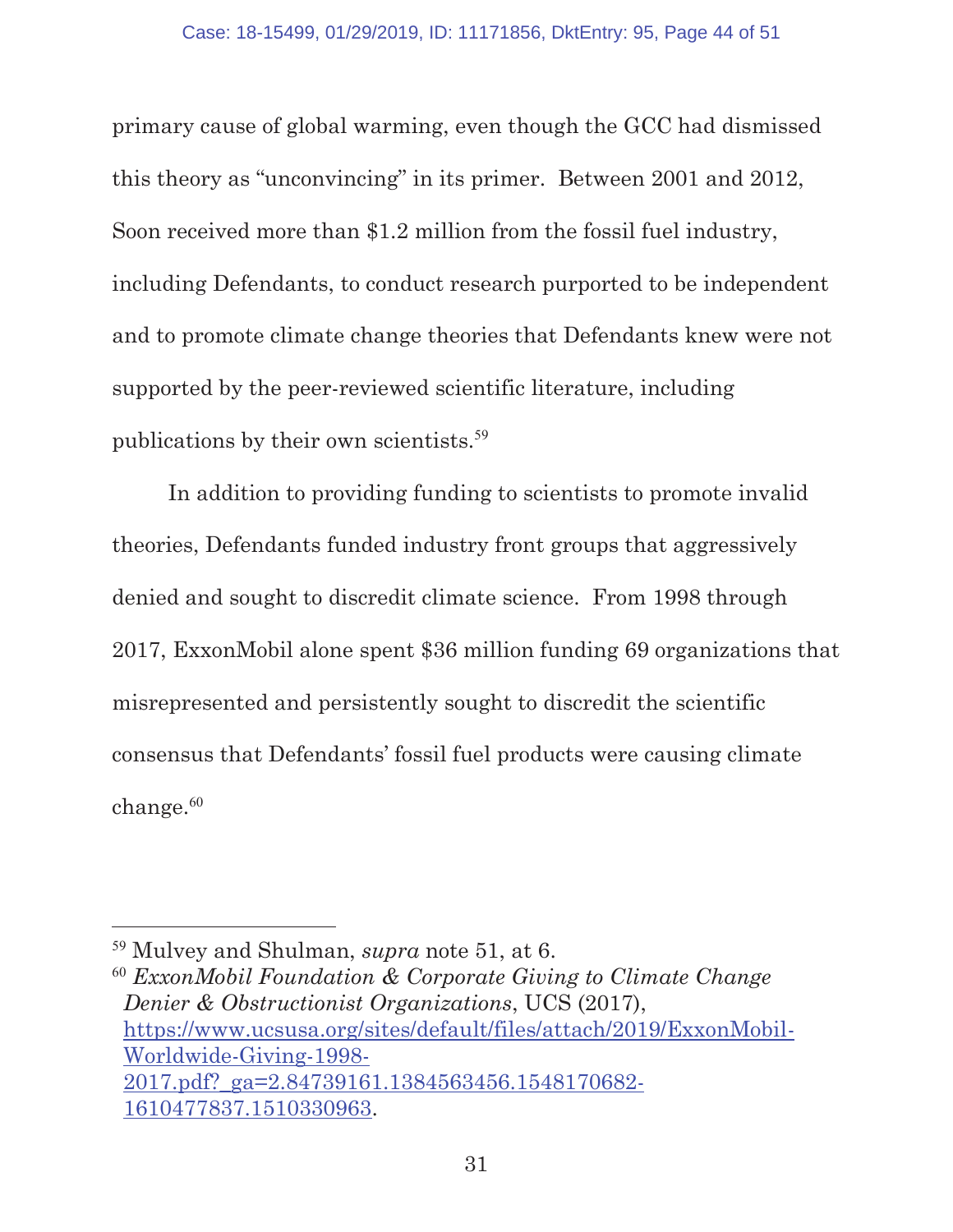In 2007, ExxonMobil pledged to stop funding climate denier groups: "In 2008, we will discontinue contributions to several public policy research groups whose position on climate change could divert attention from the important discussion on how the world will secure the energy required for economic growth in an environmentally responsible manner."<sup>61</sup>

In direct contradiction of this public statement and more recent ones acknowledging that the "risk of climate change is real and [Exxon is] committed to being part of the solution,"<sup>62</sup> the company continued to fund individuals like Dr. Soon, as well as groups that spread misinformation on climate science or obstructed policy efforts to address global warming.<sup>63</sup> From 2008 through 2017, ExxonMobil spent \$13 million funding think tanks and lobby groups that reject established climate science, spread misinformation, and openly oppose the

<sup>61</sup> *2007 Corporate Citizenship Report*, ExxonMobil 39 (2007), http://www.documentcloud.org/documents/2799777-ExxonMobil-2007- Corporate-Citizenship-Report.html.

<sup>62</sup> Suzanne McCarron, *A Better Approach on Climate Change*, ExxonMobil (Jan. 10, 2018), https://energyfactor.exxonmobil.com/perspectives/better-approachclimate-change/.

<sup>63</sup> See Riley Dunlap and Aaron McCright, *Organized Climate Change Denial*, The Oxford Handbook of Climate Change and Society (2011).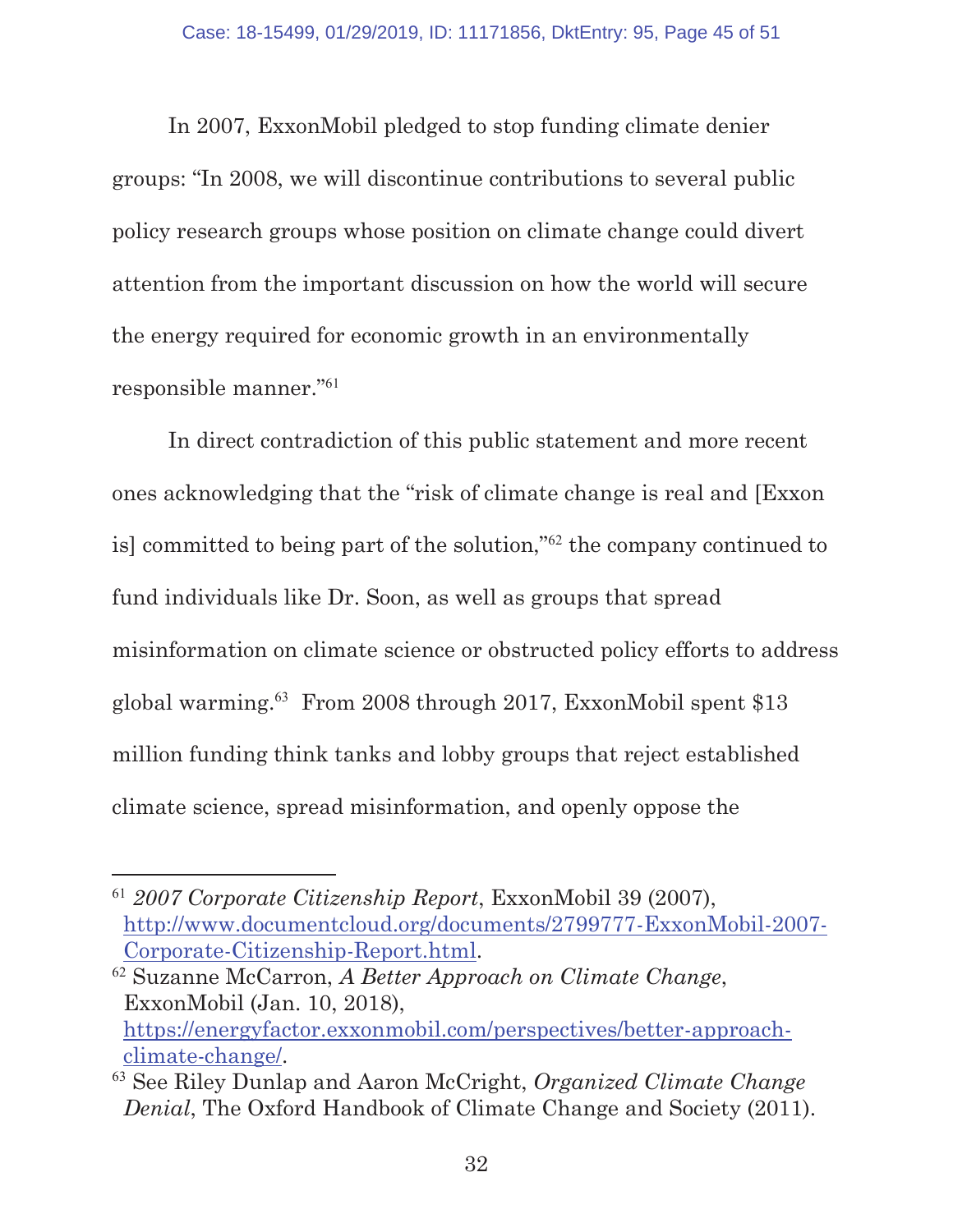company's public positions on climate policy,<sup>64</sup> a clear indication that ExxonMobil continues to fund climate science misinformation through third-party organizations to this day.

## **III. DEFENDANTS MOVED TO PROTECT THEIR OWN ASSETS FROM CLIMATE IMPACTS BASED ON THE SCIENCE THEY PUBLICLY DISCREDITED**

While running campaigns to establish uncertainty of climate science and risks and to block regulatory action on climate change, Defendants took affirmative steps to protect their own assets from climate risks through internal research, infrastructure improvements, and plans to exploit new reserves in a warming world. As described below, Defendants took climate risks into account in the planning and construction of major engineering and infrastructure projects, all while concealing and denying the hazards of their products in the public sphere.

In 1989, Shell announced that its engineers were redesigning a \$3 billion North Sea natural gas offshore platform to protect against sea

<sup>64</sup> *ExxonMobil Foundation & Corporate Giving to Climate Change Denier & Obstructionist Organizations, supra* note 61.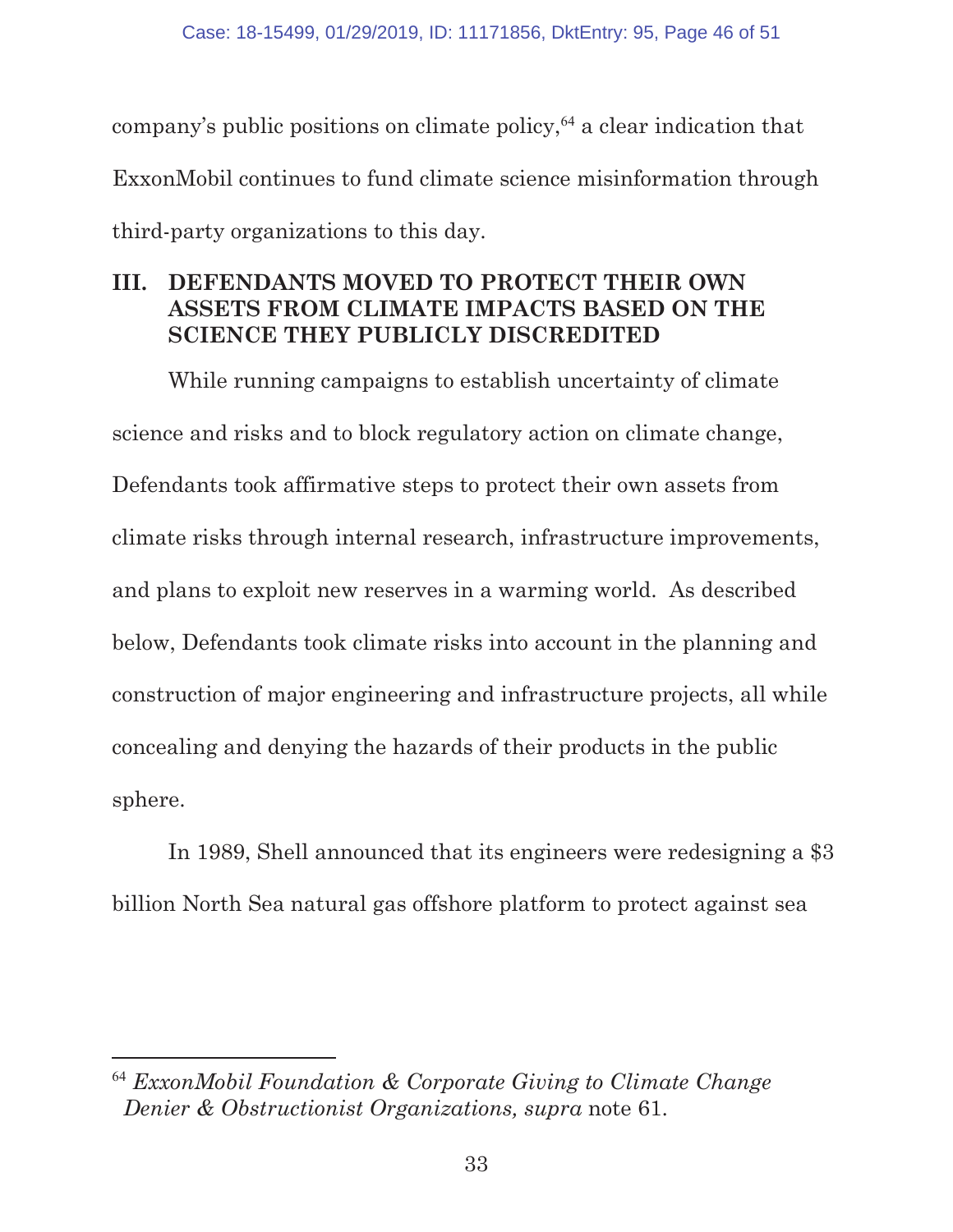level rise.<sup>65</sup> The company's Norwegian subsidiary, Norske Shell, had been planning to build a 1.5 million metric ton structure that would stand in more than 300 meters of water and rise 30 meters above the surface, but the engineers questioned what the effect of sea level rise might be. As a result, the engineers considered raising the height to 31 or 32 meters, with a one-meter increase estimated at an additional \$16 million and a two-meter increase roughly double that amount (estimated to be about  $1\%$  of the project's total cost).<sup>66</sup>

By the mid-1990s, efforts by Exxon and other Defendants, described above, to deny and discredit the scientific consensus on climate change were reaching maturity, with millions of dollars per year being paid to scientists and front groups to assert that climate change was not real, that fossil fuels had nothing to do with any temperature increases that were being observed, and that a variety of theories that the Defendants knew were not valid were responsible for

l <sup>65</sup> Amy Lieberman and Susanne Rust, *Big Oil braced for global warming while it fought regulations*, Los Angeles Times (Dec. 31, 2015), http://graphics.latimes.com/oil-operations/.

<sup>66</sup> *Greenhouse Effect: Shell Anticipates A Sea Chang*e, New York Times (Dec. 20, 1989),

https://www.nytimes.com/1989/12/20/business/greenhouse-effect-shellanticipates-a-sea-change.html.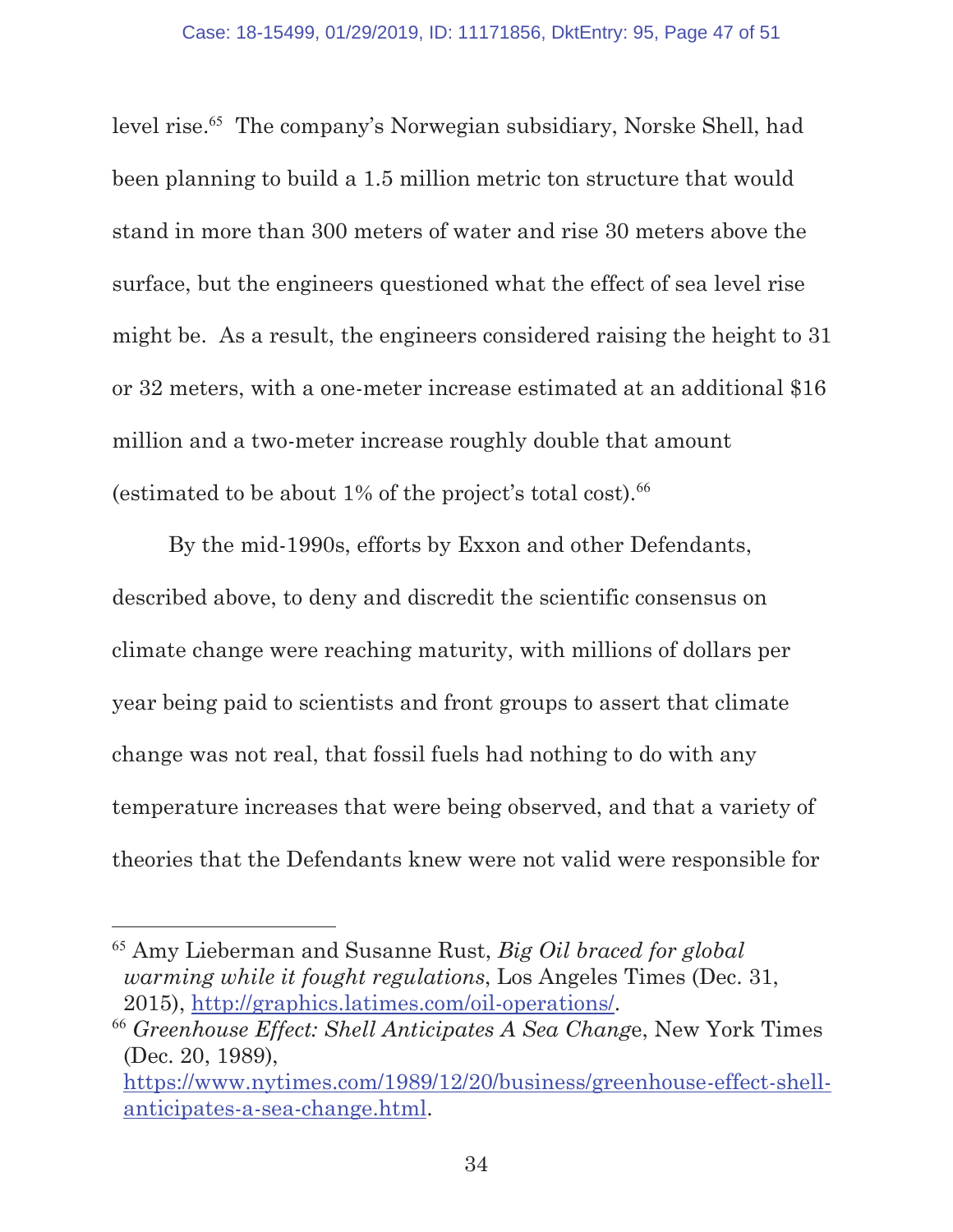the warming that was confirmed by every independent scientific authority in the world.

Yet in 1994, when planning the Europipe project jointly owned and operated by Shell, Exxon, Conoco, Total and Statoil, the companies took sea level rise and other climate impacts into account in the design of the natural gas pipeline leading from a North Sea offshore platform to the German coast. In a document submitted to European authorities, the companies noted the impacts of sea level rise and likely increase in frequency of storms as a result of climate change. While recognizing climate change as a "most uncertain parameter," they determined that the pipeline should be designed to account for climate impacts.<sup>67</sup>

In 1996, Mobil, Shell, and Imperial Oil (now majority owned by ExxonMobil) took similar steps to protect their joint investments in the Sable gas field project. Company engineers designed and built a "collection of exploration and production facilities along the Nova Scotia coast that made structural allowances for rising temperatures and sea levels."<sup>68</sup> As described in the design specifications, "[a]n estimated rise

<sup>67</sup> Lieberman and Rust, *supra* note 69.

<sup>68</sup> *Id.*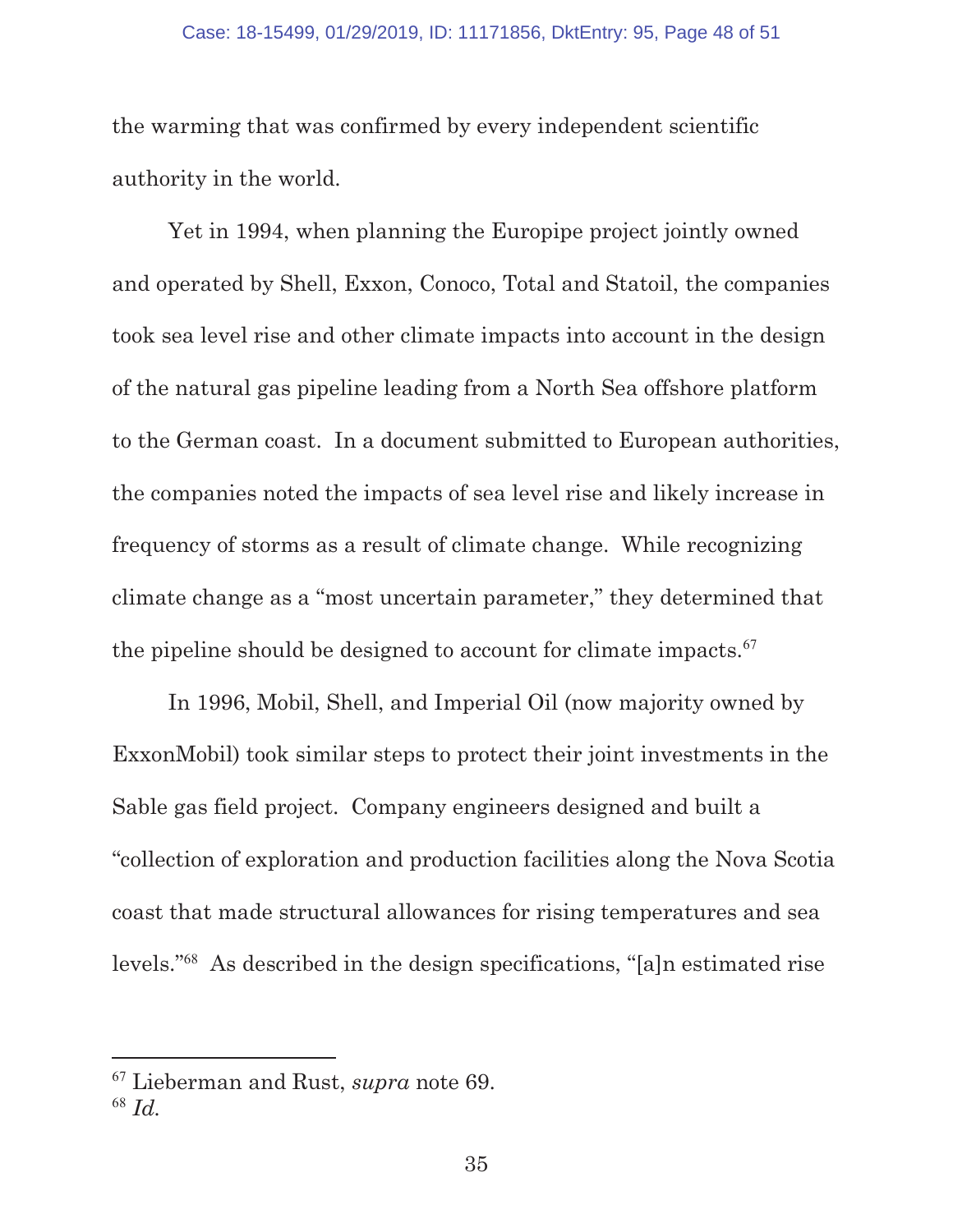in water level, due to global warming, of 0.5 meters may be assumed" for the 25-year life of the Sable gas field project. $^{69}$ 

#### **IV. CONCLUSION**

Defendants had actual knowledge of the potential risks associated with their fossil fuel products as early as the late 1950s and no later than 1968. Yet, despite this knowledge and expertise on climate science, Defendants affirmatively promoted the use of their products through various means. Defendants thus created or assisted in creating the nuisance alleged by Plaintiffs and therefore should be held liable under California state law. Amici urge this Court to uphold the decision below and confirm that Plaintiffs' claims should proceed in state court.

RESPECTFULLY SUBMITTED this 29th day of January, 2019.

By: *s/ Daniel Mensher* KELLER ROHRBACK L.L.P. Daniel P. Mensher Alison S. Gaffney 1201 Third Avenue, Suite 3200 Seattle, WA 98101-3052 Tel: (206) 623-1900

*Counsel for Amici Curiae*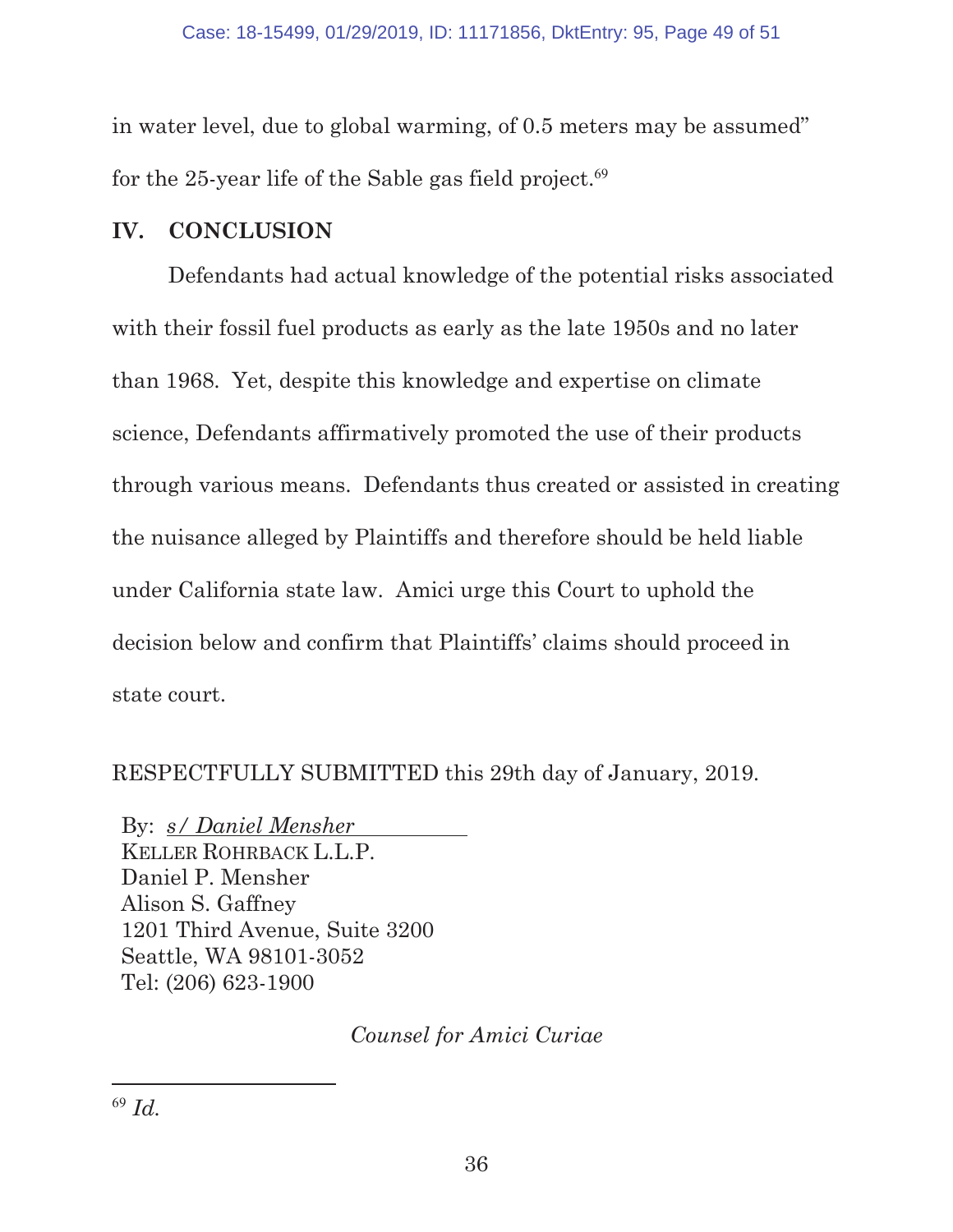## **CERTIFICATE OF COMPLIANCE**

9th Cir. Case Number(s) 18-15499, 18-15502, 18-15503, 18-16376 I am the attorney or self-represented party.

This brief contains **6,994 words**, excluding the items exempted by

Fed. R. App. P. 32(f). The brief's type size and typeface comply with Fed.

R. App. P. 32(a)(5) and (6).

I certify that this brief is an amicus brief and complies with the word limit of Fed. R. App. P. 29(a)(5), Cir. R. 29-2(c)(2), or Cir. R. 29-  $2(c)(3)$ .

> *s/ Daniel Mensher*  Daniel Mensher